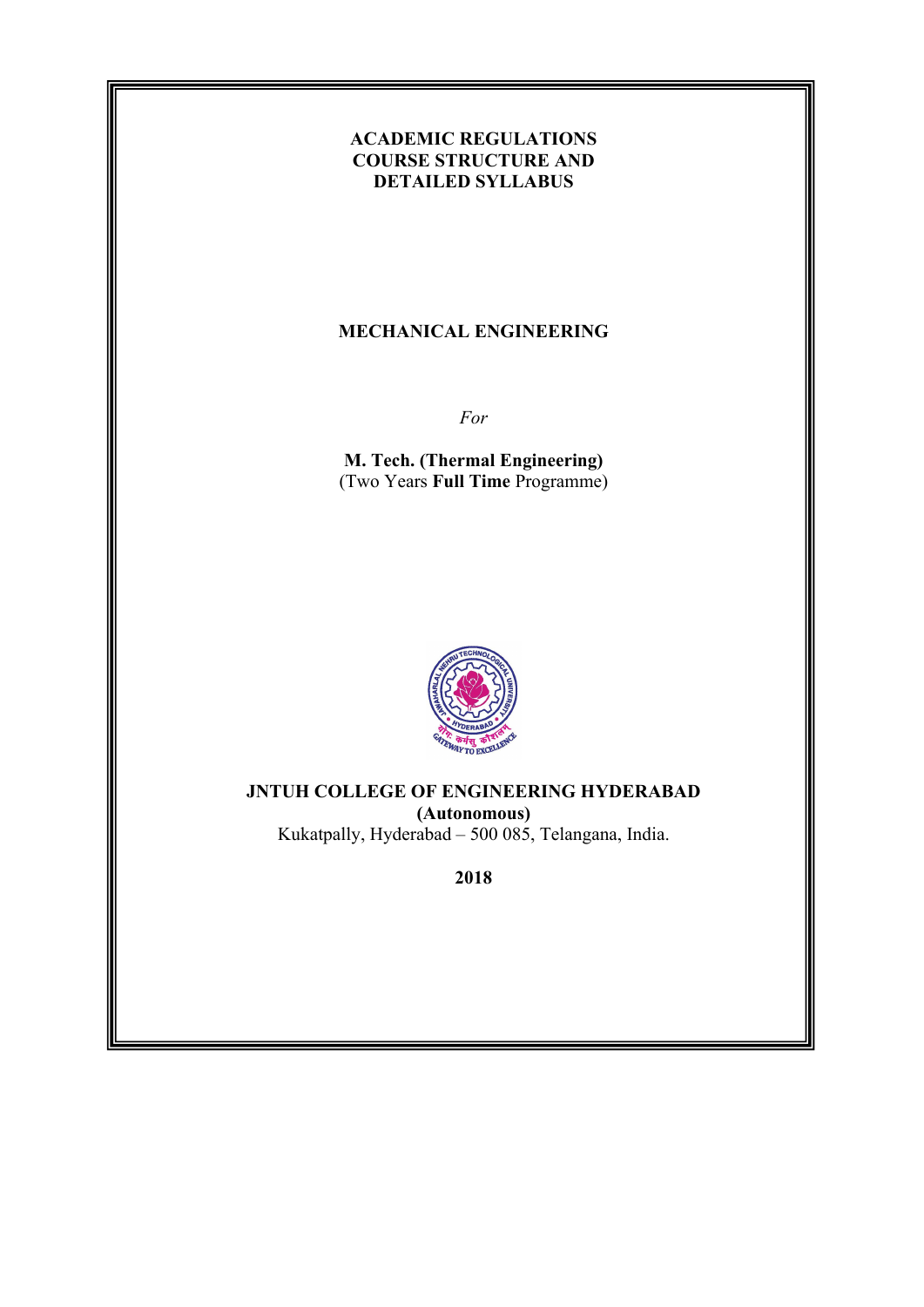## **JAWAHARLAL NEHRU TECHNOLOGICAL UNIVERSITY HYDERABAD DEPARTMENT OF MECHANICAL ENGINEERING M. Tech. (Thermal Engineering) 2018-19 Admitted Batch**

| <b>I-SEMESTER</b> |                         |                                           |                        |          |          |               |
|-------------------|-------------------------|-------------------------------------------|------------------------|----------|----------|---------------|
| S. No             | Course Type/Code        | <b>Course Name</b>                        | <b>Teaching Scheme</b> |          | Credits  |               |
|                   |                         |                                           |                        |          | P        |               |
| 1.                | $Core-1$                | <b>Advanced Heat and Mass Transfer</b>    | 3                      |          | $\theta$ | 4             |
| 2.                | Core-2                  | <b>Advanced IC Engines</b>                | 3                      |          | $\theta$ | 4             |
| 3.                | Core -3                 | <b>Advanced Thermodynamics</b>            | 3                      | $\theta$ | $\theta$ | 3             |
| 4.                |                         | Finite Element Analysis                   |                        |          |          |               |
|                   | Programme Elective -I   | <b>Renewable Energy Sources</b>           | 2                      | $\theta$ | $\theta$ |               |
|                   |                         | Computer Simulations of SI and CI         |                        |          |          |               |
|                   |                         | Engines                                   |                        |          |          |               |
| 5.                |                         | Numerical Methods for Engineers           |                        |          |          |               |
|                   | Programme Elective --II | Thermal and Nuclear Power Plant           | $\overline{2}$         | $\theta$ | $\Omega$ | $\mathcal{D}$ |
|                   |                         | Nano Fluids                               |                        |          |          |               |
| 6.                | Core Lab $-I$           | Advanced Thermal Engineering lab          | $\Omega$               | $\Omega$ | 3        | 1.5           |
| 7.                | Core Lab - II           | Advanced Heat and Mass Transfer Lab       | $\Omega$               | $\theta$ | 3        | 1.5           |
| 8.                | Audit Course-I          | <b>English for Research Paper Writing</b> | 2                      | $\theta$ | $\theta$ | $\Omega$      |
|                   |                         | <b>Total Credits</b>                      |                        |          |          | 18            |

| $Semester-II$ |                                                  |                                                                                                                                                |                |                        |                  |                       |
|---------------|--------------------------------------------------|------------------------------------------------------------------------------------------------------------------------------------------------|----------------|------------------------|------------------|-----------------------|
| S. No         | Course Type/Code                                 | <b>Course Name</b>                                                                                                                             |                | <b>Teaching Scheme</b> |                  | Credits               |
|               |                                                  |                                                                                                                                                | L              | T                      | $\mathbf{P}$     |                       |
| 1.            | Core $-4$                                        | Advanced Refrigeration & Air<br>Conditioning                                                                                                   | 3              | $\theta$               | $\theta$         | 3                     |
| 2.            | Core-5                                           | <b>Advanced Fluid Mechanics</b>                                                                                                                | 3              | $\theta$               | $\overline{0}$   | 3                     |
| 3.            | $Core - 6$                                       | <b>Fuels and Combustion</b>                                                                                                                    | 3              | $\theta$               | $\boldsymbol{0}$ | 3                     |
| 4.<br>5.      | Programme Elective -III<br>Programme Elective-IV | <b>Energy Conservation and</b><br>Management<br>Jet Propulsion and Rocket<br>Engineering<br>Turbulence Modeling<br>Optimization Techniques and | $\overline{2}$ | $\theta$               | $\mathbf{0}$     | 2                     |
|               |                                                  | Applications<br><b>Alternate Fuels and Pollutions</b><br><b>Computational Fluid Dynamics</b>                                                   | $\overline{2}$ | $\overline{0}$         | $\mathbf{0}$     | $\mathcal{D}_{\cdot}$ |
| 6.            | Core Lab-III                                     | Computational Methods Lab                                                                                                                      | $\overline{0}$ | $\theta$               | $\overline{3}$   | 1.5                   |
| 7.            | Core Lab - IV                                    | Advanced Refrigeration and Air<br>Conditioning Lab                                                                                             | 0              | $\theta$               | 3                | 1.5                   |
| 8.            | Audit Course-II                                  | Value Education                                                                                                                                | $\overline{2}$ | $\overline{0}$         | $\overline{0}$   | $\mathbf{0}$          |
| 9.            |                                                  | Mini Project with Seminar                                                                                                                      | 0              | $\overline{0}$         | $\overline{4}$   | $\overline{2}$        |
|               | 18<br><b>Total Credits</b>                       |                                                                                                                                                |                |                        |                  |                       |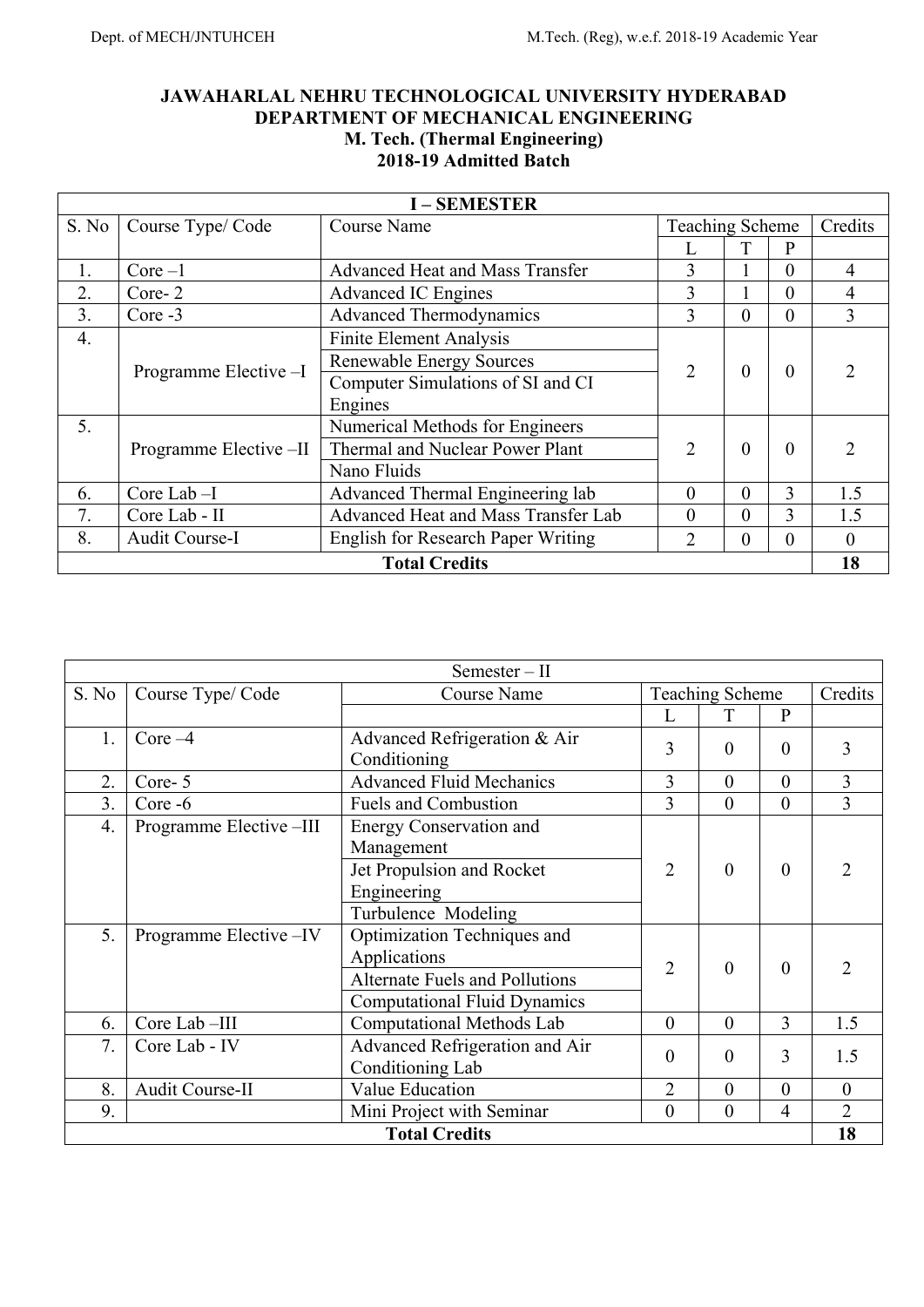| <b>III-SEMESTER</b>  |                    |                                       |          |                        |          |        |
|----------------------|--------------------|---------------------------------------|----------|------------------------|----------|--------|
| S. No                | Course Type/Code   | Course Name                           |          | <b>Teaching Scheme</b> |          | Credit |
|                      |                    |                                       |          |                        |          | S      |
|                      |                    |                                       |          | T                      | P        |        |
| 1.                   | Programme Elective | Equipment Design for Thermal Systems  |          |                        |          |        |
|                      |                    | Thermal Measurement and Process       |          |                        |          |        |
|                      | $-V$               | Control                               | 3        | $\theta$               | $\theta$ | 3      |
|                      |                    | <b>Advanced Materials for Thermal</b> |          |                        |          |        |
|                      |                    | Systems.                              |          |                        |          |        |
| 2.                   | Open Elective      | <b>Composite Materials</b>            |          |                        |          |        |
|                      |                    | Waste to Energy                       | 3        | 0                      | 0        |        |
| 3.                   | Dissertation       | Dissertation Phase - I                | $\theta$ | $\theta$               | 20       | 10     |
| <b>Total Credits</b> |                    |                                       |          |                        |          | 16     |

| <b>IV-SEMESTER</b>   |                  |                         |  |          |  |         |
|----------------------|------------------|-------------------------|--|----------|--|---------|
| S. No                | Course Type/Code | Course Name             |  | Teaching |  | Credits |
|                      |                  |                         |  | Scheme   |  |         |
|                      |                  |                         |  | ᠁        |  |         |
| .,                   | Dissertation     | Dissertation Phase - II |  |          |  |         |
| <b>Total Credits</b> |                  |                         |  |          |  |         |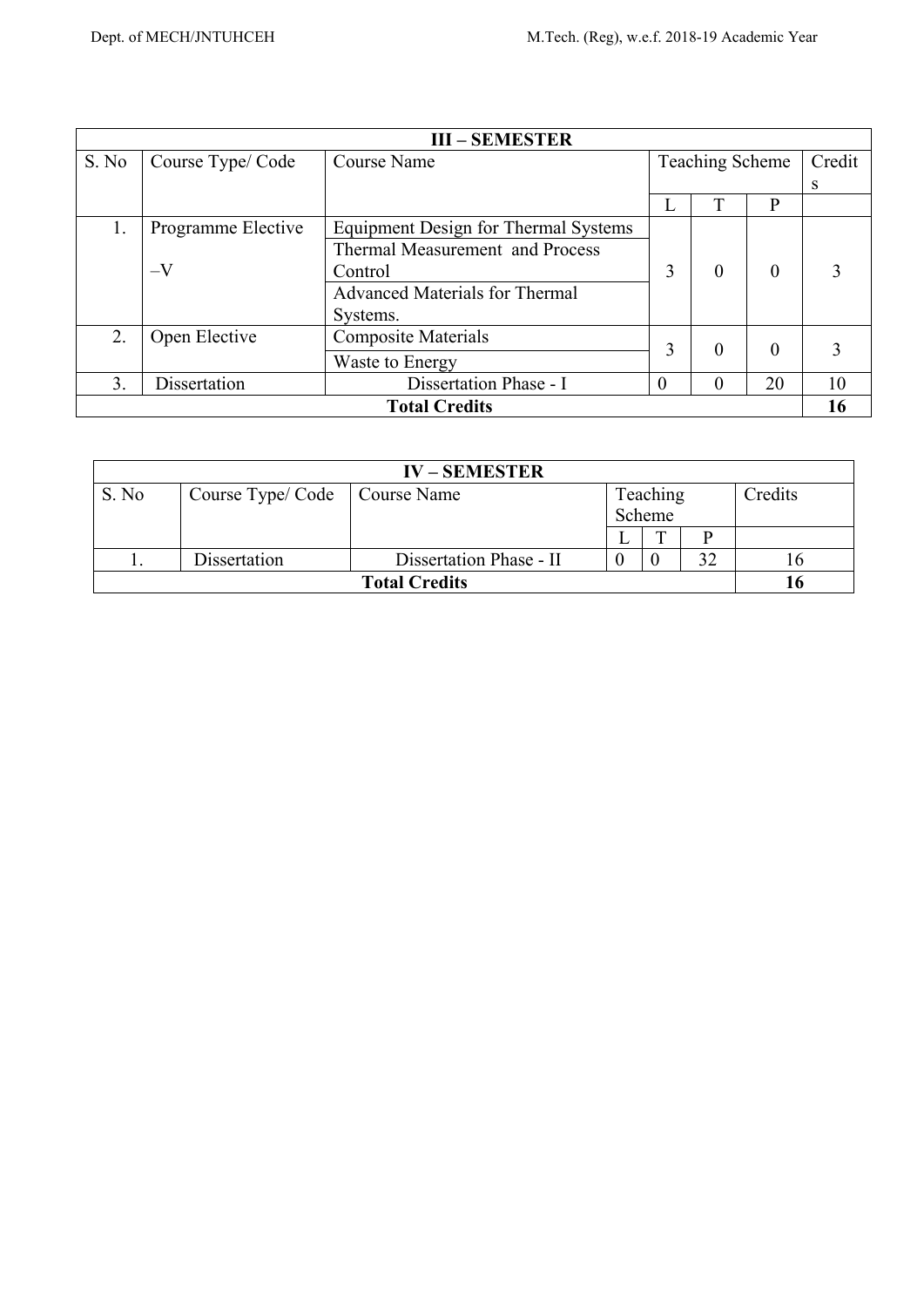### **ADVANCED HEAT AND MASS TRANSFER (CORE-1)**

**M.Tech. (TE) (FT) – I Sem** 

| L | Т  | P            | $\mathbf{C}$   |
|---|----|--------------|----------------|
| 3 | -1 | $\mathbf{0}$ | $\overline{4}$ |

**Pre-requisite**: Thermodynamics

**Course Objective**: To apply the principles of heat transfer in the design of thermal systems

**Course Outcomes**: At the end of the course, the student should be able to

- Mathematically model heat and mass transfer and fluid flow problems and to be able to apply different boundary conditions
- Solve the simple heat and mass transfer and fluid flow problems using analytical methods and appreciate the need of numerical methods to solve complicated problems
- Apply semi empirical formulae to determine the heat transfer parameters and use different techniques, viz., experimental, analytical and semi empirical methods to design the thermal systems.

#### **UNIT-I:**

**Introduction to Different Modes of Heat Transfer**: Governing Laws and mathematical models -Initial and boundary conditions.

Heat Conduction – Development of Governing equation for 1D, 2D and 3D; steady and transient heat conduction – Solution of 1D steady state heat conduction – Composite Systems – Systems with heat generation – Variable thermal conductivity – Fins

2D Steady State Heat conduction – Use of conduction shape factors – Use of analytical method for temperature distribution in a slab for simple boundary conditions

### **UNIT-II:**

**Transient heat conduction**: Lumped system analysis-Infinite Bodies - Heisler charts-semi infinite solid -2D transient heat conduction using product solutions.

**Forced Convection**: Equations of fluid flow-concepts of continuity, momentum equationsderivation of energy equation-methods to determine heat transfer coefficient: Analytical methodsdimensional analysis and concept of exact solution. Approximate method-integral analysis – Von Karman Integral Momentum and Energy Equations – Determination of laminar heat transfer coefficient for different velocity and temperature profiles for flow over a flat plate

### **UNIT-III:**

**External flows**: Flow over a flat plate: Application of empirical relations to various geometries for laminar and turbulent flows.

**Internal flows**: Flow Classification based on hydrodynamic *&*thermal entry lengths- Fully developed flow: integral analysis for laminar heat transfer coefficient-constant wall temperature and constant heat flux boundary conditions-; use of empirical correlations for determination of heat transfer coefficient and friction factor for different types of internal flow applications.

### **UNIT-IV:**

**FREE CONVECTION:** Approximate analysis on laminar free convective heat transfer-Boussinesque approximation-different geometries-combined free and forced convection.

**Boiling and condensation**: Boiling curve-correlations-Nusselt's theory of film condensation on a vertical plate-assumptions & correlations of film condensation for different geometries.

#### **UNIT-V:**

**RADIATION HEAT TRANSFER**: Radiant heat exchange in grey, non-grey bodies, with transmitting. Reflecting and absorbing media, specular surfaces, gas radiation-radiation from flames.

**Mass Transfer**: Concepts of mass transfer-diffusion & convective mass transfer analogies-significance of non-dimensional numbers.

Recent Advances in Heat and Mass Transfer Applications.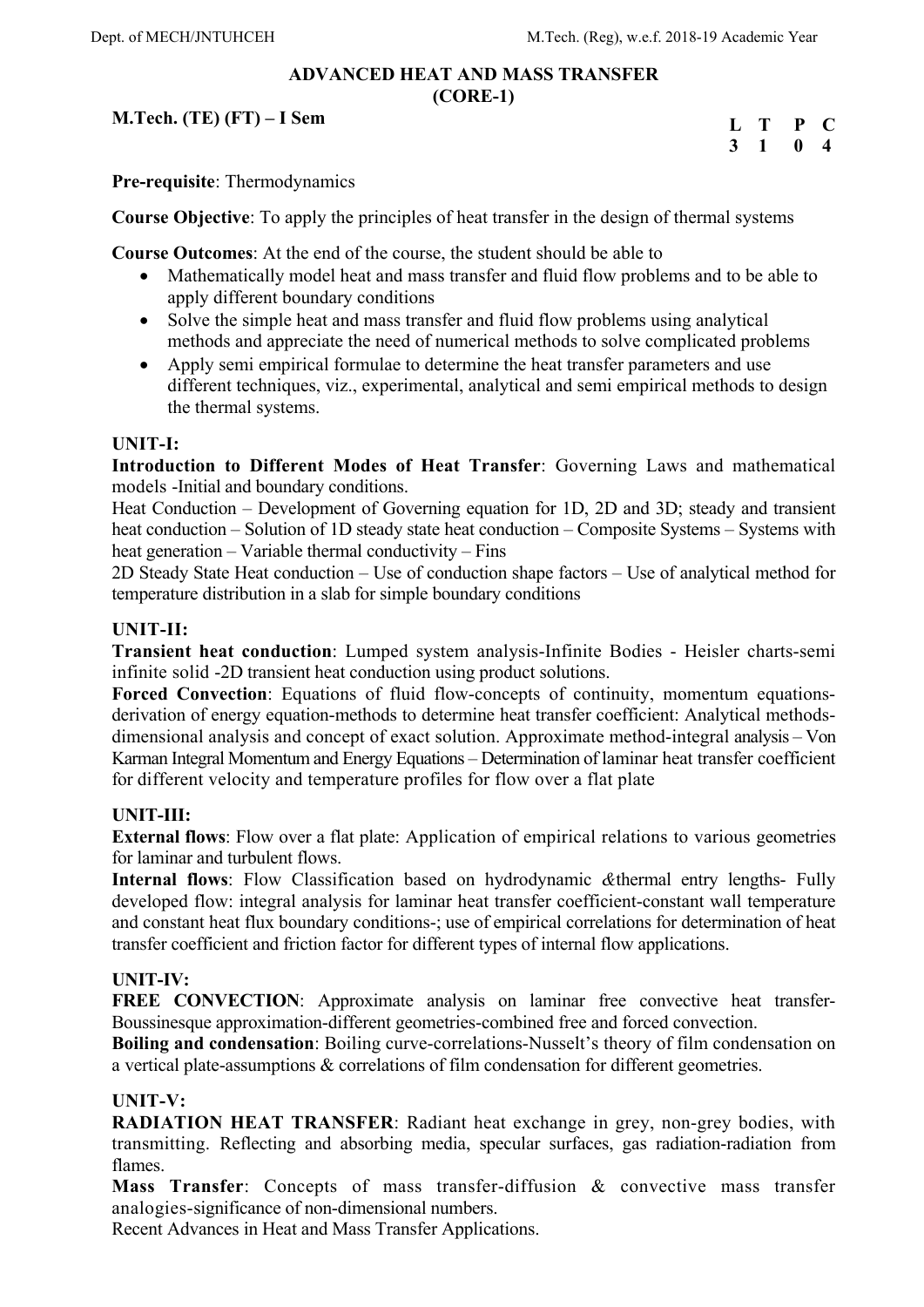## **Text Books:**

- 1. Fundamentals of Heat Transfer by Incropera & Dewitt, John wiley
- 2. Heat Transfer by Necati Ozisik, TMH
- 3. Heat Transfer by P.S.Ghoshtastidar, Oxford Press

- 1. Heat Transfer by Gregory Nellis & Sanford Klein, Cambridge University Press
- 2. Principals of Heat Transfer by Frank Kreith, Cengage Learning
- 3. Introduction to Heat Transfer by SK Som, PHI
- 4. Heat Transfer by Nellis & Klein, Cambridge University Press, 2012.
- 5. Engineering Heat & Mass Transfer by Sarit K. Das, Dhanpat Rai
- 6. Heat Transfer by P.K.Nag, TMH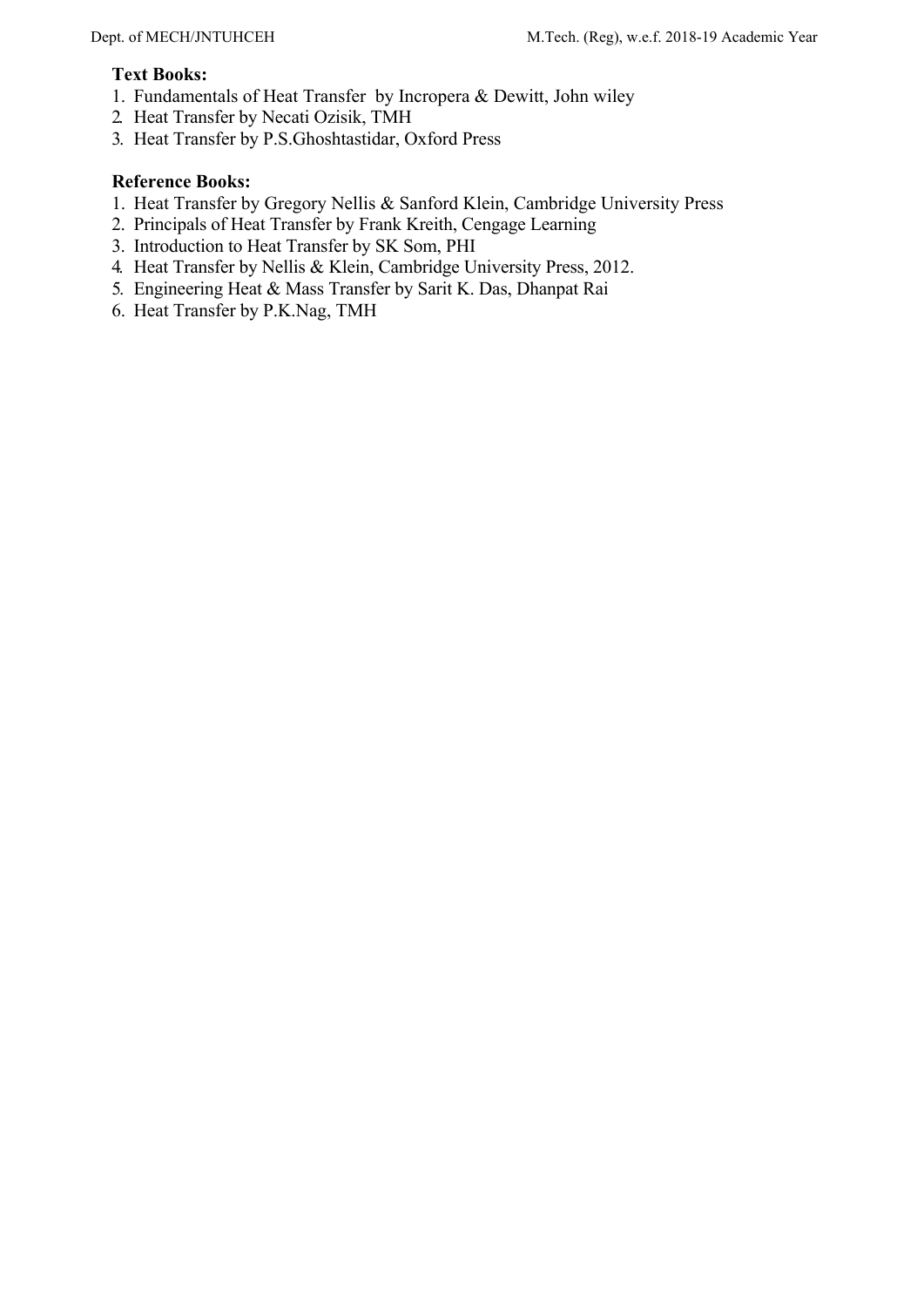#### **ADVANCED I.C. ENGINES (Core -2)**

## **M.Tech. (TE) (FT) – I Sem**

| $\mathbf{L}$ | $\mathbf{T}$   | $\mathbf{P}$ | $\bullet$               |
|--------------|----------------|--------------|-------------------------|
| $\mathbf{3}$ | $\blacksquare$ | 0            | $\overline{\mathbf{4}}$ |

# **Prerequisites:** Thermodynamics, Thermal Engineering I & II

## **Course objectives:**

The course is intended to

- Analyze engine cycles and the factors responsible for making the cycle different from the Ideal cycle.
- Apply principles of thermodynamics, fluid mechanics, and heat transfer to influence the engine's performance
- Understand the delay period and fuel injection system
- Become aware of the relevance of environmental and social issues on the design process of internal combustion engines

### **Course Outcomes:**

At the end of the course, the student will be able to:

- Apply thermodynamic analysis to IC engines and describe combustion phenomena in spark ignition and compression ignition engines.
- Describe the working of major systems used in conventional and modern engines.
- Summarize the methods used to improve engine performance and estimate performance parameters.
- Describe engine emission control techniques and implement viable alternate fuels.

### **UNIT-I:**

Introduction – Historical Review – Engine Types – Design and operating Parameters.

**Cycle Analysis:** Thermo-chemistry of Fuel – Air mixtures, properties – Ideal Models of Engine cycles – Real Engine cycles - differences and Factors responsible for – Computer Modeling.

## **UNIT- II:**

**GAS EXCHANGE PROCESSES:** Volumetric Efficiency – Flow through ports – Supercharging and Turbo charging.

**Charge Motion**: Mean velocity and Turbulent characteristics – Swirl, Squish – Pre-chamber Engine flows.

## **UNIT- III:**

**ENGINE COMBUSTION IN S.I ENGINES:** Combustion and Speed – Cyclic Variations – Ignition – Abnormal combustion Fuel factors, MPFI, SI engine testing.

**COMBUSTION IN CI ENGINES**: Essential Features – Types off Cycle. Pr. Data – Fuel Spray Behavior – Ignition Delay – Mixing Formation and control, Common rail fuel injection system.

### **UNIT- IV:**

**POLLUTANT FORMATION AND CONTROL:** Nature and extent of problems – Nitrogen Oxides, Carbon monoxide, unburnt Hydrocarbon and particulate – Emissions – Measurement – Exhaust Gas Treatment, Catalytic converter, SCR, Particulate Traps, Lean, NOx, Catalysts.

### **UNIT- V:**

**ENGINE HEAT TRANSFER:** Importance of heat transfer, heat transfer and engine energy balance, Convective heat transfer, radiation heat transfer, Engine operating characteristics. Fuel supply systems for S.I. and C.I engines to use gaseous fuels like LPG, CNG and Hydrogen. **Modern Trends in IC Engines:** Lean Burning and Adiabatic concepts, Rotary Engines, Modification in I.C engines to suit Bio – fuels, HCCI and GDI concepts.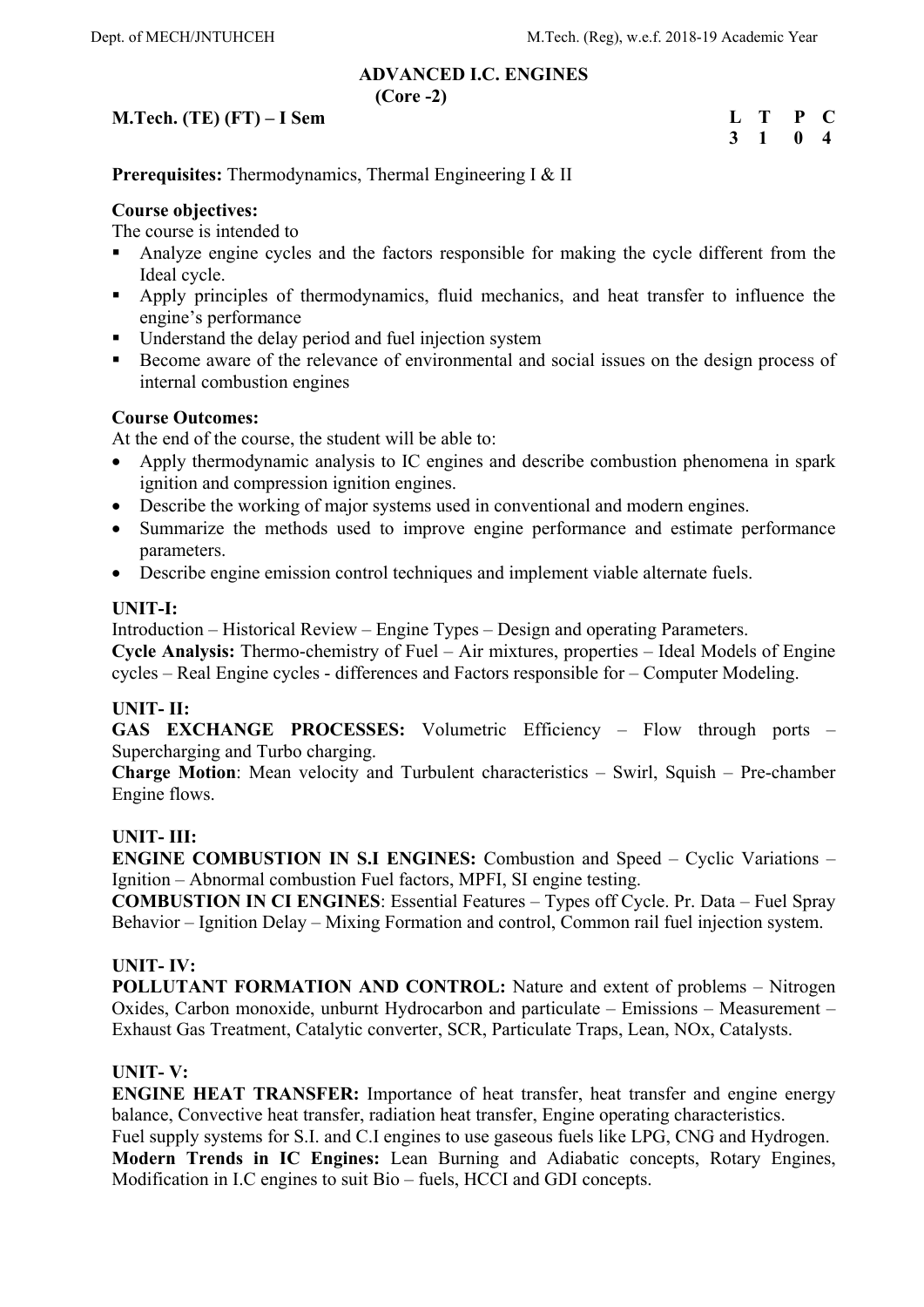### **Text Books:**

- 1. I.C. Engines by V.Ganesan, TMH
- 2. I.C. Engines Fundamentals by Heywood, TMH

- 1. I.C. Engines by G.K. Pathak & DK Chevan, Standard Publications
- 2. Dual-Fuel Diesel Engines by Ghazi A. Karim, CRC Press
- 3. I.C. Engines by RK Rajput, Laxmi Publications
- 4. Internal Combustion Engines by S.S. Thipse, Jaico
- 5. Computer Simulation of C.I. Engine Process by V. Ganesan, University Press
- 6. Fundamentals of IC Engines by HN Gupta, PHI, 2nd edition
- 7. I.C. Engines by Fergnson, Wiley.
- 8. The I.C. Engine in theory and Practice Vol. I /Teylor /IT Prof. And Vol. II
- 9. Computer Simulation of Spark-Ignition Engine Processes by V. Ganesan, Universities Press.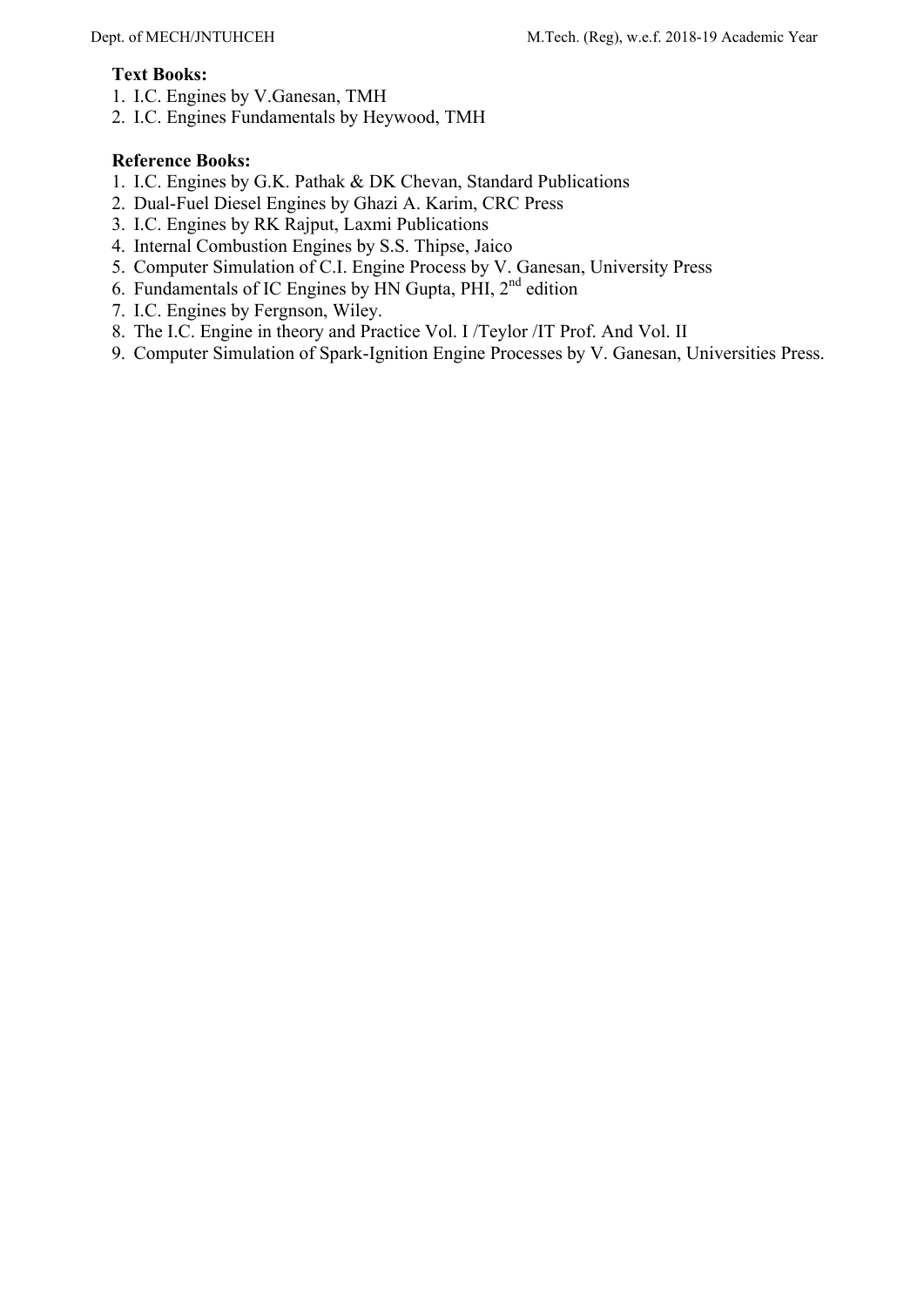#### **ADVANCED THERMODYNAMICS**  (**Core-3)**

## **M.Tech. (TE) (FT)–I Sem**

| L T |              | $\mathbf{P}$ | $\mathbf C$             |
|-----|--------------|--------------|-------------------------|
| 3   | $\mathbf{0}$ | $\mathbf{0}$ | $\overline{\mathbf{3}}$ |

### **Prerequisites:** Thermodynamics

**Course Objectives:** The course is intended to

- Provide analytical methods for the determination of the direction of processes from the first and second laws of thermodynamics and to Introduce methods in using equations of potentials, availability, and excergy for thermodynamic analysis
- Gain the knowledge on non-reactive mixture properties, Psychometric Mixture properties and psychometric chart and Air conditioning processes
- Develop the ability of analyzing vapor and Gas power cycles
- Provide in depth knowledge of Direct Energy Conversion of Fuel Cells , Thermo electric energy ,Thermionic power generation ,Thermodynamic devices Magneto Hydrodynamic Generations and Photo voltaic cells
- Develop communication and teamwork skills in the collaborative course project

**Course Outcomes:** At the end of the course, the student will be able to:

- Explain basic thermodynamic concepts and laws
- Describe the concepts entropy and excergy and their use in analyses of thermal energy systems
- Analyze power plants, refrigeration plants and thermal/chemical installations
- Evaluate means for minimizing excergy losses in selected processes
- Use advanced thermodynamics on a research case

### **UNIT -I:**

**REVIEW OF THERMODYNAMIC LAWS AND COROLLARIES:** Transient flow analysis, Second law thermodynamics, Entropy, Availability and unavailability, Thermodynamic potential. Maxwell relations, Specific heat relations, Mayer's relation. Evaluation of thermodynamic properties of working substance

### **UNIT-II:**

**P.V.T SURFACE:** Equation of state. Real gas behavior, Vander Waal's equation, Generalization compressibility factor. Energy properties of real gases. Vapour pressure, Clausius, Clapeyro equation. Throttling, Joule. Thompson coefficient. Non reactive mixtures of perfect gases. Governing laws, Evaluation of properties, Psychometric mixture properties and psychometric chart, Air conditioning processes, cooling towers. Real gas mixture.

### **UNIT-III:**

**COMBUSTION:** Combustion Reactions, Enthalpy of formation. Entropy of formation, Reference levels of tables. Energy of formation, Heat reaction, Adiabatic flame temperature generated product, Enthalpies, Equilibrium. Chemical equilibrium of ideal gases, Effect of non reacting gases equilibrium in multiple reactions, The Vent Hoff's equation. The chemical potential and phase equilibrium. The Gibbs phase rule.

### **UNIT-IV:**

**POWER CYCLES:** Review binary vapour cycle, co generation and combined cycles, Second law analysts of cycles. Refrigeration cycles. Thermodynamics off irreversible processes. Introduction, Phenomenological laws, Onsager Reciprocity relation, Applicability of the Phenomenological relations, Heat flux and entropy production, Thermodynamic phenomena, Thermo electric circuits.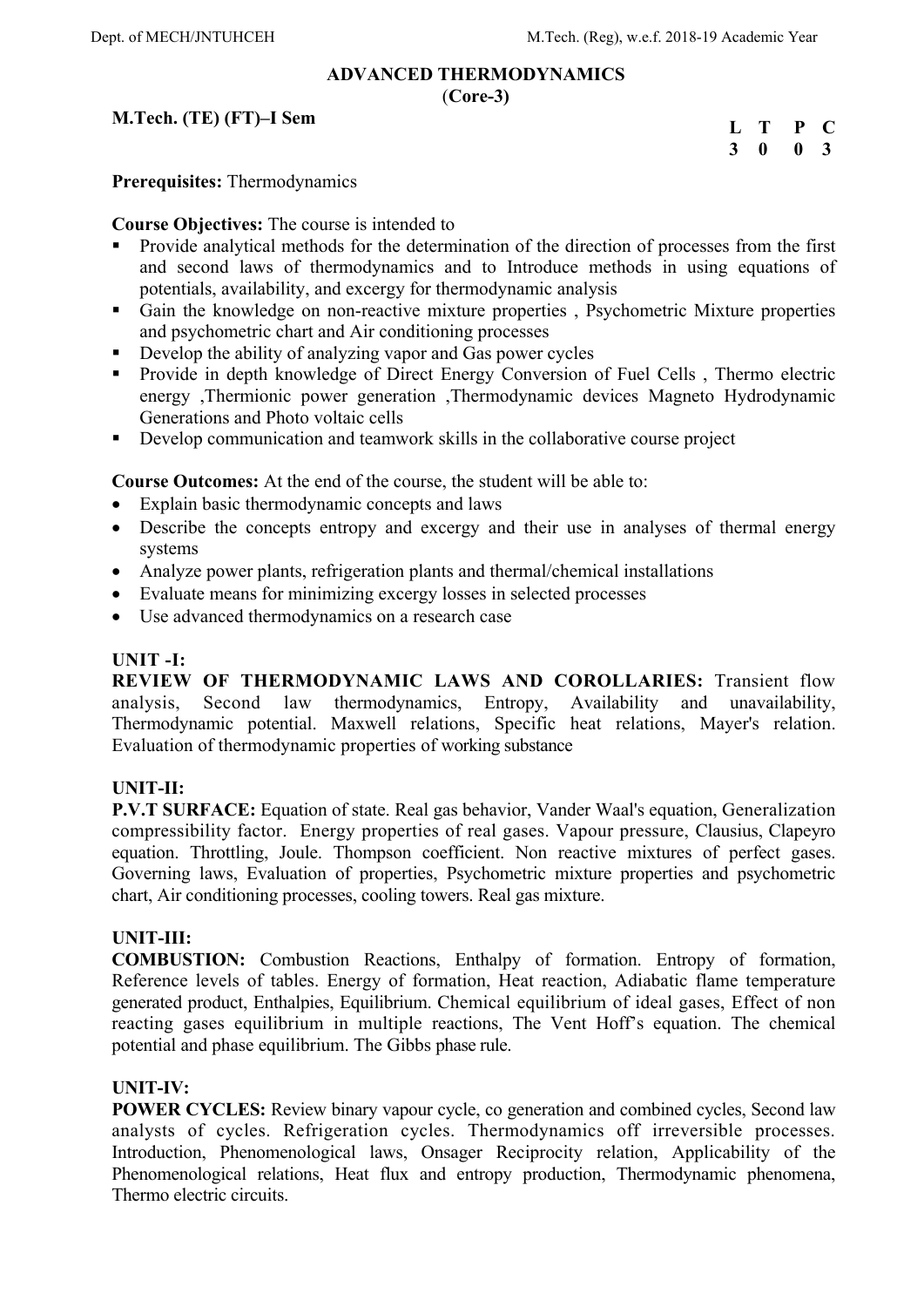### **UNIT-V:**

**DIRECT ENERGY CONVERSION INTRODUCTION**: Fuel cells, Thermo electric energy, Thermo ionic power generation, Thermodynamic devices magneto hydrodynamic generations, Photovoltaic cells.

### **Text Books:**

- 1. Basic and Applied Thermodynamics by P.K. Nag, TMH
- 2. Engineering Thermodynamics by Rogers & Mayhew, Pearson
- 3. Thermodynamics by Holman, Mc Graw Hill.

- 1. Thermal Engineering by Rathore, TMH
- 2. Applied Thermodynamics by R.K. Rajput, Laxmi Publications
- 3. Thermal Engineering by Soman, PHI
- 4. Engineering Thermodynamics by P.L.Dhar, Elsevier
- 5. Thermodynamics by Sonnatag & Van Wylen, John Wiley & Sons
- 6. Thermodynamics for Engineers by Doolittle-Messe, John Wiley & Sons
- 7. Irreversible Thermodynamics by HR De Groff.
- 8. Thermodynamics & Heat Power by Granet & Bluestein, CRC Press
- 9. Engineering Thermodynamics by Chatopadyaya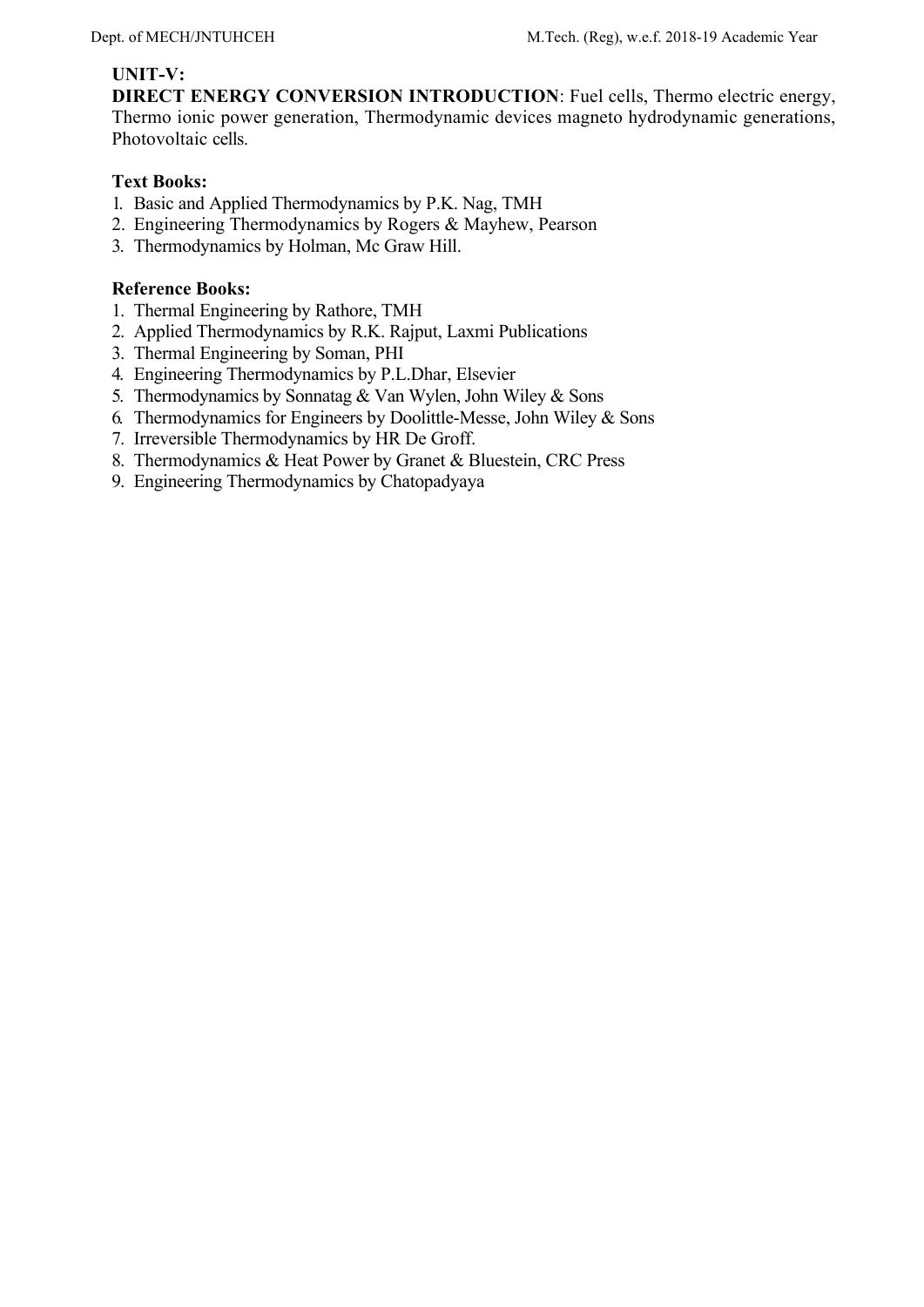### **FINITE ELEMENT ANALYSIS (Programme Elective -I)**

## **M.Tech. (TE) (FT) – I Sem**

| L            | т | P            | C            |
|--------------|---|--------------|--------------|
| $\mathbf{2}$ | 0 | $\mathbf{0}$ | <sup>2</sup> |

**Prerequisites:** Finite Element Methods, Heat Transfer, Mechanical Vibrations

### **Course Objectives:**

The course is intended to

- Gain a fundamental understanding of the finite element method for solving 1-D structural problem.
- Formulate the finite element equations for truss and beam elements.
- Study two-dimensional problems such as plain stress and plain strain elasticity problems.
- Learn finite element analysis of 1-D and 2-D heat conduction and torsion problem Analysis the structures by considering the mechanical vibrations.

### **Course Outcomes:**

At the end of the course, the student will be able to:

- Establish the mathematical models for the complex analysis problems and predict the nature of solution
- Formulate element characteristic matrices and vectors.
- Identify the boundary conditions and their incorporation in to the FE equations
- Solve the problems with simple geometries, with hand calculations involving the fundamental concepts
- Interpret the analysis results for the improvement or modification of the system.

### **UNIT-I:**

Introduction to FEM, basic concepts, applications of FEM, general procedure, comparison of FEM with other methods, variational approach, Co-ordinates, basic element shapes, interpolation function, Virtual energy principle, properties of stiffness matrix, treatment of boundary conditions, solution of system of equations 1-D structural axial bar element – load vectortemperature effects and shape functions and characteristics, Basic equations of elasticity, straindisplacement relations, quadratic shape functions.

### **UNIT-II:**

**ANALYSIS OF TRUSSES**: Plane Trusses and Space Truss elements and problems **ANALYSIS OF BEAMS**: Hermite shape functions – stiffness matrix – Load vector – Problems.

## **UNIT-III:**

**2-D PROBLEMS:** CST, force terms, Stiffness matrix and load vectors, boundary conditions, Isoparametric elements – quadrilateral element, shape functions – Numerical Integration. Finite element modeling of Axi-symmetric solids subjected to Axi-symmetric loading with triangular elements.

**3-D PROBLEMS**: Tetrahedran element – Jacobian matrix – Stiffness matrix.

### **UNIT-IV:**

**SCALAR FIELD PROBLEMS**: 1-D Heat conduction formulations -Slabs – fins - 2-D heat conduction problems

### **UNIT-V:**

Dynamic considerations, Dynamic equations – consistent mass matrix for bar triangular elements – Eigen Values, Eigen vector, natural frequencies – mode shapes – modal analysis.

### **Text Books:**

- 1. The Finite Element Methods in Engineering by SS Rao, Pergamon.
- 2. Introduction to Finite Elements in Engineering by Chandrupatla, Ashok and Belegundu, Prentice, Hall.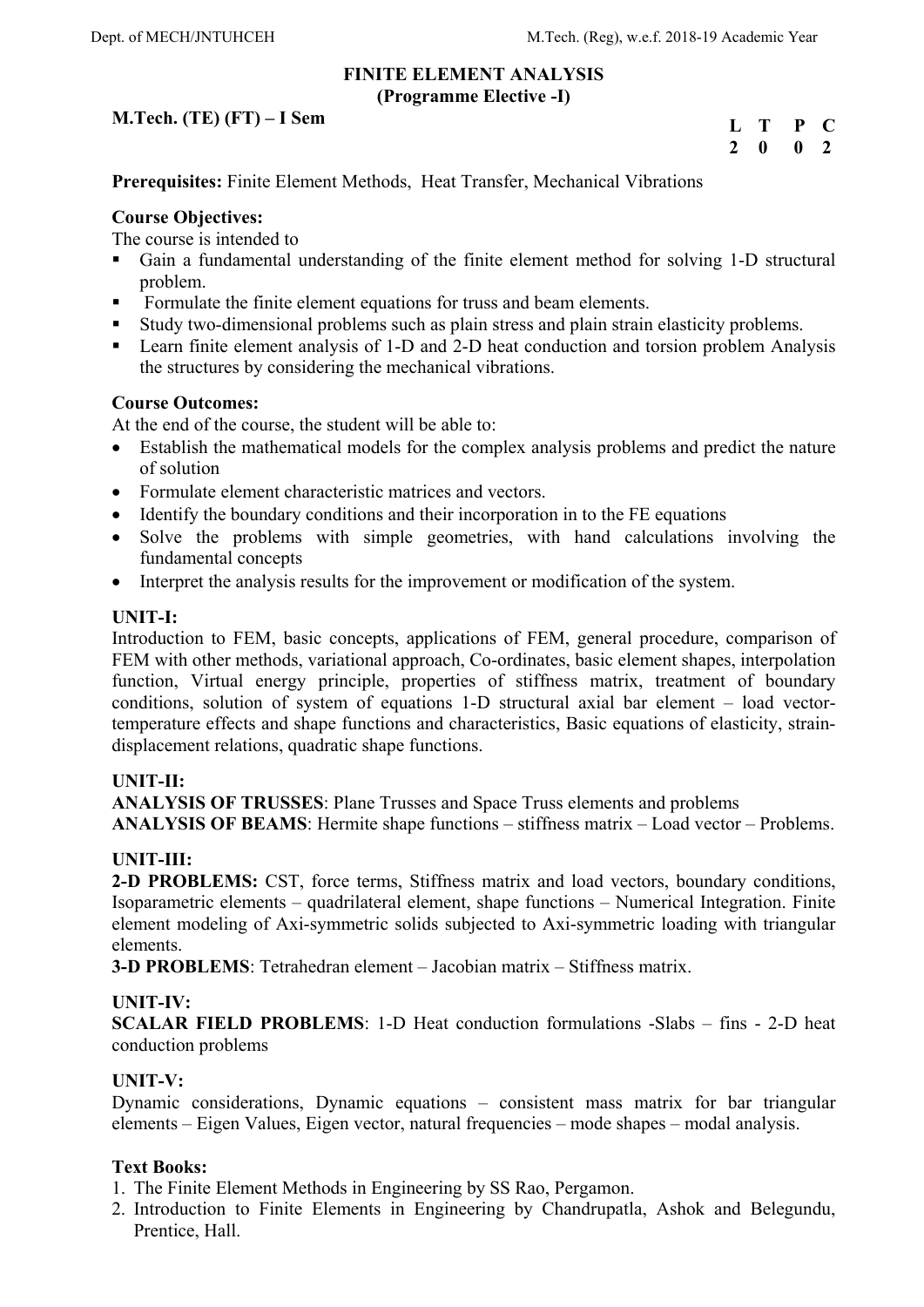- 1. Finite Element Methods: Basic Concepts and applications by Alavala, PHI
- 2. Applied Finite Element Analysis by Segerlind Wiley India
- 3. Finite Element Modeling and Simulation with ANSYS Workbench by Chen & Lui, CRC
- 4. Finite Element Method by Zincowitz, Mc Graw Hill
- 5. Introduction to Fininte element analysis by S.Md.Jalaludeen, Anuradha Publications, print 2012
- 6. A First Course in the Finite Element Method by Daryl L Logan, Cengage Learning,  $5<sup>th</sup>$ Edition
- 7. Finite Element Analysis Theory & Programming by Krishna Moorthy, McGraw Hill
- 8. Finite Element Analysis by Bathe, PHI
- 9. Finite Element Method by Dhanraj & Nair, Oxford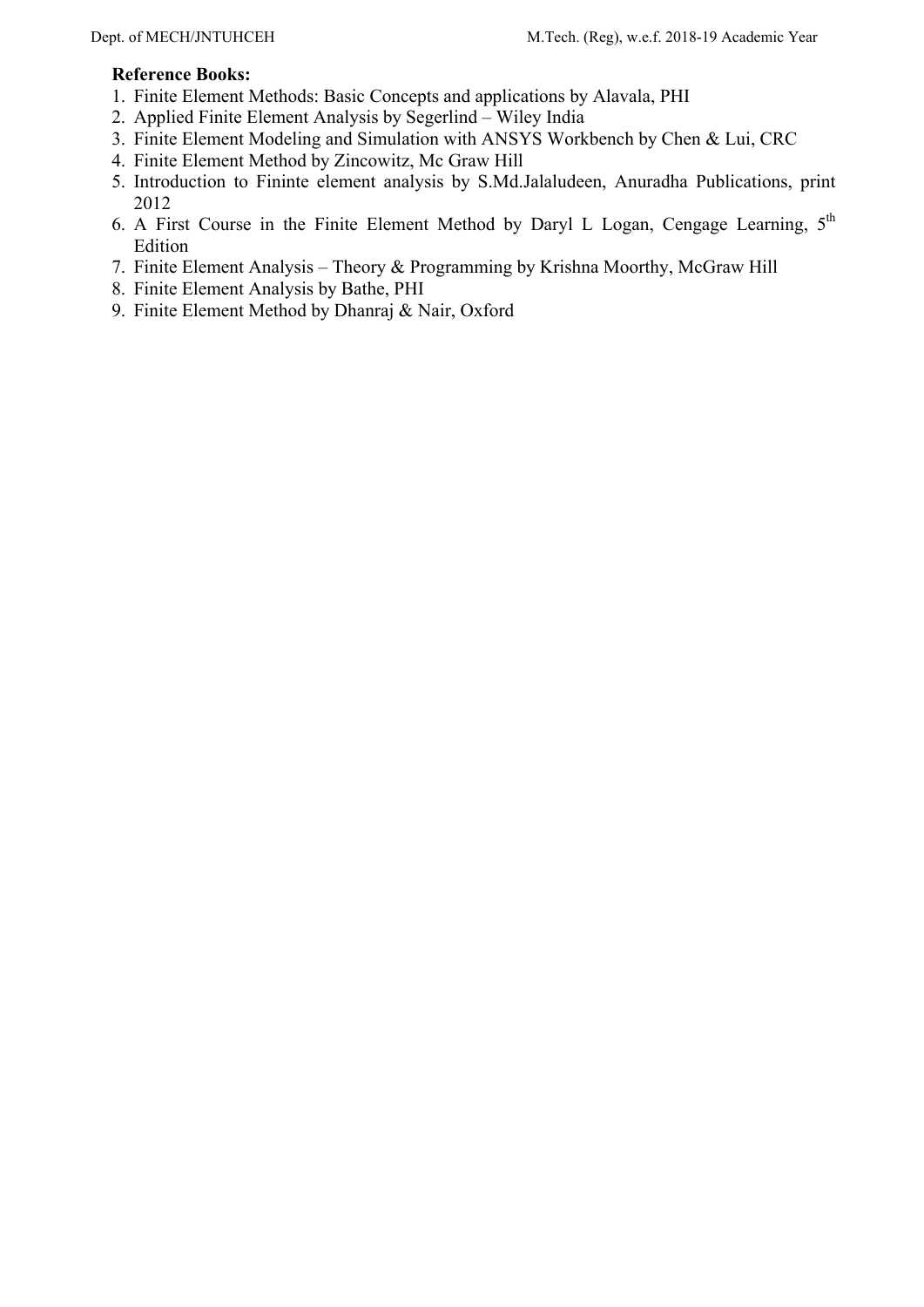#### **RENEWABLE ENERGY SOURCES (Programme Elective-I)**

## **M.Tech. (TE) (FT)–I Sem**

**L T P C 2 0 0 2** 

 **Prerequisites**: Basics concepts of solar, wind, hydro, biomass, fuel cells and geothermal systems.

**Course Objectives:** The course is intended to

- introduce to the technology of renewable sources of energy
- learn about the solar radiation, its applications and radiation measuring instruments
- **Example 1** learn about the various types of geothermal resources and its applications
- study the biomass energy resources , bio-mass systems
- **Example 1** learn the methods of energy extraction from the wind and oceans
- **Example 1** learn to the technology of direct energy conversion methods

**Course Outcomes:** At the end of the course, the student will be able to:

- Identify the renewable energy sources and their utilization
- Understand the basic concepts of the solar radiation and analyze the solar Thermal systems for their utilization
- Understand the principle of working of solar cells and their modern
- manufacturing techniques
- Understand the concepts of the ocean thermal energy conversion systems and their applications
- Outline the methods of energy storage and identify the appropriate methods of energy storage for specific applications
- Understand the energy conversion from wind energy, geothermal energy, biomass, biogas, fuel cells and hydrogen

### **UNIT-I:**

Introduction: Overview of the course, Examination and Evaluation patterns. Classification of energy resources, energy scenario in the world and India

**Basic sun-earth relationships:** Definitions. Celestial sphere, altitude-azimuth, declination-hour angle and declination-right ascension coordinate systems for finding the position of the sun, celestial triangle and coordinates of the sun. Greenwich Mean Time, Indian Standard Time, Local Solar Time, sun rise and sun set times & day length. Numerical problems

**Solar radiation:** Nature of solar radiation, solar radiation spectrum, solar constant, extraterrestrial radiation on a horizontal surface, attenuation of solar radiation, beam, diffuse and global radiation. Measurement of global, diffuse and beam radiation. Prediction of solar radiation; Angstrom model, Page model, Hottel's model, Liu and Jordan model etc. Insolation on an inclined surface, angle of incidence, Illustrative problems

## **UNIT-II:**

**Solar thermal systems:** Principle of working of solar water heating systems, solar cookers, solar desalination systems, solar ponds, solar chimney power plant, central power tower power plants etc.

**Solar concentrating collectors:** Classification of solar concentrators, Basic definitions such as concentration ratio, angle of acceptance etc., Tracking of the sun; description of different tracking modes of a solar collectors and the determination of angle of incidence of insolation in different tracking modes. Illustrative problems

**Photovoltaic energy conversion:** Introduction. Single crystal silicon solar cell, i-v characteristics, effect of insolation and temperature on the performance of silicon cells. Different types of solar cells. Modern technological methods of producing these cells. Indian and world photovoltaic energy scenario.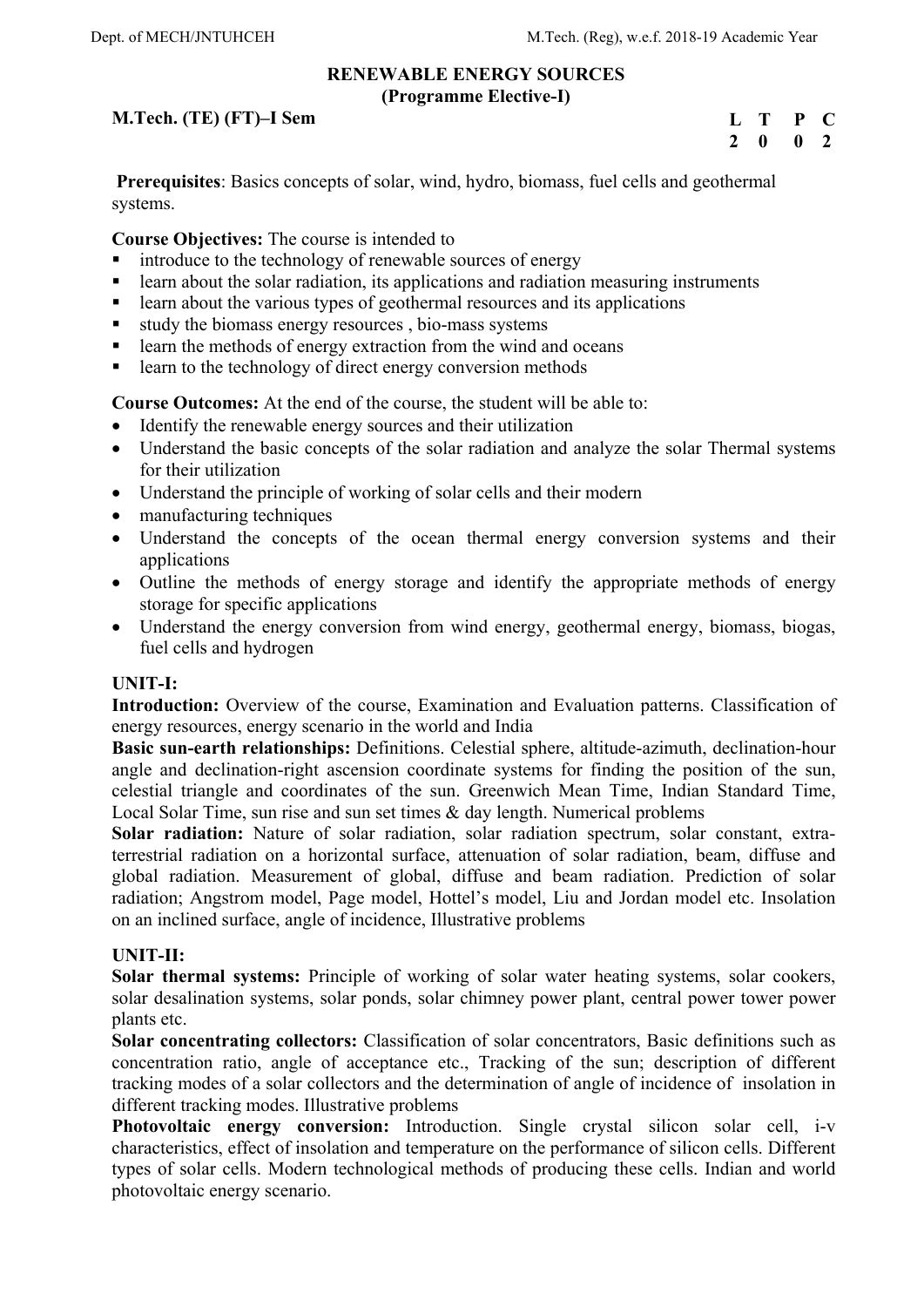## **UNIT-III:**

**Energy storage:** Necessity for energy storage. Classification of methods of energy storage. Thermal energy storage; sensible heat storage, latent heat storage. Reversible chemical reaction storage. Electromagnetic energy storage. Hydrogen energy storage. Chemical battery storage. Pumped hydel energy storage etc.

Wind energy: Origin of winds, nature of winds, wind data measurement, wind turbine types and their construction, wind-diesel hybrid system, environmental aspects, wind energy programme in India and the world.

## **UNIT-IV:**

**Ocean energy:** Ocean thermal energy; open cycle & closed cycle OTEC plants, environmental impacts, challenges, present status of OTEC systems. Ocean tidal energy; single basin and double basin plants, their relative merits. Ocean wave energy; basics of ocean waves, different wave energy conversion devices, relative merits

**Fuel cells:** Introduction, applications, classification, different types of fuel cells such as phosphoric acid fuel cell, alkaline fuel cell, PEM fuel cell, MC fuel cell. Development and performance fuel cells.

### **UNIT-V:**

**Biomass:** Introduction, photosynthesis, biofuels, biomass resources, biomass conversion technologies, urban waste to energy conversion, biomass to ethanol conversion, biomass energy scenario in India.

**Biogas:** Biogas production, constant pressure and constant volume biogas plants, operational parameters of the biogas plant

**Geothermal energy:** Origin, applications, types of geothermal resources, relative merits

### **Text Books:**

- 1. Non conventional Energy Resources by B.H.Khan, Tata McGraw Hill, New Delhi, 2012.
- 2. Energy Technology: Non-Conventional, Renewable and Conventional by S.Rao and B.B.Parulekar, Khanna Publishers, 2010.

- 1. Solar Energy-Principles of Thermal Collection and Storage by S.P.Sukhatme and J.K.Nayak, TMH, 2008.
- 2. Solar Energy Thermal Processes by J.A.Duffie and W.A.Beckman, John Wiley, 2010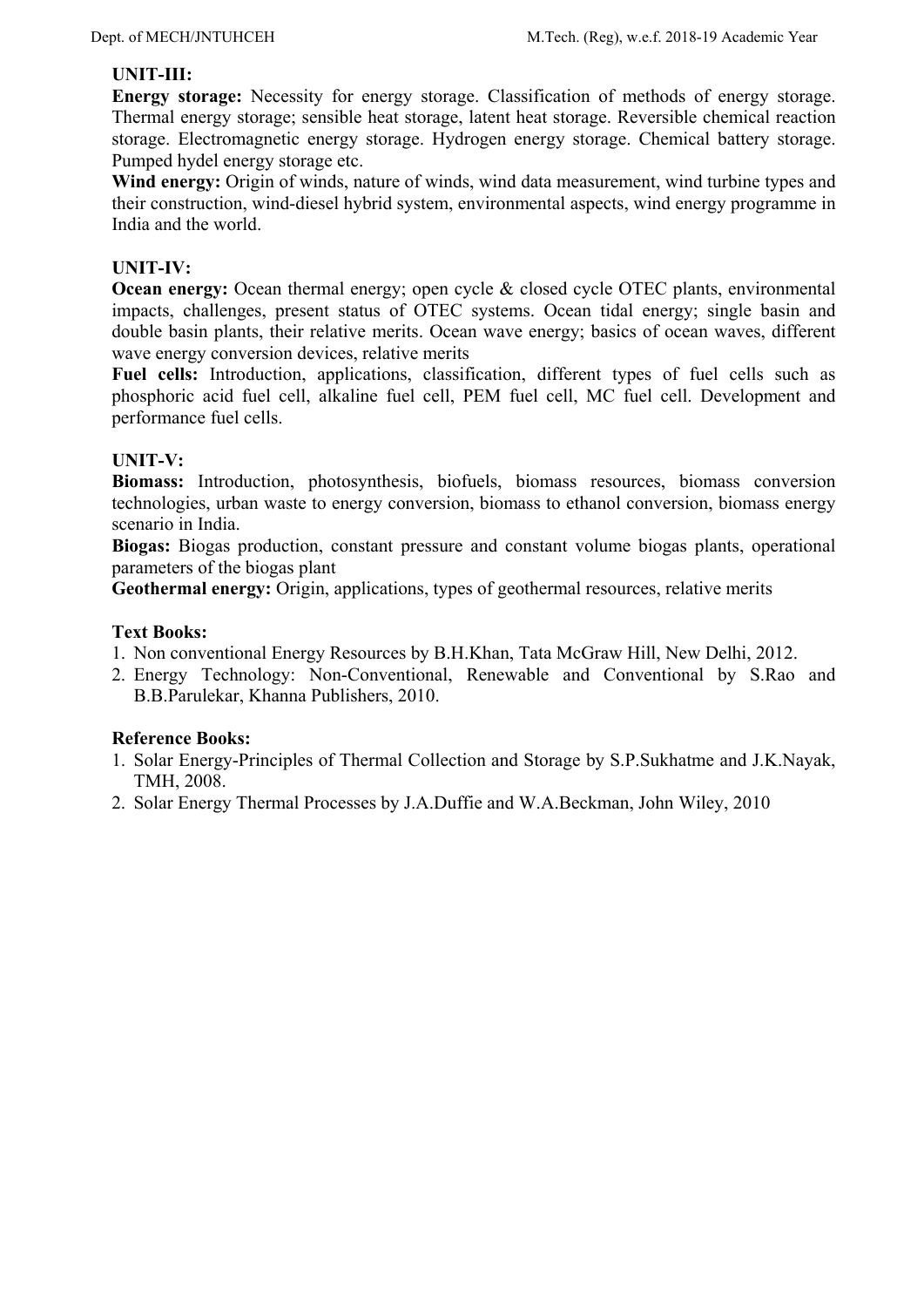### **COMPUTER SIMULATION OF SI AND CI ENGINES (Programme Elective-I)**

### **M.Tech. (TE) (FT) – I Sem**

| L | T | P | C.           |
|---|---|---|--------------|
| 2 | 0 | 0 | <sup>2</sup> |

 **Prerequisites:** Advanced I.C Engines

**Course Objective:** The course is intended to

- Understand the C/H/N/O system, flame temperature, the different types of reaction occurring in an engine, while combustion.
- Understand the simulation in an SI engine with fuel air as working medium.
- Know about how the pressure is being getting developed in an engine.
- Understand the simulation of a 2-stroke engine.
- Understand the simulation in an CI engine with fuel air as working medium

**Course Outcomes:** At the end of the course, the student will be able to:

- To impart knowledge on simulation of various engine processes used in prime movers and power plants
- To learn the simulation of engine combustion based on first and second law of thermodynamics.

### **UNIT-I:**

### **Computer Simulation and Thermodynamics of Combustion:**

Introduction, Heat of reaction, complete combustion in C/H/O/N Systems, Constant volume adiabatic combustion, constant pressure adiabatic combustion. Calculation of adiabatic flame temperature.

### **UNIT-II:**

**SI Engine Simulation With Fuel-Air as Working Medium:** Deviation between actual and air standard cycles of operation- problems, SI engine simulation with adiabatic constant volume combustion with fuel and air being considered, calculation of temperature drop due to fuel vaporization, calculation of mean effective pressure, torque and thermal efficiency at full throttle, part throttle and supercharged conditions.

### **UNIT-III:**

**Actual Cycle Simulation in SI Engines:** Progressive combustion; gas exchange process, heat transfer process, friction. Procedure of validating computer code with experimental data based on performance parameters and pressure crank angle diagram.

### **UNIT-IV:**

**Simulation of 2-Stroke SI Engine:** Simulation of the process, determination of the pressurecrank angle variation, computation of performance parameters.

## **UNIT-V:**

**Diesel Engine Simulation:** Main difference between SI and CI engine simulation, differences between ideal and actual cycles, mathematical combustion model for diesel engine, heat transfer and gas exchange processes.

### **Text Books:**

- 1. Computer Simulation of Spark Ignition Engine Process by Ganesan, V, Universities Press (I) Ltd, Hyderabad - 1996.
- 2. Computer Simulation of Compression Ignition Engine Process by Ganesan. V, Universities Press (I) Ltd, Hyderabad - 2000.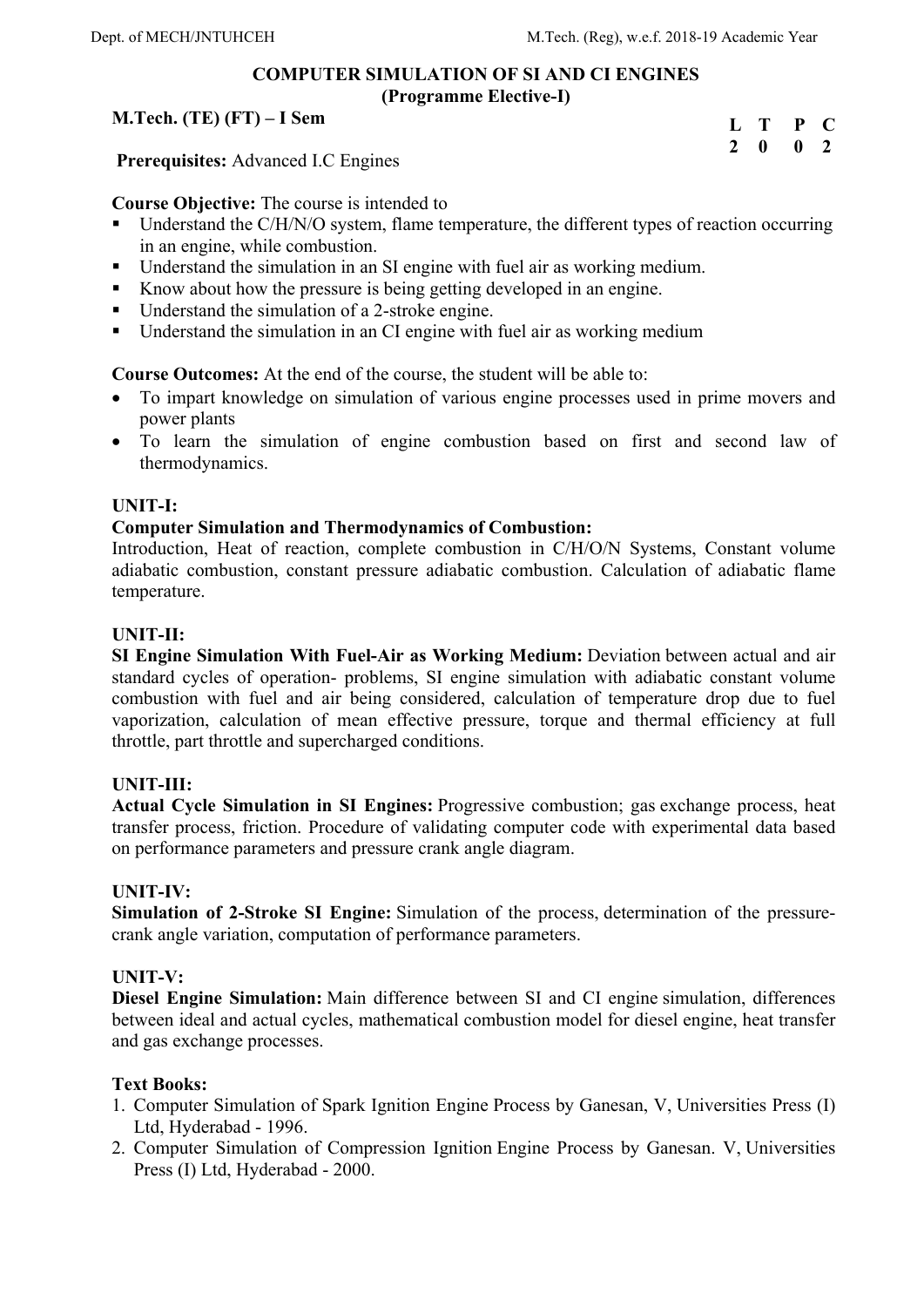- 1. Thermodynamic Analysis of Combustion Engine by Ashley Campbel, John Wiley and Sons, New York - 1986.
- 2. Internal Combustion Engines by Benson.R.S & Whitehouse. N.D., Pergamon Press, Oxford 1979.
- 3. Modelling of Internal Combusion Engines Processes by Ramoss.A.L McGraw-Hill Publishing Co., -1992.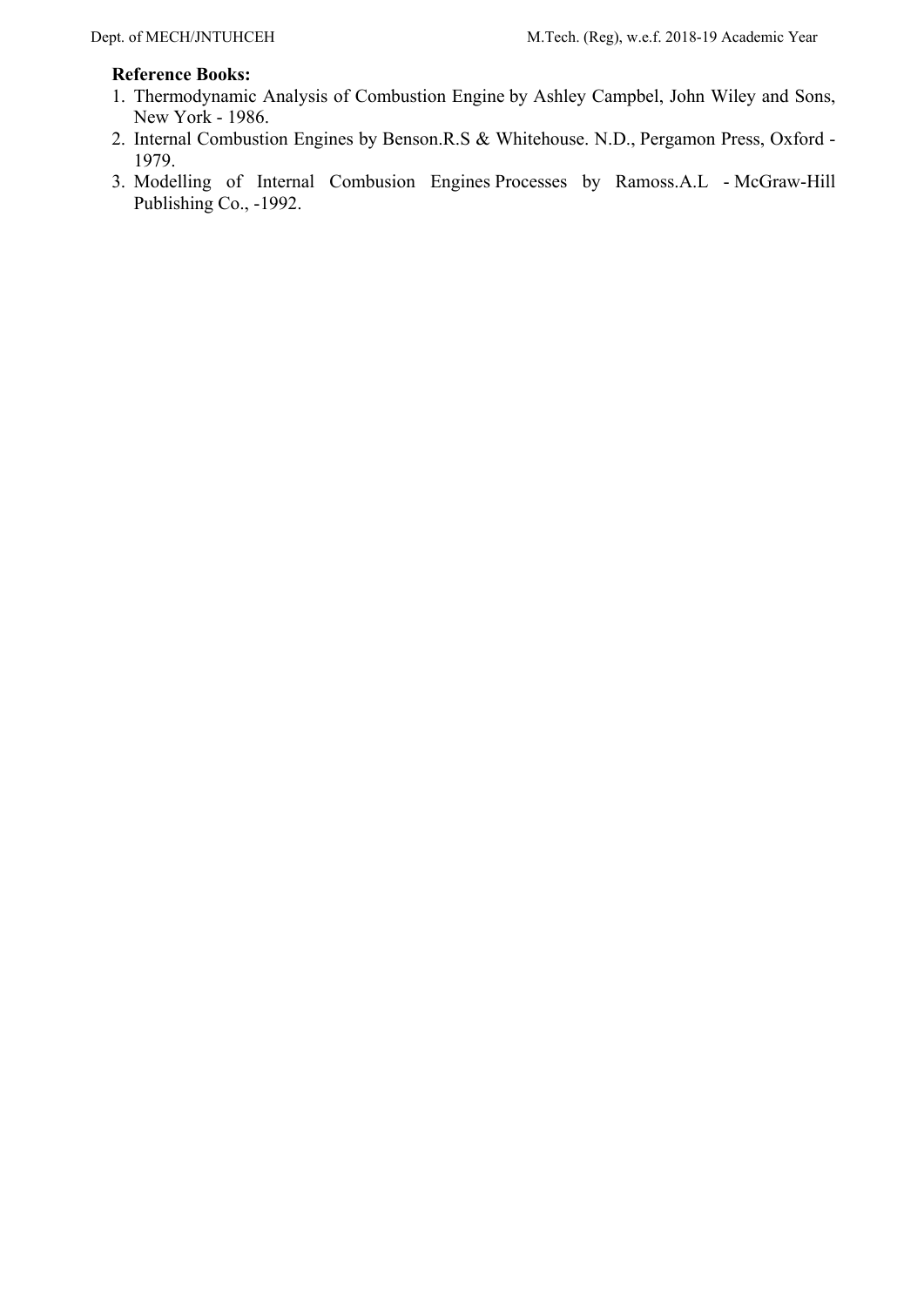### **NUMERICAL METHODS FOR ENGINEERS (Programme Elective -II)**

## **M.Tech. (TE) (FT)–I Sem**

| L T |              | $\mathbf{P}$ | $\mathbf C$    |
|-----|--------------|--------------|----------------|
| 2   | $\mathbf{0}$ | $\mathbf{0}$ | $\overline{2}$ |

**Pre-requisites**: Mathematics, Differential Equations, Linear Algebra

### **Course Objectives:**

- To solve mathematical and engineering problems by numerical methods
- To improve students programming skills in solving engineering problems by numerical methods

**Course Outcomes:** Students will understand basics of numerical analysis. Students will be able to find roots of polynomial equations using numerical analysis and solutions of ordinary differential equations including initial value problems, Boundary value problems and Numerical differentiation of data and functions. Students will be able to conduct numerical integration and differentiation and will be able to use numerical methods to solve engineering problems.

### **UNIT–I:**

**Solution of Linear Algebraic Equations:** Gaussian elimination - LU decomposition - Pivoting strategies - Operation Count - Matrix inversion- Special cases -Tridiagonal and block tridiagonal systems - Well conditioned and Ill conditioned system-Matrix and Vector norms Condition Number and its implications.

### **UNIT-II:**

**Solution of Non-linear Algebraic Equations:** Bisection - Newton-Raphson and Secant method. **System of non-linear equations:** Basics of finite difference method Discretization of spatial and time derivatives using Taylor's series- Truncation error and order of discretization - Fourier (von Neumann) stability analysis.

### **UNIT-III:**

**Solution of Ordinary Differential Equations:** Initial Value problems-Euler explicit and implicit methods - Runge-Kutta method – Predictor - Corrector methods - Boundary value problem - Shooting method - Finite difference method applied to pin fin heat dissipation - Stiff problems - Meaning of stiffness - Further insights into stiffness by the application of Euler explicit and implicit method to a stiff problem - Solution of stiff problem - Example – Chemical kinetics.

### **UNIT-IV:**

**Solution of Elliptic Partial Differential Equations:** Physical problems governed by elliptic PDE's - Five-point and nine-point Discretization of Poisson's equation - Iterative methods - Point Iterative methods – Jacobi, Gauss-Seidel, and SOR - Detailed theory of the convergence of iterative methods - Global Iterative methods – Steepest Descent and Conjugate Gradient.

### **UNIT-V:**

Classification of PDEs and characteristics of a PDE - **Solution of Parabolic Partial Differential Equations:** Physical problems governed by parabolic PDE's Operator splitting and ADI methods.

### **Text Books:**

- 1. Numerical Mathematics and Computing, by Ward Cheney and David Kincaid, International Thomson Publishing Company
- 2. Applied Numerical Analysis, by Curtis Gerald and Patrick Wheatley, Addison-Wesley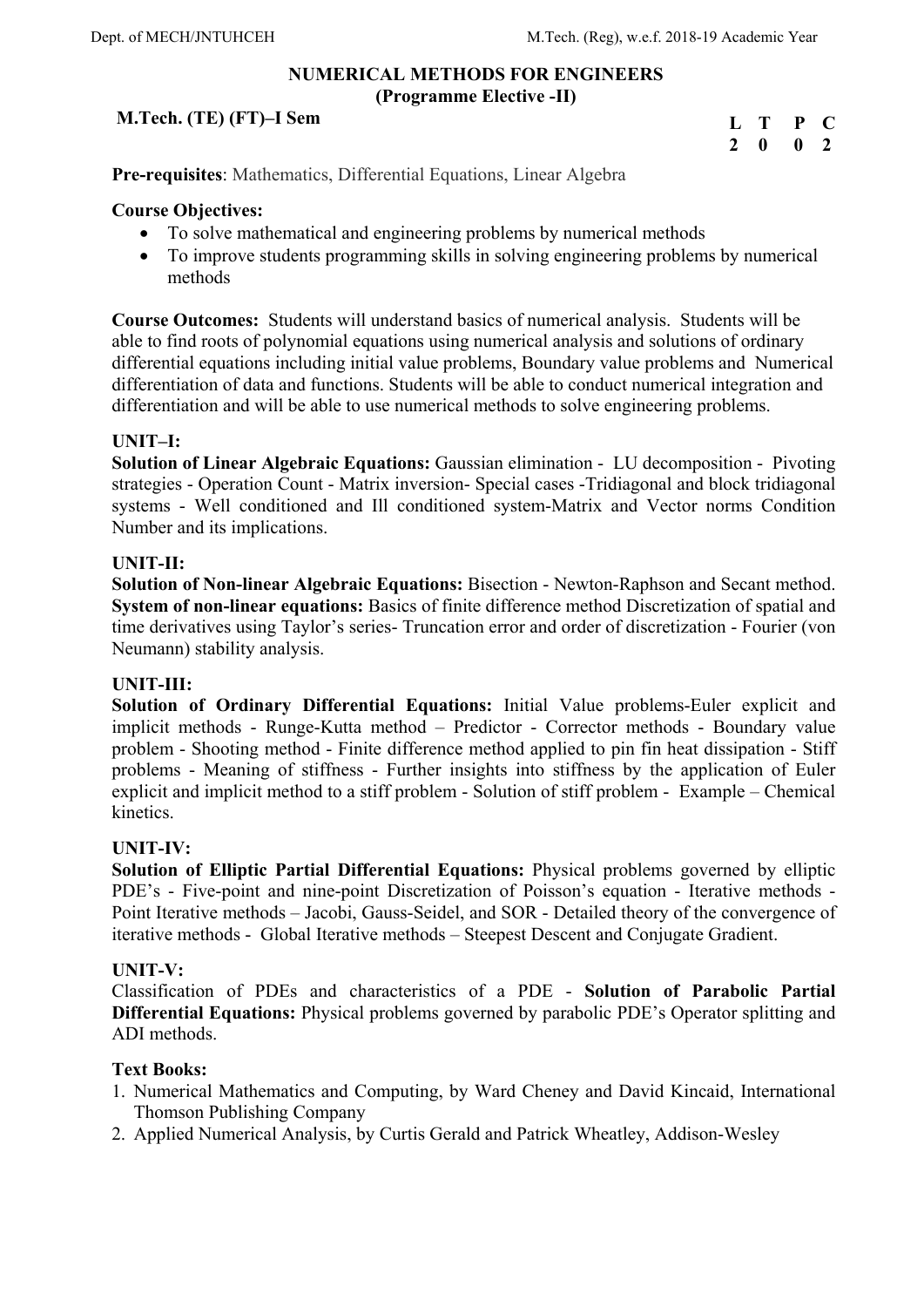- 1. Analysis of Numerical Methods, by E. Isaacson & H. B. Keller, John Wiley & Sons
- 2. Numerical Solution of Partial Differential Equations : Finite Difference Methods, by G. D. Smith, Oxford University Press, 1985
- 3. Matrix Computations, by G. H. Golub, Johns Hopkins University Press Numerical Recipes, by W. H. Press et al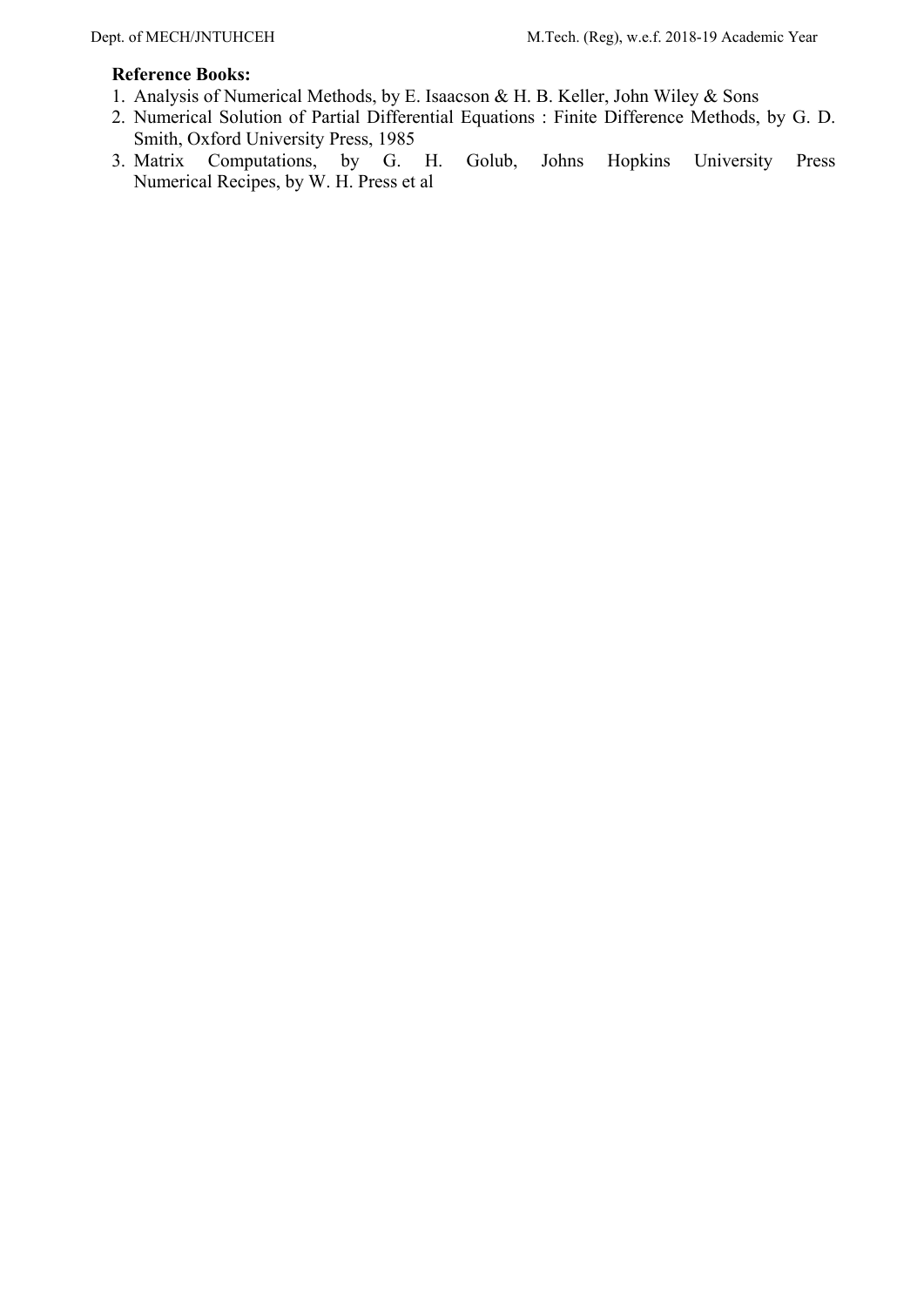### **THERMAL AND NUCLEAR POWER PLANT (Programme Elective-II)**

## **M.Tech. (TE) (FT)–I Sem**

| L T |              | $\mathbf{P}$ | $\bullet$      |
|-----|--------------|--------------|----------------|
| 2   | $\mathbf{0}$ | 0            | $\overline{2}$ |

**Prerequisites:** Basic Heat Transfer, Fluid Mechanics

# **Course Objective:** The course is intended to

- Provide in awareness about resources of energies available in India for Power Production by Thermal and Nuclear Processes.
- Understand and know the requirements for a Thermal Power Plant and Nuclear Power Plant, from sources to consumption and economics of power plants.
- Study and learn the processes and cycles followed in Thermal Power Plants and nuclear power plants and components used in the power plants
- Gain the knowledge on steam power plants, steam generators and gas turbine power plants, their analyses on fuel and fluidized bed combustion, ash handling systems,
- Learn the practices followed in Thermal Power Plant and Nuclear Power Plants, to better environmental conditions and the safety measures.
- Gain the knowledge on Power Load calculation, distribution and optimum loading. Etc.,
- Know various methods for the Economies of Power Generation and power plant instrumentation.

**Course Outcomes:** At the end of the course, the student will be able to:

- Describe how fission is accomplished and the basics of how a nuclear reactor produces energy
- Discuss the thermal cycle and describe heat transfer and fluid flow
- Identify the major components of a nuclear power plant including generators, turbines, and cooling systems
- Examine nuclear power plant safety systems and the concepts of redundancy and defense-indepth
- Describe the requirements associated with a refuel outage and nuclear fuel reload

# **UNIT–I:**

**INTRODUCTION**: Sources of energy, Type of Power plants. Direct energy conversion system, Energy sources in India, Recent developments in power generation, Combustion of coal, Volumetric analysis, Gravimetric analysis. Fuel gas analysis.

**Steam power plant**: Introduction. General layout of steam power plant, Modern coal. Fired Steam, Steam power plant. Power plant cycle, Fuel Handling, Combustion equipment, Ash handling, Dust collectors.

**Steam Generators**: Types, Accessories. Feed water heaters, Performance of boiling, Water treatment, Cooling towers. Steam turbines. Compounding of turbines, Steam condensers, Jet and surface condensers.

# **UNIT-II:**

**GAS TURBINE POWER PLANT**: Cogeneration. Combined cycle power plant, Analysis, Waste heat recovery, IGCC power plant, Fluidized bed, Combustion, Advantages, Disadvantages

## **UNIT-III:**

**NUCLEAR POWER PLANT**: Nuclear physics, Nuclear Reactor, Classification, Types of reactors, Site selection. Method of enriching uranium. Application of nuclear power plant. Nuclear Power Plant Safety: Bi-Product of nuclear power generation, Economics of nuclear power plant, Nuclear power plant in India, Future of nuclear power.

## **UNIT-IV:**

**ECONOMICS OF POWER GENERATION**: Factors affecting the economics, Loading factors, Utilization factor, Performance and operating characteristics of power plant, Point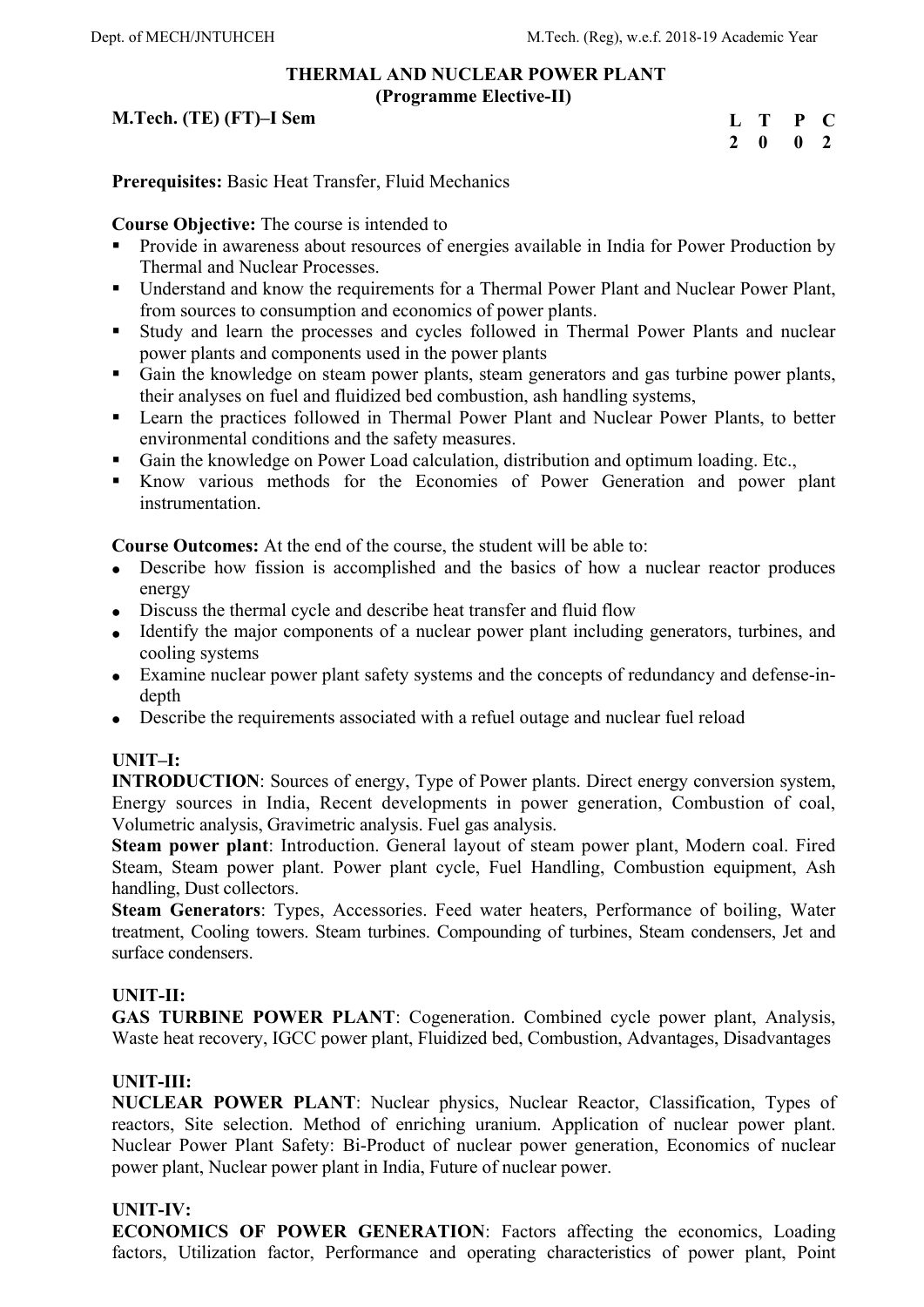economic load sharing, Depreciation. Energy rate, Criteria for optimum loading. Specific economic energy problem

### **UNIT-V:**

**POWER PLANT INSTRUMENTATIONS**: Classification, Pressure measuring instrument, Temperature measurement and Flow Measurement, Analysis of combustion gases, Pollution types, Methods of control.

### **Text Books:**

- 1. Power Plant Engineering by P.K.Nag, TMH
- 2. Power Plant Engineering by R.K.Rajput, Lakshmi Publications.

- 1. Power Plant Engineering by P.C.Sharma, Kotearia Publications.
- 2. Power Plant Technology by Wakil, McGraw Hill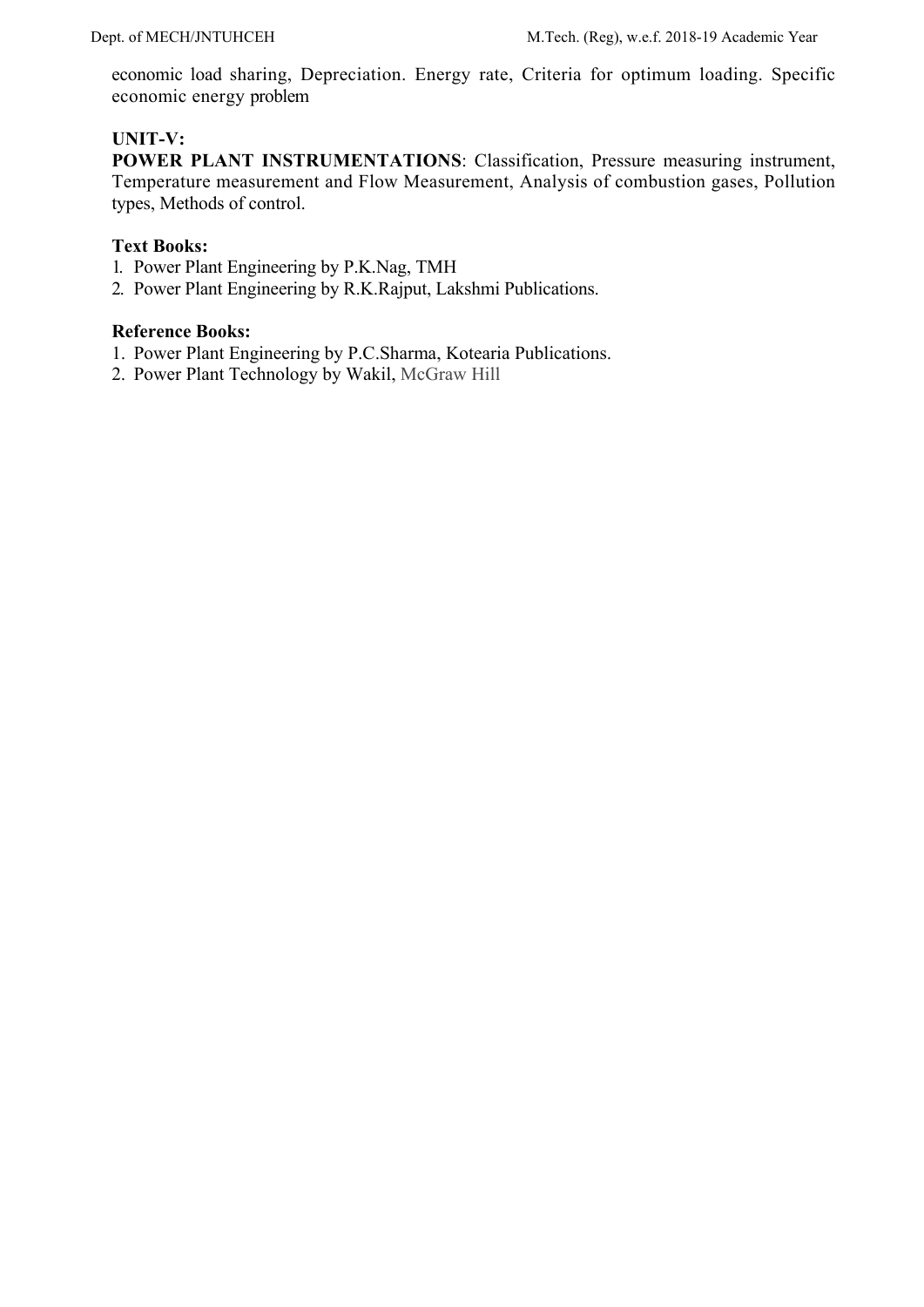### **NANO FLUIDS (Programme Elective-II)**

## **M.Tech. (TE) (FT) – I Sem**

| $\mathbf{L}$ | - T          | $\mathbf{P}$ | $\blacksquare$ |
|--------------|--------------|--------------|----------------|
| $\mathbf{2}$ | $\mathbf{0}$ | 0            | <sup>2</sup>   |

 **Prerequisites:** Fluid Mechanics, Thermodynamics

**Course Objectives:** The course is intended to

- **Understanding of superior thermo physical properties of nanofluids**
- Understanding of synthesis of nanofluids
- Comparison of heat transfer using nanofluids with conventional fluids
- Understanding of convection and boiling heat transfer
- Research on this new topic to design modern mini and micro channel heat exchangers with nanofluids exhibiting much higher thermal efficiency and saving energy

### **Course Outcomes:** At the end of the course, the student will be able to:

• To introduce the application of nanotechnology in the area of fluids and thermal engineering

### **UNIT-I:**

Introduction to nanofluids, nanostructure materials, base fluids, dispersion, sonication and stable suspension. Various types of nanofluids-volumetric concentration. Thermophysical properties: Density; principles of measurement and apparatus. Theoretical equations and new empirical correlations to determine the density of different nanofluids. Viscosity: principles of measurement and apparatus. Andrade's and other theoretical equations and new empirical correlations to determine the viscosity of different nanofluids. Effect of volumetric concentration and temperature. Effect of subzero temperature on nanofluid viscosity.

### **UNIT-II:**

Thermal conductivity: principles of measurement and apparatus. Hamilton-Crosser and other theoretical equations and new empirical correlations to determine the thermalconductivity of different nanofluids. Effect of volumetric concentration and temperature. Effect of Brownian motion on enhancing the thermal conductivity. Specific heat: principles of measurement and apparatus. Buongeorno's thermal equilibrium equation and other theoretical equationsand new empirical correlations to determine the specific heat of different nanofluids. Effect of volumetric concentration and temperature.

### **UNIT-III:**

Combined effects of thermophysical properties of nanofluids on the thermal diffusivity, the Prandtl number, the Reynolds number and the Nusselt number. Basic understanding of their effects on frictional loss and Heat transfer. Convective heat transfer: Single-phase fluid equations, laminar flow, entry length and fully developed friction factor and heat transfer coefficient. Graetz number effect in the entry region. Correlations for friction factor and Nusselt number for nanofluids. Turbulent flow: Single phase fluid fully developed flow Dittus-Boelter and Glienilski equations. Blasius and other turbulent friction factor correlations. Their comparison with nanofluids data. New correlations for turbulent friction factor and Nusselt number for nanofluids.

## **UNIT-IV:**

Principles of measurement and apparatus for the nanofluid convective heat transfer coefficient. Recent empirical relations for convection coefficient of various types of nanofluids. Effect of particle Peclet number. Effect of volumetric concentration. Application of nanofluids to various types of industrial heat exchangers. Heating capacity, mass flow, heat exchanger surface area, LMTD and pumping power for nanofluids versus conventional heat transfer fluids.

### **UNIT-V:**

Application to building heating and cooling Comparison of nano-fluids performance with glycol solution in hydraulic coils. Application to automobile radiators. Comparison of the performance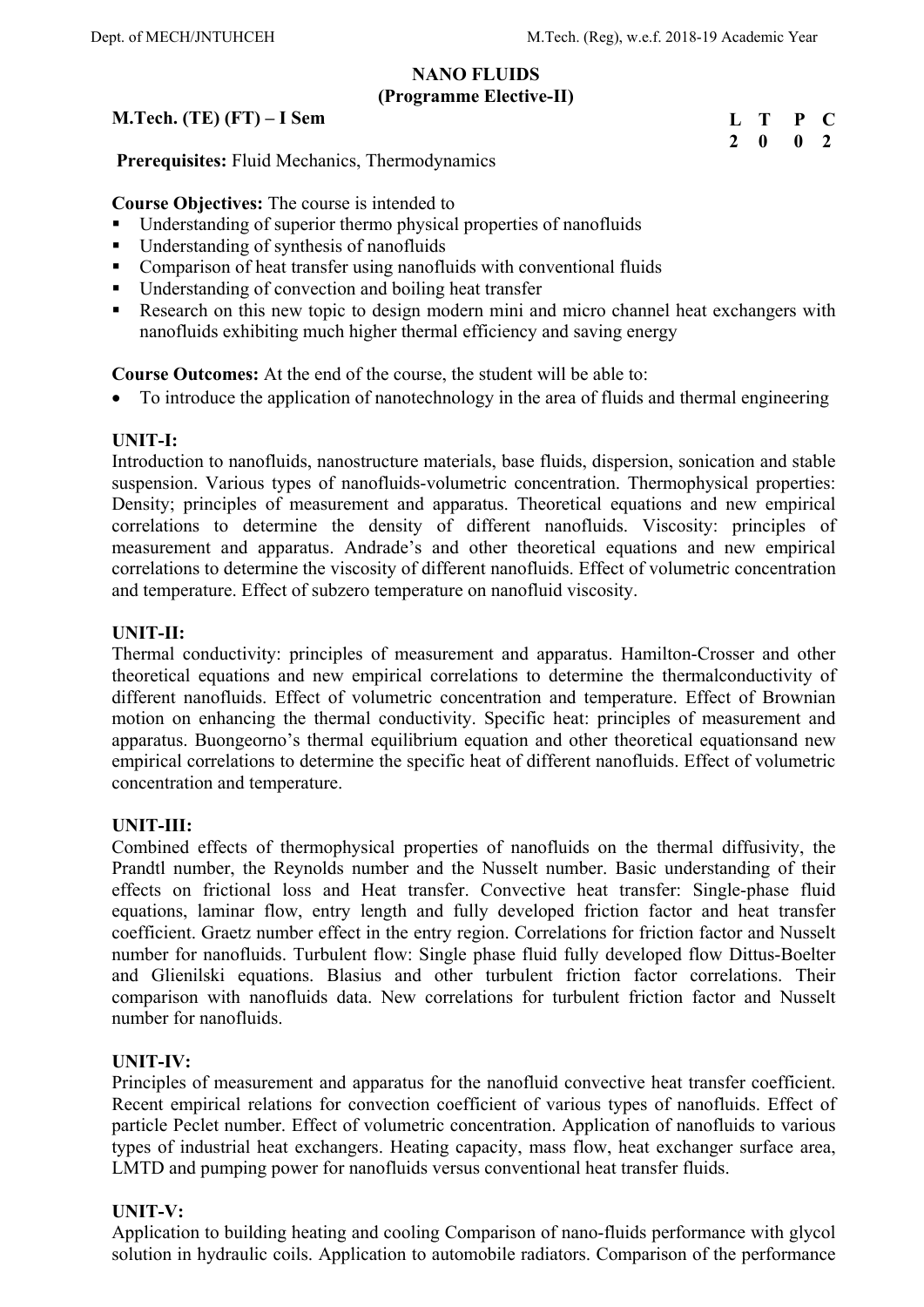of nanofluids under arctic and sub-arctic temperatures with glycol solutions. Introduction to electronic cooling in micro channels with nano-fluids.

### **Text Books:**

- 1. Microscale and Nanoscale Heat Transfer by C. Sobhan and G. Peterson, First edition, CRC Press
- 2. Fluid Mechanics by F. M. White, 5th Edition, McGraw-Hill
- 3. Heat Transfer by A. Bejan 2<sup>nd</sup> Edition, John Wiley

- 1. Handbook of Nanostructured Materials and Nanotechnology by H.S.Nalwa, I edition, Vol. I and II, American Scientific Publishers
- 2. Springer Handbook of Nanotechnology by Bharat Bhushan, 1<sup>st</sup> edition, Springer-Verlag Publication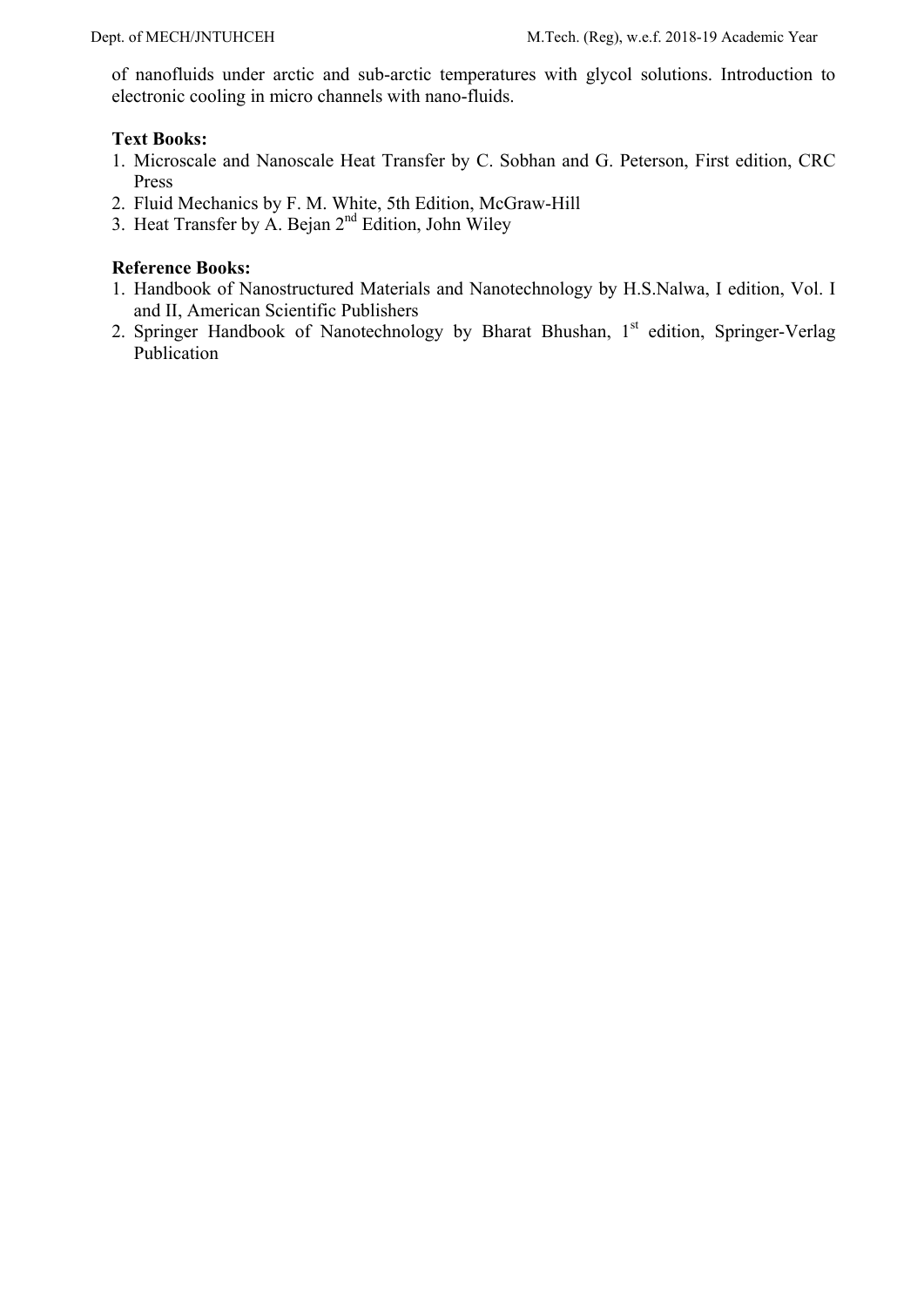#### **ADVANCED THERMAL ENGINEERING LAB (Core Lab –I)**

## **M.Tech. (TE) (FT)–I Sem**

| L            | т | <b>P</b> | $\blacksquare$ |
|--------------|---|----------|----------------|
| $\mathbf{0}$ | 0 | 3        | 1.5            |

## **Prerequisites: Thermodynamics, Thermal Engineering**

**Course Objective**: To apply the laws of Thermodynamics to analyze thermodynamic systems experimentally and perform parametric analysis

**Course Outcomes**: At the end of the course, the student should be able to

- Apply the laws of Thermodynamics to analyze thermodynamic systems based on measured properties
- Infer from property charts and tables and to apply the data for the evaluation of performance parameters of thermodynamic systems
- Simulation and Performance Evaluation of Thermal and Fluid Flow Systems
- 1. Performance test and analysis of exhaust gases of an I.C. Engine.
- 2. Heat Balance sheet, Volumetric Efficiency and air fuel ratio estimation of an I.C. Engine.
- 3. Evaluation of Performance Parameters for Axial Fan and Centrifugal Blower
- 4. Evaluation of Performance of a Nozzle and Determination of Nozzle Pressure **Distribution**
- 5. Determination of Performance Evaluation of Impulse and Reaction Turbines
- 6. Simulation of Flow Network for Basic Pipe Flow and Interconnection of Pipes
- 7. Simulation of Flow Network and Performance Evaluation of Rankine Cycle with Reheat and Regeneration
- 8. Simulation of Flow Network and Performance Evaluation of Brayton Cycle with Inter cooling and Reheat
- 9. Simulation of Flow and Thermal Networks and Performance Evaluation of a Boiler along with Boiler, Economizer, Super heater and Reheater
- 10. Steady and Transient Simulation of Compressible Flow Network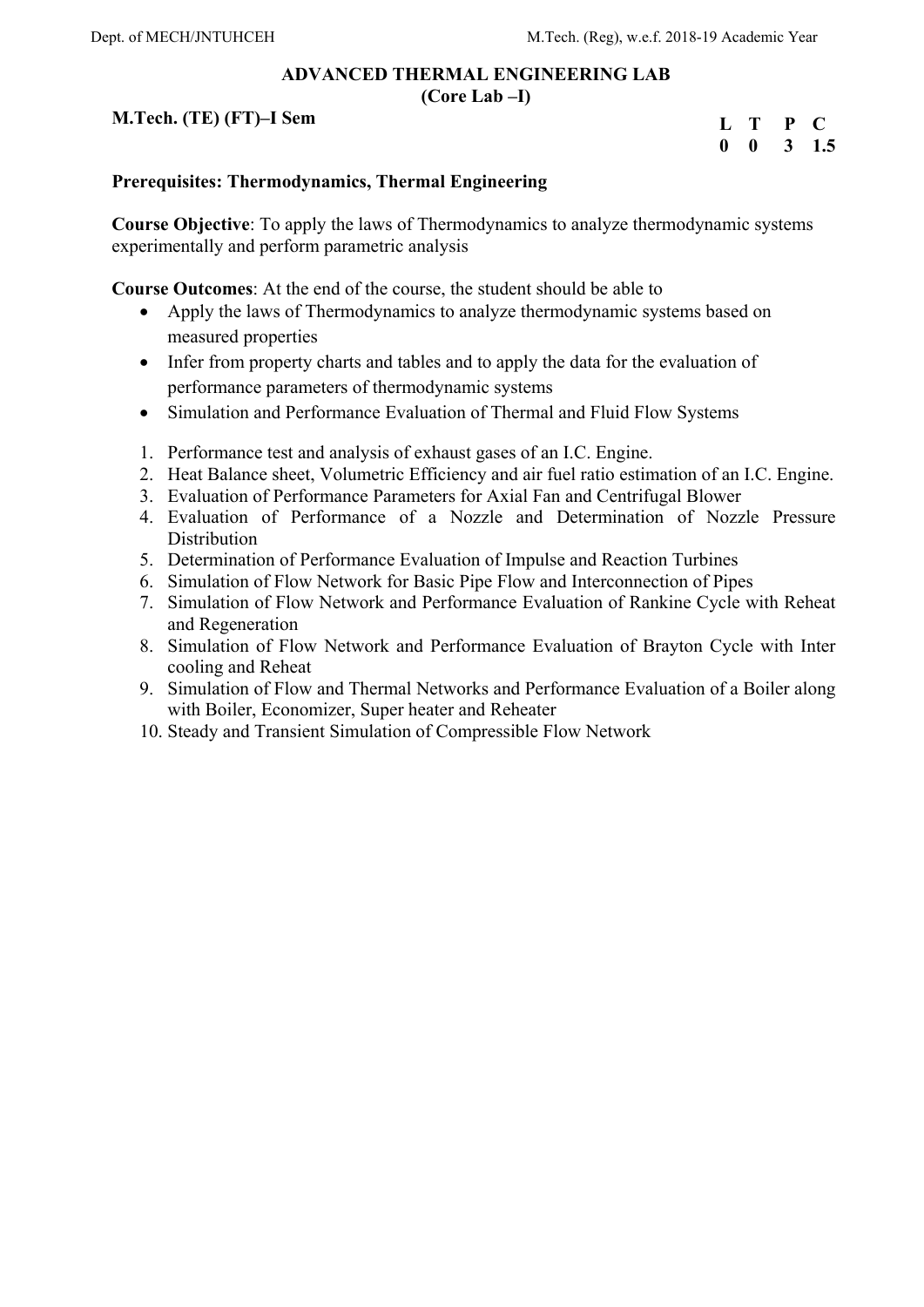### **ADVANCED HEAT AND MASS TRANSFER LAB (Core Lab –II)**

## **M.Tech. (TE) (FT)–I Sem**

| L | T | P | $\blacksquare$ |
|---|---|---|----------------|
| 0 | 0 | 3 | 1.5            |

### **Prerequisites: Heat and Mass Transfer**

**Course Objective**: To apply the principles of Heat Transfer to determine various Heat transfer and Fluid Flow Parameters

**Course Outcomes**: At the end of the course, the student should be able to

- Determine the thermal property of the solids using energy balance and also using unsteady state analysis
- Determine the heat transfer coefficient of air in free and force convective conditions
- Determine the performance of Recuperative Type heat exchangers
- Determine the drag acting on different surfaces and its effects on pumping power
- Determine performance of thermal equipment like Heat Pipe
	- 1. Determination of Thermal Conductivity of a Metal Rod using Searle's Apparatus
	- 2. Determination of thermal Conductivity of a thin disc using Lee's Disc Apparatus
	- 3. Determination of Free Convective Heat Transfer Coefficient of air Using Vertical Rod
	- 4. Determination of Forced Convective Heat Transfer Coefficient of air using Forced Convection Apparatus
	- 5. Determination of Performance of a Heat Pipe
	- 6. Determination of the effectiveness of Parallel and Counter Flow Heat Exchanger
	- 7. Determination of Condensation Heat Transfer Coefficient under Film and Drop wise Condensation Conditions
	- 8. Heat exchanger service module with axillaries Tubular heat exchanger, shell & tube heat exchanger, plate heat exchanger, jacketed vessel with coil and stirrer.
	- 9. Determination of Stefan Boltzmann Constant.
	- 10. Determination of overall heat transfer coefficient using shell & tube heat exchanger.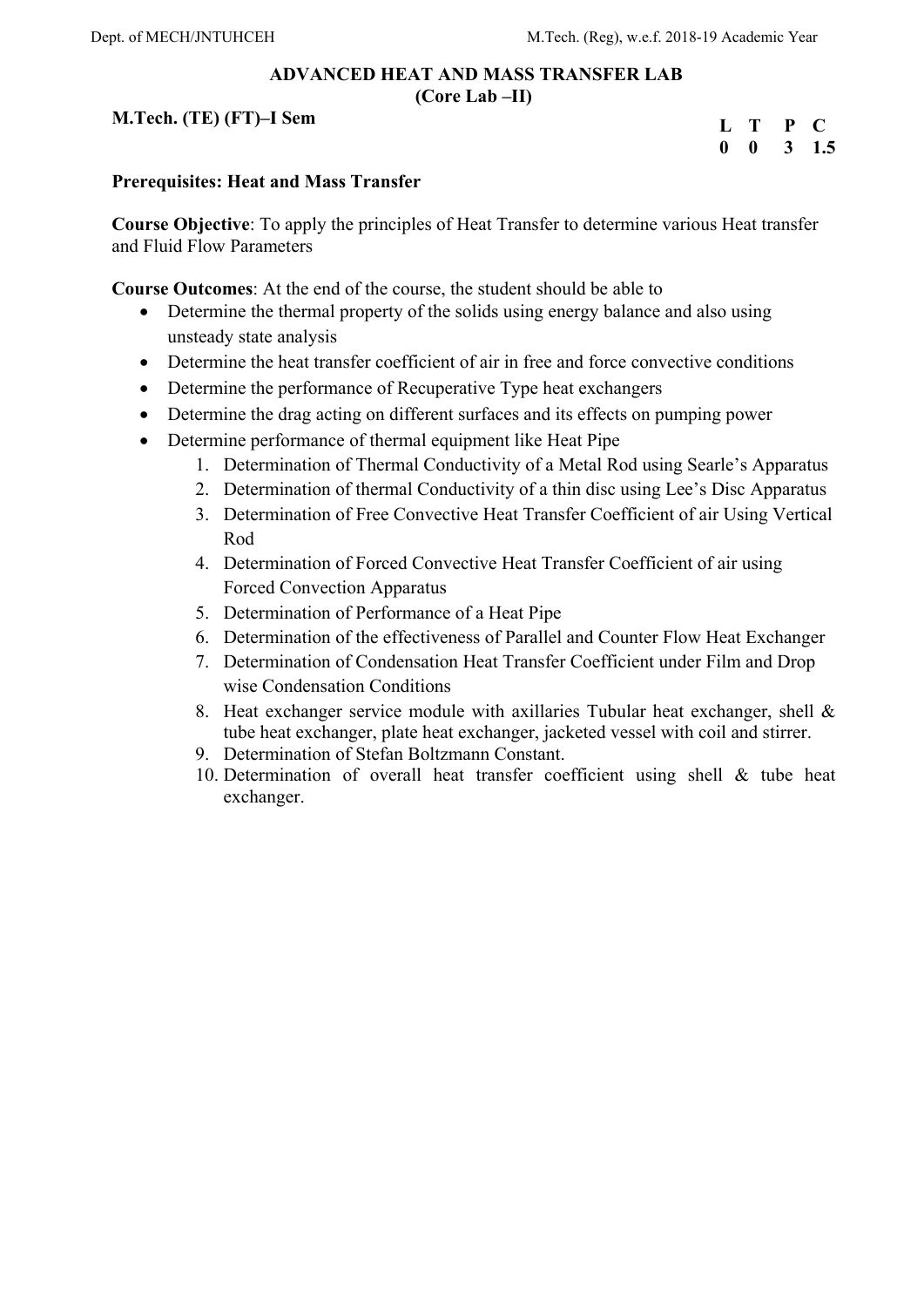### **ENGLISH FOR RESEARCH PAPER WRITING (Audit Course - I)**

## **M.Tech. (ED) (FT)–I Sem**

| L | Т | P | $\blacksquare$ |
|---|---|---|----------------|
| 2 | 0 | 0 | 0              |

|                    | <b>Course objectives:</b>                                                        |              |
|--------------------|----------------------------------------------------------------------------------|--------------|
|                    | Students will be able to:                                                        |              |
|                    | 1. Understand that how to improve your writing skills and level of readability   |              |
|                    | 2. Learn about what to write in each section                                     |              |
|                    | 3. Understand the skills needed when writing a Title                             |              |
|                    | Ensure the good quality of paper at very first-time submission                   |              |
|                    | <b>Syllabus</b>                                                                  |              |
| <b>Units</b>       | <b>CONTENTS</b>                                                                  | <b>Hours</b> |
|                    | Planning and Preparation, Word Order, Breaking up long sentences,                |              |
| 1.                 | Structuring Paragraphs and Sentences, Being Concise and Removing                 | 4            |
|                    | Redundancy, Avoiding Ambiguity and Vagueness                                     |              |
|                    | Clarifying Who Did What, Highlighting Your Findings, Hedging and                 |              |
| 2.                 | Criticising, Paraphrasing and Plagiarism, Sections of a Paper, Abstracts.        | 4            |
|                    | Introduction.                                                                    |              |
| 3.                 | Review of the Literature, Methods, Results, Discussion, Conclusions, The         | 4            |
|                    | Final Check.                                                                     |              |
|                    | Key skills are needed when writing a Title, key skills are needed when writing   |              |
| $\boldsymbol{4}$ . | an Abstract, key skills are needed when writing an Introduction, skills needed   | 4            |
|                    | when writing a Review of the Literature,                                         |              |
|                    | Skills are needed when writing the Methods, Skills needed when writing the       |              |
| 5.                 | Results, Skills are needed when writing the Discussion, Skills are needed when   | 4            |
|                    | writing the Conclusions                                                          |              |
|                    | Useful phrases, how to ensure paper is as good as it could possibly be the first |              |
| 6.                 | $-$ time submission                                                              | 4            |

## **Suggested Studies:**

- 1. Goldbort R(2006) Writing for Science, Yale University Press (available on Google Books)
- 2. Day R (2006) How to Write and Publish a Scientific Paper, Cambridge University Press
- 3. Highman N (1998), Handbook of Writing for the Mathematical Sciences SIAM. Highman's book.
- 4. Adrian Wallwork, English for Writing Research Papers, Springer New York Dordrecht Heidelberg London, 2011
- 5. Highman M (1998P), Handbook of Writing for the Mathematical Seiences, SIAM. Highman's Book
- 6. Adrian Wallwork, English for Writing Research Papers, Springer New York Dordrecht Heidelberg London, 2011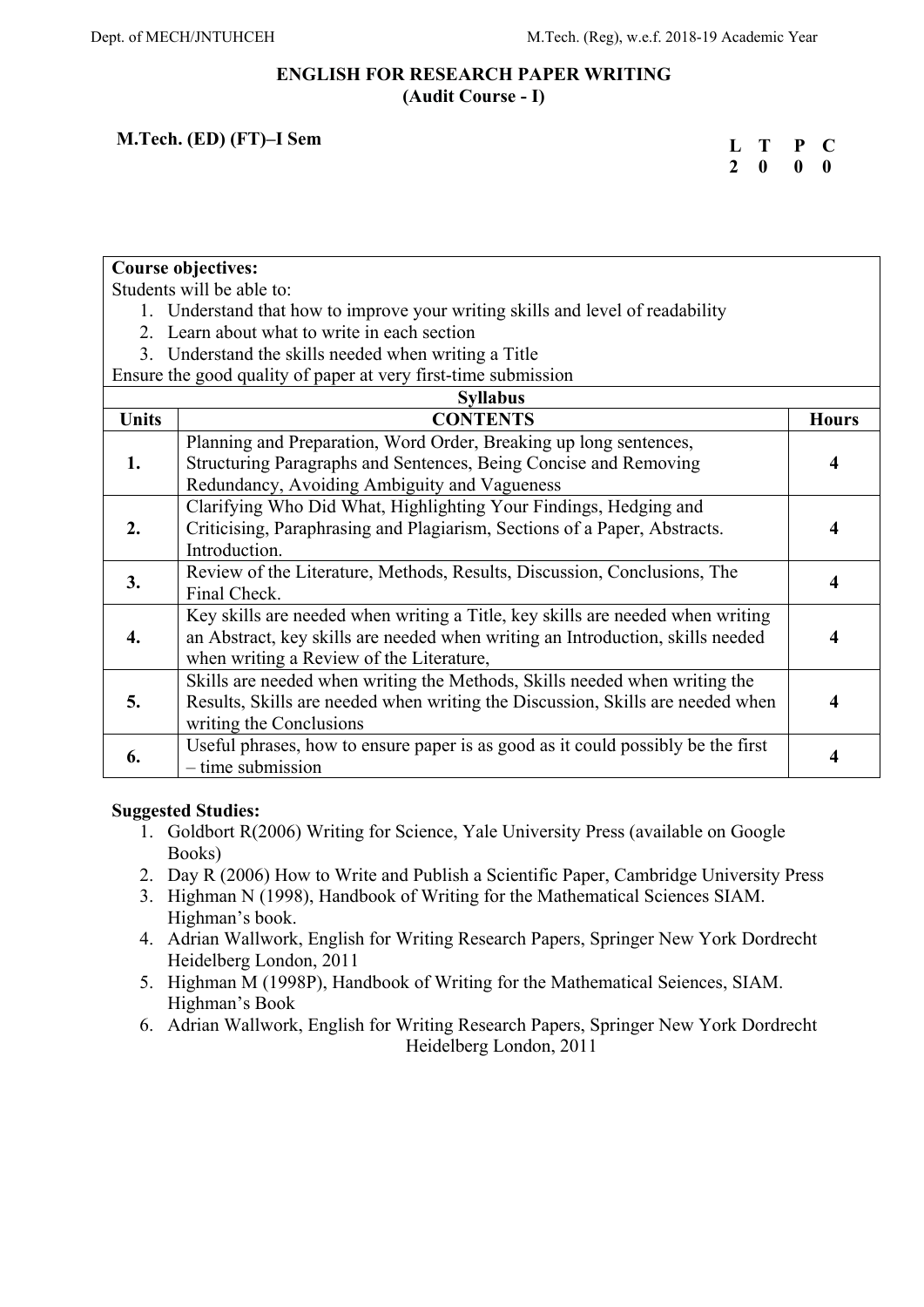### **ADVANCED REFRIGERATION AND AIR CONDITIONING (Core-4)**

**M.Tech. (TE) (FT)–II Sem** 

| L T |             | P           | $\mathbf{C}$ |
|-----|-------------|-------------|--------------|
| 3   | $\mathbf 0$ | $\mathbf 0$ | $\mathbf{3}$ |

 **Prerequisites:** Thermodynamics

### **Course Objectives:**

 To apply the principles of thermodynamics to analyze different types of refrigeration and air conditioning systems and to understand the functionality of the major components.

## **COURSE OUTCOMES**:

- Differentiate between different types of refrigeration systems with respect to application as well as conventional & unconventional refrigeration systems.
- Thermodynamically analyze refrigeration and air conditioning systems and evaluate performance parameters.
- Apply the principles of psychometrics to design the air conditioning loads for industrial applications.

## **UNIT–I:**

**VAPOUR COMPRESSION REFRIGERATION:** Performance of Complete vapor compression system. Actual Vs Ideal cycle - Effect of operating parameters on COP, **Components of Vapor Compression System:** The condensing unit – Evaporators – Expansion valve – Refrigerants – Properties – ODP & GWP - Load balancing of vapor compression Unit.

**Compound Compression**: Flash inter-cooling – flash chamber – Multi-evaporator & Multistage systems.

### **UNIT–II:**

 **PRODUCTION OF LOW TEMPERATURE:** Liquefaction system, Liquefaction of gases, Hydrogen and Helium, Cascade System – Applications– Dry ice system.

**Vapor absorption system** – Simple and modified aqua – ammonia system – Representation on Enthalpy –Concentration diagram.

Lithium – Bromide system Three fluid system – HCOP.

### **UNIT–III:**

**AIR REFRIGERATION:** Applications – Air Craft Refrigeration -Simple, Bootstrap, Regenerative and Reduced ambient systems – Problems based on different systems.

**Steam Jet refrigeration system**: Representation on T-s and h-s diagrams – limitations and applications.

**Unconventional Refrigeration system** – Thermo-electric – Vortex tube & Pulse tube – working principles.

## **UNIT–IV:**

**AIR CONDITIONING:** Psychometric properties and processes – Construction of Psychometric chart. Requirements of Comfort Air –conditioning – Thermodynamics of human body – Effective temperature and Comfort chart – Parameters influencing the Effective Temperature. Summer, winter and year round air – conditioning systems. Cooling load Estimation: Occupants, equipments, infiltration, duet heat gain fan load, Fresh air load.

### **UNIT–V:**

**AIR CONDITIONING SYSTEMS:** All Fresh air, Re-circulated air with and without bypass, with reheat systems – Calculation of Bypass Factor, ADP, RSHF, ESHF and GSHF for different systems. **Components:** Humidification and dehumidification equipment – Systems of Air cleaning – Grills and diffusers – Fans and blowers – Measurement and control of Temperature and Humidity.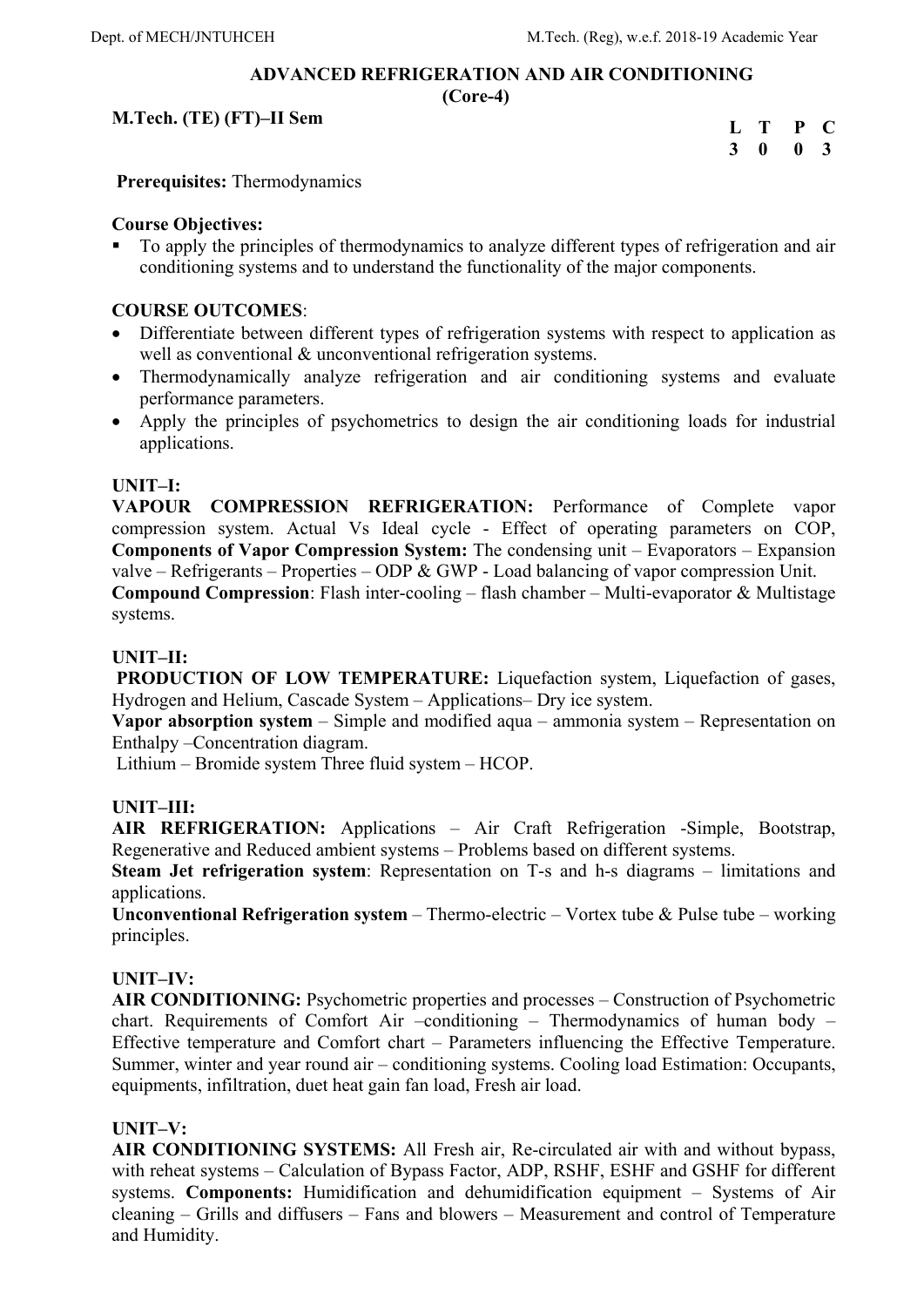### **Text Books**

- 1. Refrigeration & Air Conditioning by C.P. Arora, TMH
- 2. Refrigeration & Air Conditioning by Arora & Domkundwar, Dhanpat Rai
- 3. Refrigeration and Air Conditioning by Manohar Prasad
- 4. Refrigeration and Air Conditioning by Stoecker, Mc Graw Hill

- 1. Basic Refrigeration & Air Conditioning by P.N. Ananthanarayanan, McGraw Hill
- 2. Refrigeration and Air Conditioning by Dr. S.S. Thipse, Jaico
- 3. Principles of Refrigeration by Dossat, Pearson
- 4. Refrigeration and Air Conditioning by Jordan& Preister, Prentice Hall
- 5. Refrigeration and Air Conditioning by Dossat, Mc Graw Hill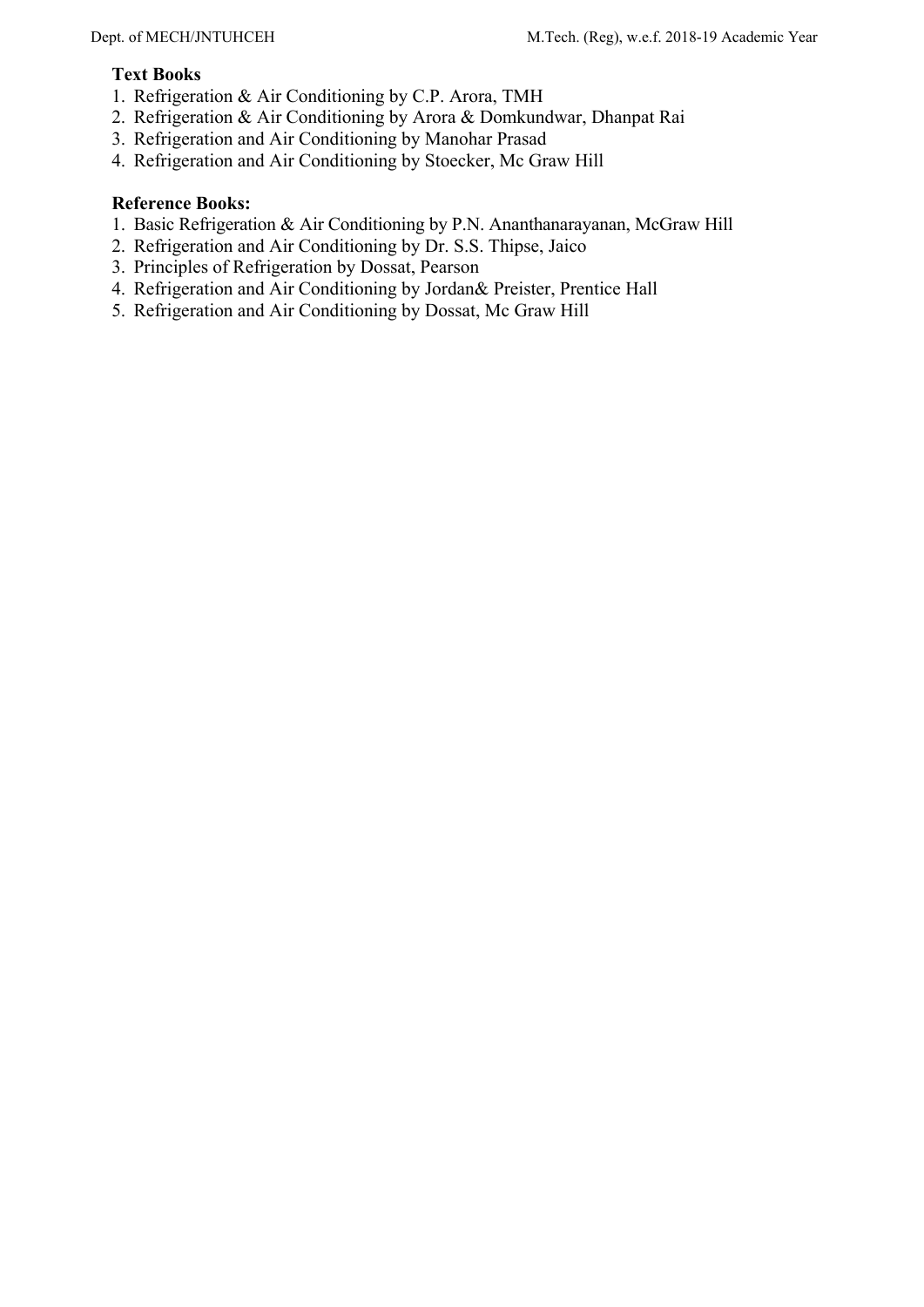### **ADVANCED FLUID MECHANICS (Core- 5)**

## **M.Tech. (TE) (FT) – II Sem**

| L | т | P            | C.           |
|---|---|--------------|--------------|
| 3 | 0 | $\mathbf{0}$ | $\mathbf{3}$ |

 **Prerequisites:** Fluid Mechanics & Hydraulic Machinery

**Course Objectives:** The course is intended to

- Establish an understanding of the fundamental concepts of fluid mechanics.
- Understand and apply the potential flow equations to basic flows.
- Understand and apply the differential equations of fluid mechanics including the ability to apply and understand the impact of assumptions made in the analysis.
- Understand the boundary layer concepts with respect to fluid flow
- Understand and apply the compressible flow equations.

**Course Outcomes:** At the end of the course, the student will be able to:

- Understanding the concept of fluid and the models of fluids
- Understanding the basic physical meaning of general equations
- Understanding the concept of stream function and potential function
- Ability to derive the equation for viscous flow, including laminar flow and turbulent flow
- Ability to address such problems in engineering, and to solve the problems

### **UNIT-I:**

**INVISCID FLOW OF INCOMPRESSIBLE FLUIDS:** Lagrangian and Eulerain Descriptions of fluid motion- Path lines, Stream lines, Streak lines, stream tubes – velocity of a fluid particle, types of flows, Equations of three dimensional continuity equation- Stream and Velocity potential functions.

**Basic Laws of fluid Flow:** Condition for irrotationality, circulation & vorticity Accelerations in Cartesian systems normal and tangential accelerations, Euler's, Bernoulli equations in 3D– Continuity and Momentum Equations

### **UNIT-II:**

**Viscous Flow:** Derivation of Navier-Stoke's Equations for viscous compressible flow – Exact solutions to certain simple cases: Plain Poisoulle flow - Coutte flow with and without pressure gradient - Hagen Poisoulle flow - Approximate solutions – Creeping motion (Stokes) – Oseen's approximation.

### **UNIT-III:**

**Boundary Layer Theory:** Prandtl's contribution to real fluid flows – Prandtl's boundary layer theory - Boundary layer thickness for flow over a flat plate –- Von-Karman momentum integral equation - Blasius solution- Laminar boundary layer – Turbulent Boundary Layer –– Expressions for local and mean drag coefficients for different velocity profiles. – Total Drag due to Laminar & Turbulent Layers – Problems.

### **UNIT-IV:**

**Introduction to Turbulent Flow:** Fundamental concept of turbulence – Time Averaged Equations – Boundary Layer Equations - Prandtl Mixing Length Model - Universal Velocity Distribution Law: Van Driest Model –Approximate solutions for drag coefficients – More Refined Turbulence Models – k-epsilon model - boundary layer separation and form drag – Karman Vortex Trail, Boundary layer control, lift on circular cylinders

**Internal Flow**: Smooth and rough boundaries – Equations for Velocity Distribution and frictional Resistance in smooth rough Pipes – Roughness of Commercial Pipes – Moody's diagram.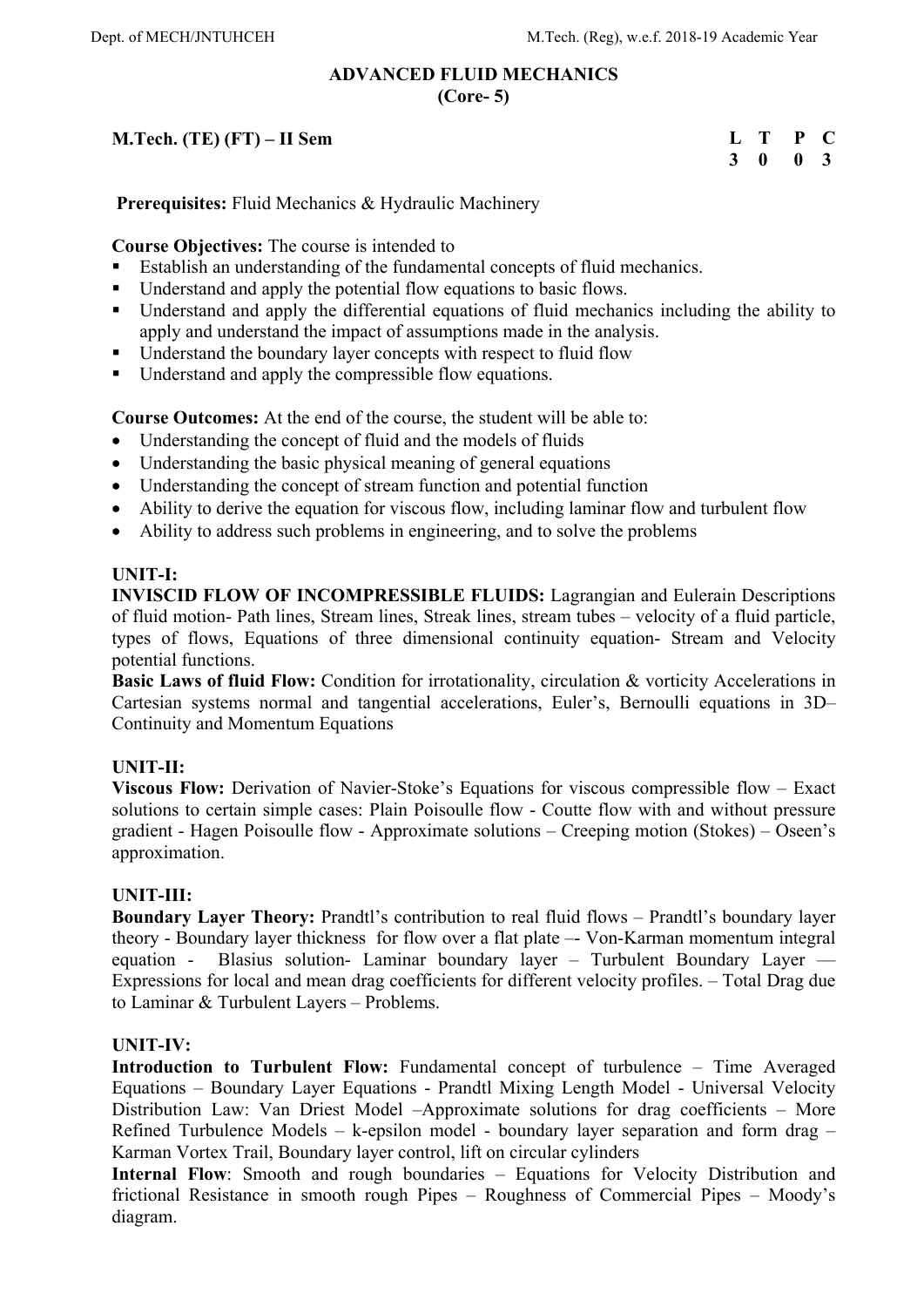### **UNIT-V:**

**Compressible Fluid Flow – I:** Thermodynamic basics – Equations of continuity, Momentum and Energy - Acoustic Velocity Derivation of Equation for Mach Number – Flow Regimes – Mach Angle – Mach Cone – Stagnation State

**Compressible Fluid Flow – II:** Area Variation, Property Relationships in terms of Mach number, Nozzles, Diffusers – Fanno and Releigh Lines, Property Relations – Isothermal Flow in Long Ducts – Normal Compressible Shock, Oblique Shock: Expansion and Compressible Shocks – Supersonic Wave Drag.

### **Text Books:**

- 1. Fluid Mechanics and Fluid Machines by S K Som and G Biswas, TMH
- 2. Fluid Mechanics **by** Joseph H Spurk and Nuri Aksel, Springer
- 3. Compressible Fluid Dynamics by B K Hodge and Keith Koenig, Pearson
- 4. Fluid Mechanics by Potter, Cengage Learning

- 1. Fluid Mechanics by Jog, Cambridge
- 2. Fluid Mechanics and Machinery by Khan, Oxford
- 3. Fluid Mechanics by Cohen and Kundu, Elsevier,  $5<sup>th</sup>$  edition
- 4. Fluid Mechanics by William S Janna, CRC Press
- 5. Dynamics & Theory and Dynamics of Compressible Fluid Flow by Shapiro.
- 6. Fluid Dynamics by William F. Hughes & John A. Brighton, TMH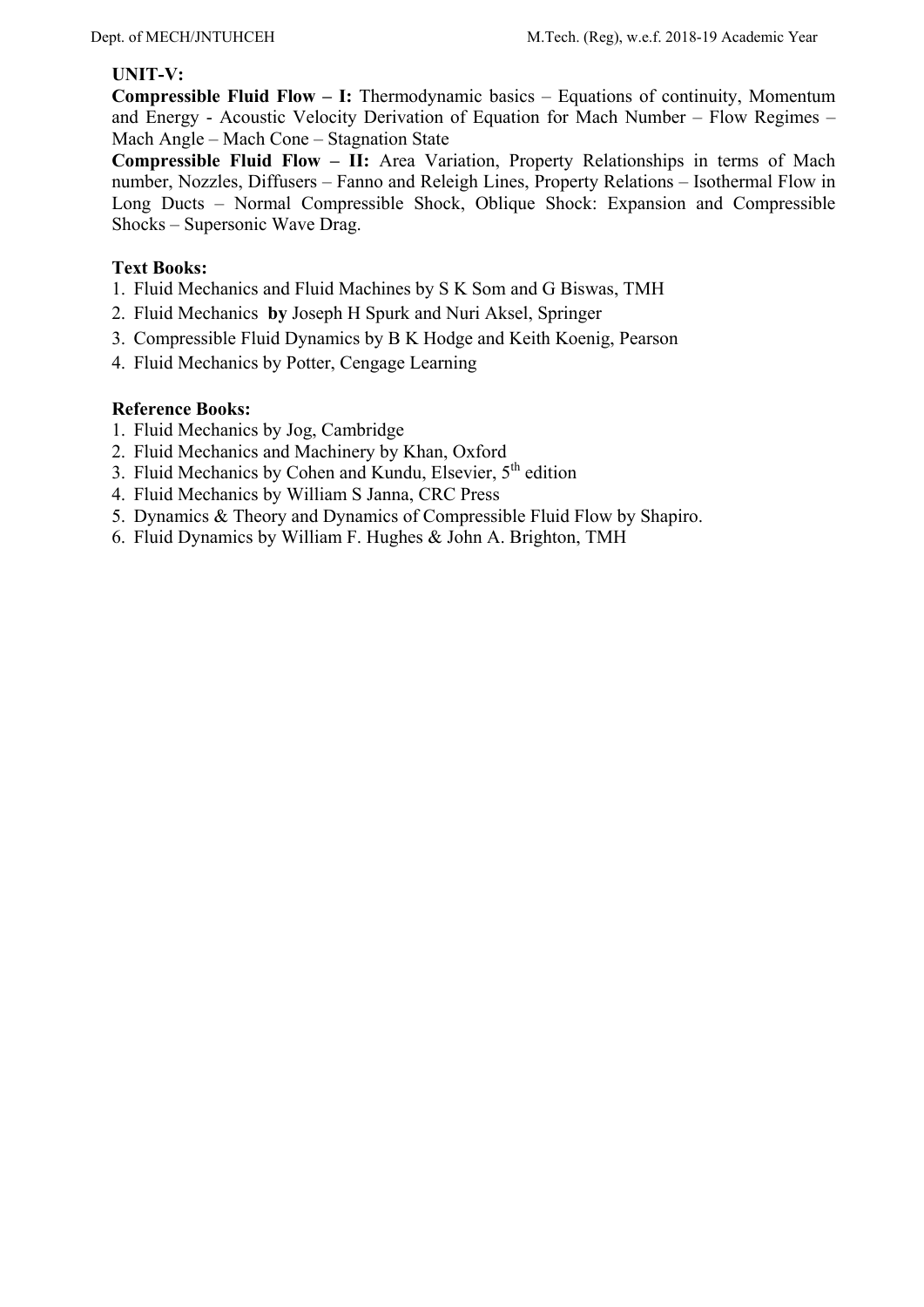## **FUELS AND COMBUSTION**

**(Core -6)** 

## **M.Tech. (TE) (FT) – II Sem**



**Prerequisites:** Thermodynamics, Thermal Engineering I & II

### **Course Objectives:**

The course is intended to make a post graduate students to understand

- The fundamental of combustion phenomena in general
- The different combustion process, its thermodynamics and kinetics
- The combustion mechanism in different types of combustion
- The burner design for efficient combustion
- Different combustion models
- The effect of quantity & quality of fuel and engine technology on exhaust emissions
- The concept of laminar and turbulent flame propagation
- Different methods to reduce air pollution

### **Course Outcomes**:

At the end of the course, the student will be able to**:** 

- Understand the concepts of combustion phenomena in energy conversion devices
- Apply the knowledge of adiabatic flame temperature in the design of combustion devices
- Identify the phenomenon of flame stabilization in laminar and turbulent flames
- Analyze the pollution formation mechanisms in combustion of solid, liquid and gaseous fuels

### **UNIT–I:**

**FUELS:** Detailed classification – Conventional and Unconventional Solid, Liquid, gaseous fuels and nuclear fuels – Origin of Coal – Analysis of coal.

Coal – Carborisation, Gasification and liquification – Lignite: petroleum based fuels – problems associated with very low calorific value gases: Coal Gas – Blast Furnace Gas Alcohols and Biogas.

## **UNIT–II:**

**PRINCIPLES OF COMBUSTION:** Chemical composition – Flue gas analysis – dew point of products – Combustion stoichiometry.

Chemical kinetics – Rate of reaction – Reaction order – Molecularity – Zeroth, first, second and third order reactions - complex reactions – chain reactions. Theories of reaction Kinetics – General oxidation behavior of HC's.

## **UNIT–III:**

**LAMINAR AND TURBULENT FLAMES PROPAGATION AND STRUCTURE:** Burning velocity of fuels – Measurement of burning velocity – factors affecting the burning velocity.

### **UNIT–IV:**

Flame Stability, Combustion of fuel, droplets and sprays – Combustion systems – Pulverized fuel furnaces – fixed, Entrained and Fluidised Bed Systems.

### **UNIT–V:**

**ENVIRONMENTAL CONSIDERATIONS**: Air pollution – Effects on Environment, Human Health etc. Principal pollutants – Legislative Measures – Methods of Emission control.

### **Text Books:**

1. Combustion Fundamentals by Roger A Strehlow, Mc Graw Hill

2. Fuels and combustion by Sharma and Chander Mohan, Tata Mc Graw Hill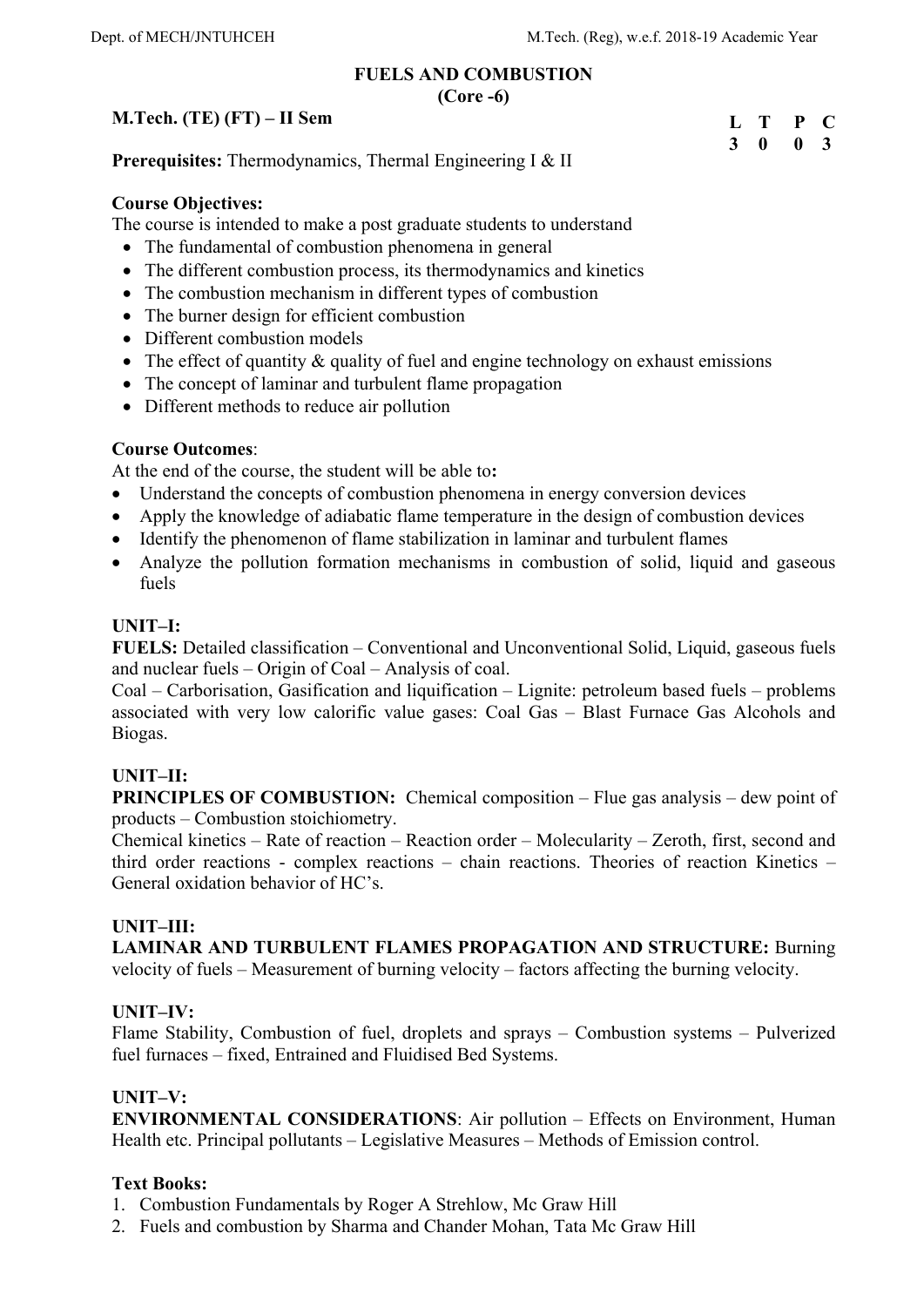- 1. Combustion Engineering and Fuel Technology by Shaha A.K., Oxford and IBH.
- 2. Principles of Combustion by Kanneth K.Kuo, Wiley and Sons.
- 3. Fuels & Combustion by Sameer Circar, Mc. Graw Hill.
- 4. An Introduction to Combustion by Stephen R. Turns, Mc. Graw Hill International Edition.
- 5. Combustion Engineering by Gary L. Berman & Kenneth W. Ragland, Mc. Graw Hill International Edition.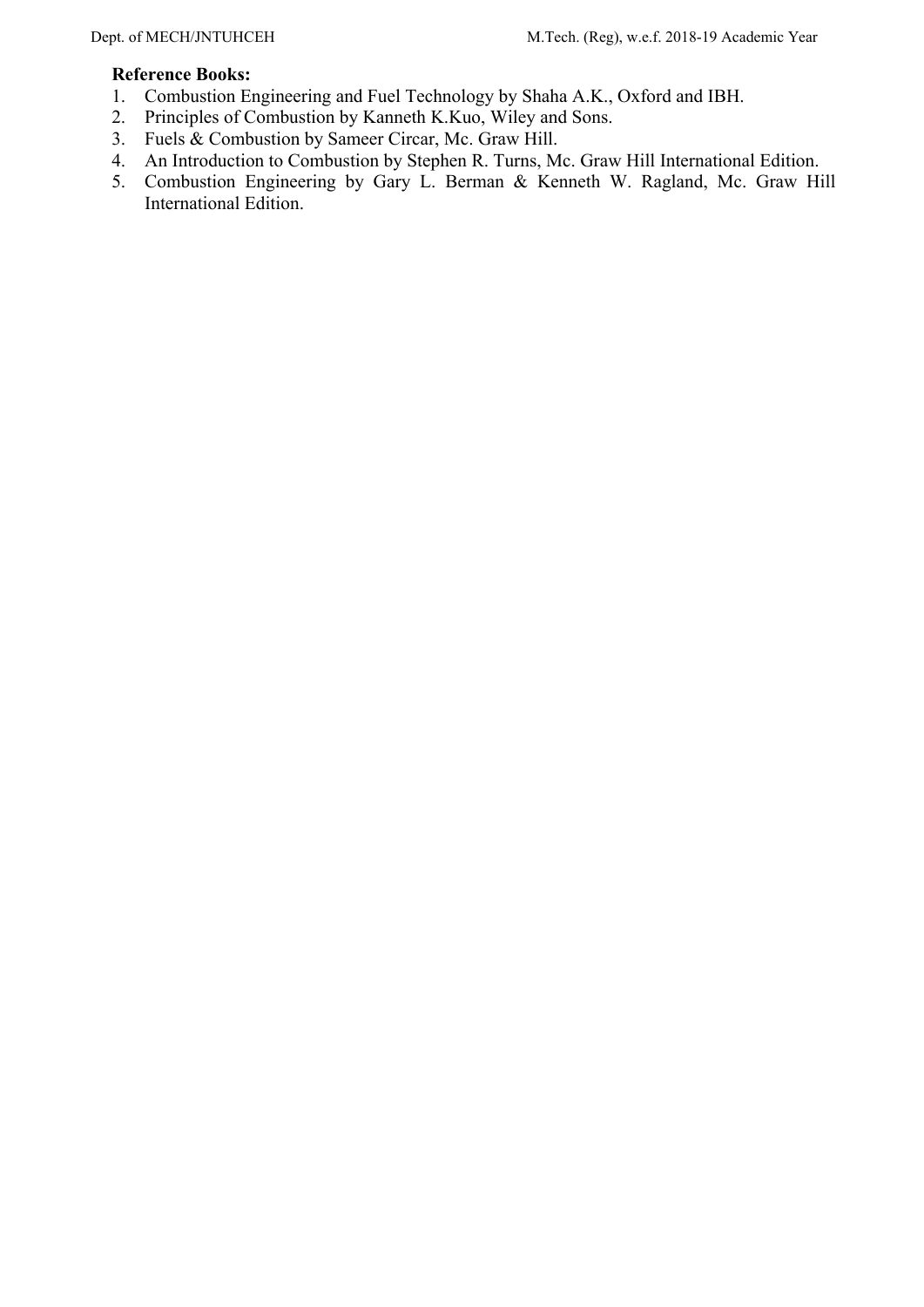### **ENERGY CONSERVATION AND MANAGEMENT (Programme Elective - III)**

## **M.Tech. (TE) (FT) – II Sem**

**L T P C 2 0 0 2** 

**Prerequisites:** Environment Studies, Elements of Mechanical Engineering, Thermodynamics

### **Course Objectives:**

The course is intended to

- **•** Demonstrate the importance and role of energy management in the functional areas like Manufacturing Industry, Process Industry,. Commerce and Government
- To know the different energy resources
- Understand thermodynamic power cycles and the associated processes and fuels
- Understand the economics of energy conversion
- Enable the students to understand the basic energy conversion and management principles and to identify sources of energy loss and target savings
- $\blacksquare$  Enable students in carrying out budgeting and risk analysis
- Analyze the performance of the wind turbine

### **Course Outcomes:**

At the end of the course, the student will be able to:

- Explain the fundamentals of energy management and its influence on environment
- Describe methods of energy production for improved utilization.
- Apply the principles of thermal engineering and energy management to improve the performance of thermal systems.
- Analyze the methods of energy conservation and energy efficiency for buildings, air conditioning, heat recovery and thermal energy storage systems.
- Assess energy projects on the basis of economic and financial criteria.

## **UNIT-I:**

**INTRODUCTION**: Principles of energy management. Managerial organization, Functional areas for i) manufacturing industry, ii) Process industry, iii) Commerce, iv) Government, Role of Energy manager in each of these organizations. Initiating, Organizing and managing energy management programs

## **UNIT–II:**

**ENERGY AUDIT**: Definition and concepts. Types of energy audits, Basic energy concepts, Resources for plant energy studies. Data gathering, Analytical techniques. Energy Conservation: Technologies for energy conservation, Design for conservation of energy materials, Energy flow networks. Critical assessment of energy usage. Formulation of objectives and constrains, Synthesis of alternative options and technical analysis of options. Process integration.

## **UNIT-III:**

**ECONOMIC ANALYSIS**: Scope, Characterization of an investment project. Types of depreciation, Time value of money. Budget considerations, Risk analysis.

### **UNIT-IV:**

**METHODS OF EVALUATION OF PROJECTS**: Payback, Annualized costs, Investor's rate of return, Present worth, Internal rate of return, Pros and cons of the common method of analysis, Replacement analysis.

### **UNIT-V:**

**ALTERNATIVE ENERGY SOURCES: SOLAR ENERGY**: Types of devices for solar energy collections, Thermal storage system, Control systems. Wind Energy, Availability, Wind Devices, Wind Characteristics, performance of turbines and systems.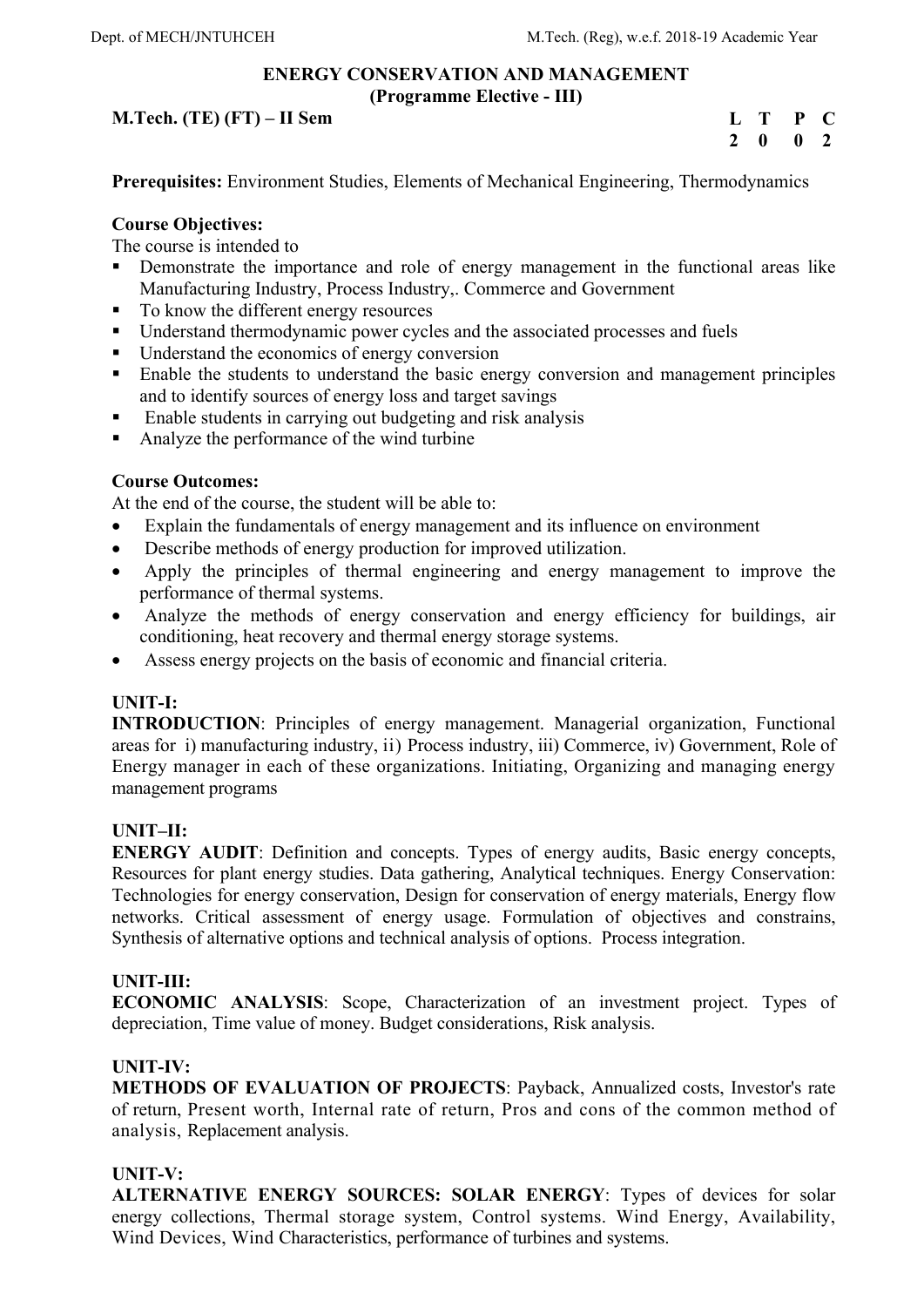#### **Text Books:**

- 1. Energy Management Hand Book by W.C. Turner (Ed)
- 2. Energy Management Principles by CB Smith, Pergamon Press

- 1. Energy Management by W.R.Murthy and G.Mc.Kay, BS Publication
- 2. Management by H.Koontz and Cyrill Donnel, McGraw Hill
- 3. Financial Management by S.C.Kuchhal, Chaitanya Publishing House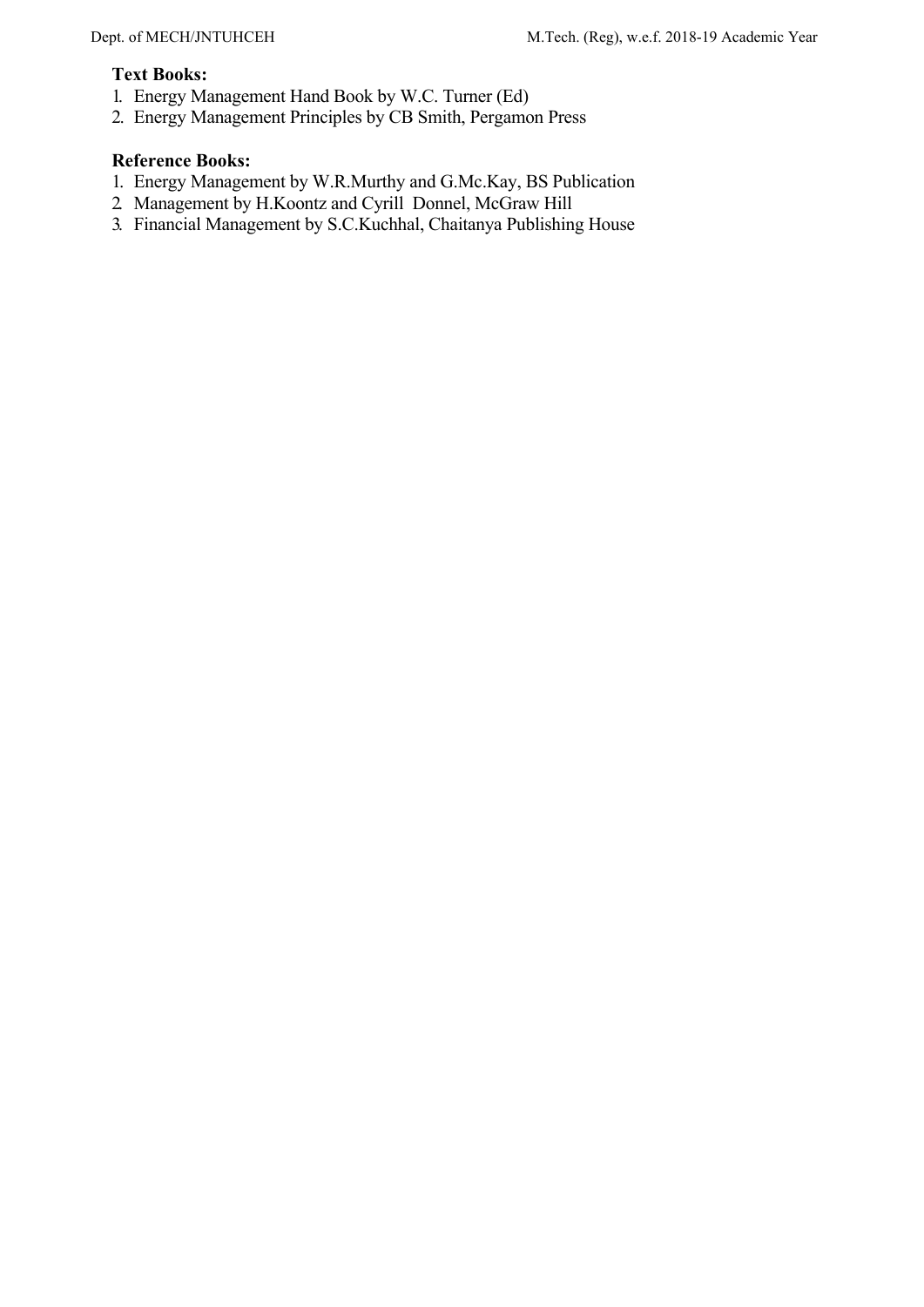### **JET PROPULSION AND ROCKET ENGINEERING (Programme Elective-III)**

## **M.Tech. (TE) (FT)–II Sem**

| L | т | P | C             |
|---|---|---|---------------|
| 2 | 0 | 0 | $\mathcal{L}$ |

**Prerequisites:** Thermodynamics & Thermal Engineering

### **Course Objectives:**

To understand and analyze various components  $\&$  processes of jet  $\&$  rocket propulsion systems.

**Course Outcomes:** At the end of the course, student should be able to:

- Apply the principles of thermodynamics to analyze the various components of propulsion systems.
- To apply the principles of compressible flow to design nozzles.
- To apply the principles of combustion to analyze combustion chambers.
- To analyze different rocket propulsion systems.

### **UNIT-I:**

**TURBO JET PROPULSION SYSTEM:** Gas turbine cycle analysis – layout of turbo jet engine. Turbo machinery- compressors and turbines, combustor, blade aerodynamics, engine off design performance analysis.

Flight Performance: Forces acting on vehicle – Basic relations of motion – multi stage vehicles.

### **UNIT-II:**

**PRINCIPLES OF JET PROPULSION AND ROCKETRY:** Fundamentals of jet propulsion, Rockets and air breathing jet engines – Classification – turbo jet , turbo fan, turbo prop, rocket (Solid and Liquid propellant rockets) and Ramjet engines.

**Nozzle Theory and Characteristics Parameters:** Theory of one dimensional convergent – divergent nozzles – aerodynamic choking of nozzles and mass flow through a nozzle – nozzle exhaust velocity – thrust, thrust coefficient,  $A_c / A_t$  of a nozzle, Supersonic nozzle shape, nonadapted nozzles, summer field criteria, departure from simple analysis – characteristic parameters – 1) characteristic velocity, 2) specific impulse 3) total impulse 4) relationship between the characteristic parameters 5) nozzle efficiency, combustion efficiency and overall efficiency.

## **UNIT-III:**

**AERO THERMO CHEMISTRY OF THE COMBUSTION PRODUCTS:** Review of properties of mixture of gases – Gibbs – Dalton laws – Equivalent ratio, enthalpy changes in reactions, heat of reaction and heat of formation – calculation of adiabatic flame temperature and specific impulse – frozen and equilibrium flows.

**Solid Propulsion System:** Solid propellants – classification, homogeneous and heterogeneous propellants, double base propellant compositions and manufacturing methods. Composite propellant oxidizers and binders. Effect of binder on propellant properties. Burning rate and burning rate laws, factors influencing the burning rate, methods of determining burning rates.

## **UNIT-IV:**

 Solid propellant rocket engine – internal ballistics, equilibrium motor operation and equilibrium pressure to various parameters. Transient and pseudo equilibrium operation, end burning and burning grains, grain design. Rocket motor hard ware design. Heat transfer considerations in solid rocket motor design. Ignition system, simple pyro devices.

**Liquid Rocket Propulsion System:** Liquid propellants – classification, Mono and Bi propellants, Cryogenic and storage propellants, ignition delay of hypergolic propellants, physical and chemical characteristics of liquid propellant. Liquid propellant rocket engine – system layout, pump and pressure feed systems, feed system components. Design of combustion chamber, characteristic length, constructional features, and chamber wall stresses. Heat transfer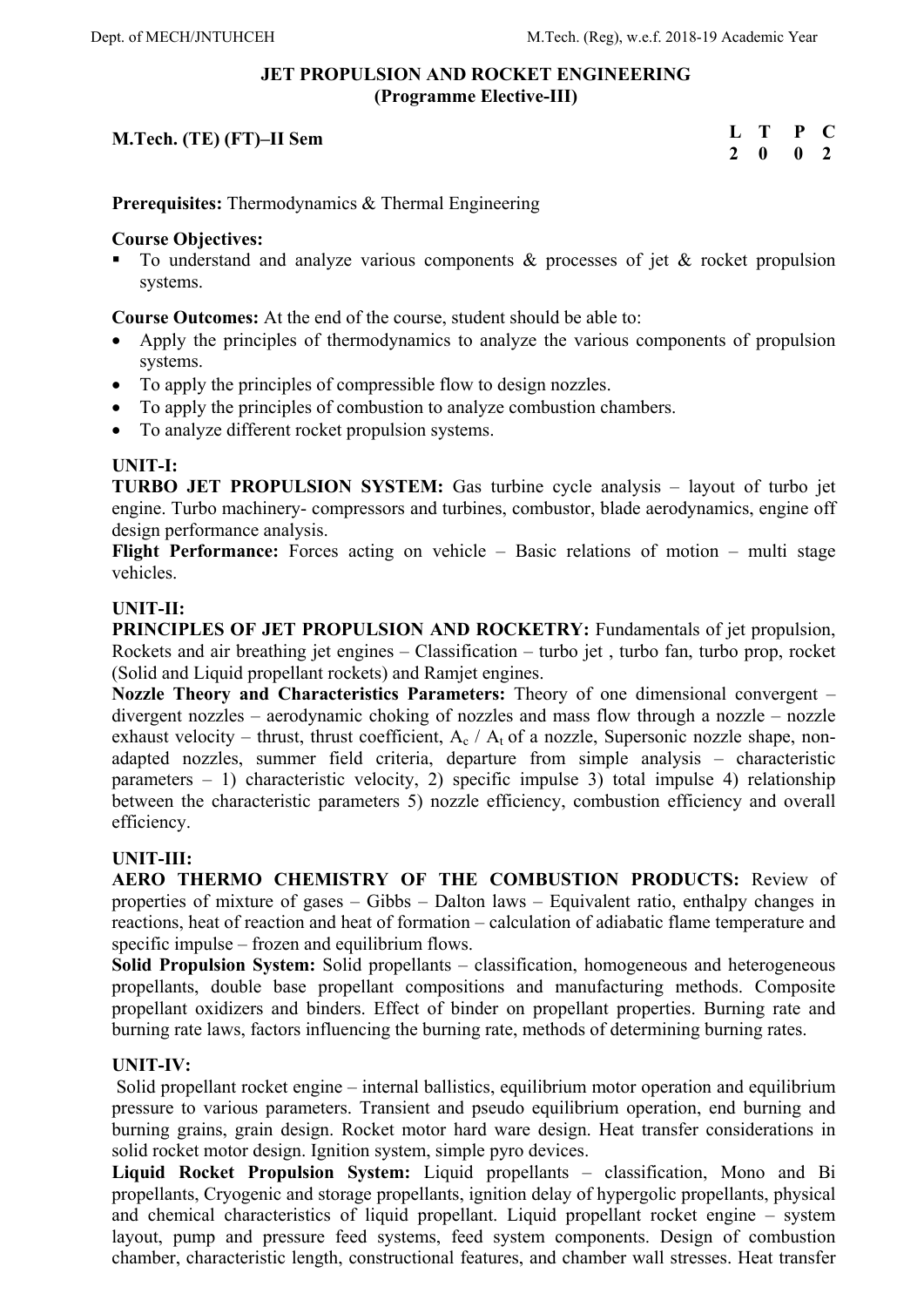and cooling aspects. Uncooled engines, injectors – various types, injection patterns, injector characteristics, and atomization and drop size distribution, propellant tank design.

### **UNIT-V:**

**RAMJET AND INTEGRAL ROCKET RAMJET PROPULSION SYSTEM:** Fuel rich solid propellants, gross thrust, gross thrust coefficient, combustion efficiency of ramjet engine, air intakes and their classification – critical, super critical and sub-critical operation of air intakes, engine intake matching, classification and comparison of IIRR propulsion systems.

### **Text Books**

- 1. Rocket propulsion elements by Sutton, John Wiley & Sons,  $8^{th}$  Edition
- 2. Gas Turbines by Ganesan, TMH
- 3. Gas Turbines & Propulsive Systems by Khajuria & Dubey, Dhanpat Rai & Sons

- 1. Mechanics and Dynamics of Propulsion by Hill and Peterson, John Wiley & Sons
- 2. Rocket propulsion by Bevere
- 3. Jet propulsion by Nicholas Cumpsty
- 4. Elements of Gas Turbine Propulsion by Jack D. Mattingly, TMH
- 5. Turbines, Compressors and Fans by S M Yahya, MGH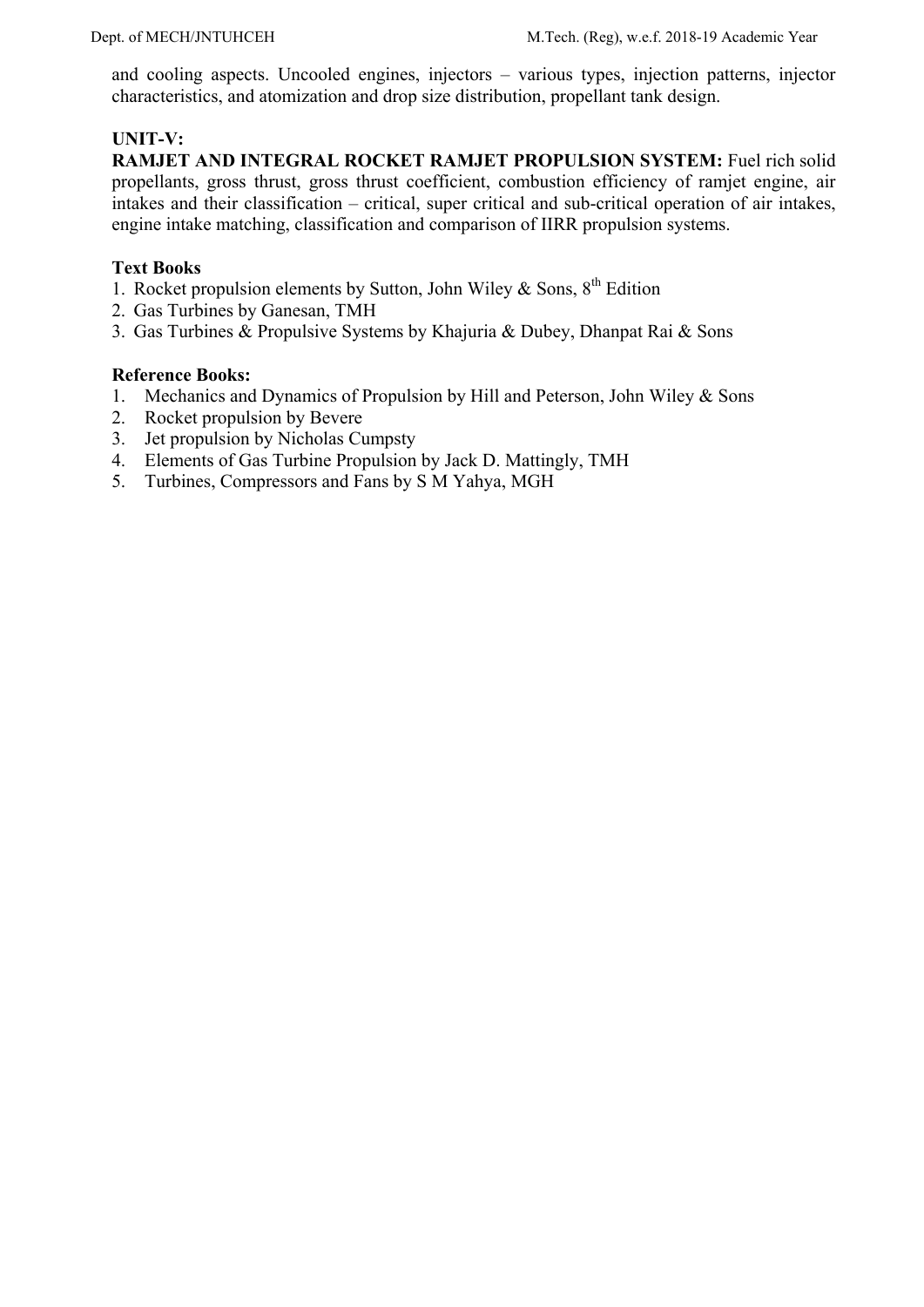### **TURBULENCE MODELLING (Programme Elective-III)**

## **M.Tech. (TE) (FT)–II Sem**

| $\mathbf{L}$   | Т | P            | C            |
|----------------|---|--------------|--------------|
| $\overline{2}$ | 0 | $\mathbf{0}$ | <sup>2</sup> |

**Prerequisites:** Thermodynamics 1 & 2

**Course Objectives:** The course is intended to

- Understand the fundamental concepts of turbo machines
- Apply concepts of fluid mechanics in turbo machines.
- Understand the thermodynamic analysis of steam nozzles and turbines.
- Understand the different types of compressors and evaluating their performances in the form of velocity triangles.
- Familiarize the basic concepts of gas dynamics and analyze the performance of axial flow gas turbines

**COURSE OUTCOMES**: At the end of the course, the student will be able to:

- To design and analyze the performance of Turbo machines for engineering applications
- To understand the energy transfer process in Turbo machines and governing equations of various forms.
- To understand the structural and functional aspects of major components of Turbo machines.
- To design various Turbo machines for power plant and aircraft applications
- Understand the design principles of the turbo machines
- Analyze the turbo machines to improve and optimize their performance

### **UNIT-I**:

**INTRODUCTION AND ORIGIN OF TURBULENCE:** Properties of laminar flow, Properties of turbulent flow. Boundary Layer: Boundary Layer, Growth rate of Boundary layer for Laminar and Turbulent Flows. Characteristics of Turbulent Flow: The Origin of Turbulence, Nature of Turbulence, Swirling Structure, Mean Motion and Fluctuations, Consequences of Turbulence, Homogeneous Isotropic Turbulence.

**CORRELATION FUNCTIONS, KOLMOGOROV HYPOTHESIS AND PROBABILITY DENSITY FUNCTION:** Correlation Functions, Ideas about eddy size, Intensity of Turbulence or Degree of Turbulence. Kolmogorov Hypothesis and Energy Cascade: Kolmogorov Universal Law for the Fine Structure, Energy Cascade, Kolmogorov Length Scale, Kolmogorov's First Hypothesis, Kolmogorov's Second Hypothesis. Probability Density Functions and Averaging: Introduction, Probability density function, Averaging used in the analysis of turbulent flows.

### **UNIT -II:**

**REYNOLDS AVERAGED NAVIER-STOKES EQUATIONS AND CLASSICAL IDEALIZATION OF TURBULENT FLOWS:** Reynolds' Decomposition, Examples of Turbulent Fluctuations, Some Measurements on Fluctuating Components. Measurements on Fluctuating Components: Shear Stress due to the Fluctuations, The boundary layer measurements of Klebanoff. Turbulent Boundary Layer Equations: Turbulent Boundary Layer Equations for a two dimensional flow. Classical Idealization of Turbulent Stresses: Introduction, The Boussines or eddy viscosity model, Eddy viscosity.

### **UNIT-III:**

**VORTICITY DYNAMICS:** Introduction, Vorticity and the equations of motion, Reynolds stress and vorticity. Vortex Stretching. The Vorticity Equation, Vorticity in Turbulent Flows. **DYNAMICS OF TURBULENT KINETIC ENERGY AND IMPORTANT SCALING RELATIONS:** Kinetic Energy of the Mean Flow. Kinetic Energy of Fluctuations. Scaling Relations.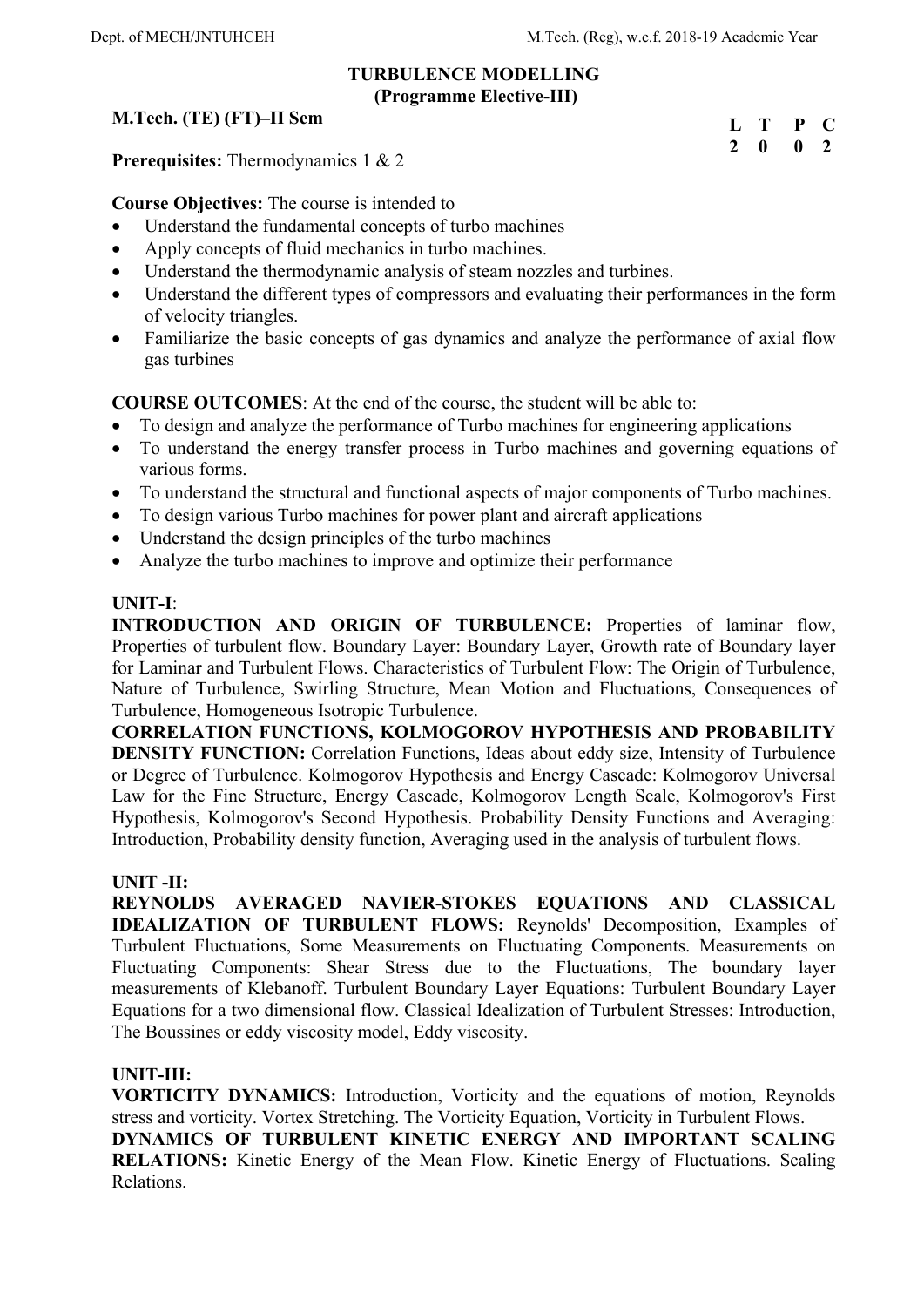#### **UNIT-IV:**

WALL BOUNDED FLOWS AND FREE SHEAR FLOWS: The Law of the Wall for Wall Bounded Flows, The Universal Velocity Profile. Free Shear Flows, Turbulent Jets, Uniform Eddy Viscosity model.

**SPECTRAL DYNAMICS:** Correlation Functions and Spectra. Correlation Functions and Spectra.

LARGE - EDDY SIMULATION OF TURBULENT FLOWS: RANS Equations and Eddy Viscosity: Introduction Reynolds Averaged Navier-Stokes (RANS) Equations, Eddy Viscosity Models, Zero-Equation Models. One-Equation Model: One-Equation Model, Two-Equation Model. Two Equation Models: k - ω Model, SST (Shear Stress Transport) Turbulence Model. Discussion on Applicability

### **UNIT-V:**

**LARGE - EDDY SIMULATION OF TURBULENT FLOWS:** Low Reynolds number k - ε model: Special Features of Near Wall Flow, Near Wall Treatment in Transport Equation based Models, Wall Function Approach, Low Reynolds number version of k - ε model: Asymptotic Consistency, Damping Functions. RNG k - ε Model and Kato-Launder Model. The Realizable k - ε Model, Reynolds Stress Models (RSM), Large Eddy Simulation (LES). Mathematical Modeling of Turbulent Flows: The Filtered Navier-Stokes Equations, SubgridScale Closure, Standard Subgrid-Scale Model. Dynamic Model of LES. Direct Numerical Simulation.

#### **Text Books:**

- 1. A First Course in Turbulence by H. Tennekes and J.L. Lumley, 1987, The MIT Press, Cambridge, Massachusetts, and London, England.
- 2. Fluid Mechanics by P.K. Kundu and I.M. Cohen, 2002, Academic Press (An Imprint of Elsevier Science, USA.

- 1. Turbulent Flows by S.B. Pope, 2000, Cambridge University Press, UK.
- 2. Turbulent Flows: Fundamentals, Experiments and Modeling by G. Biswas and V. Eswaran, 2002, Narosa Publishing House, New Delhi, India.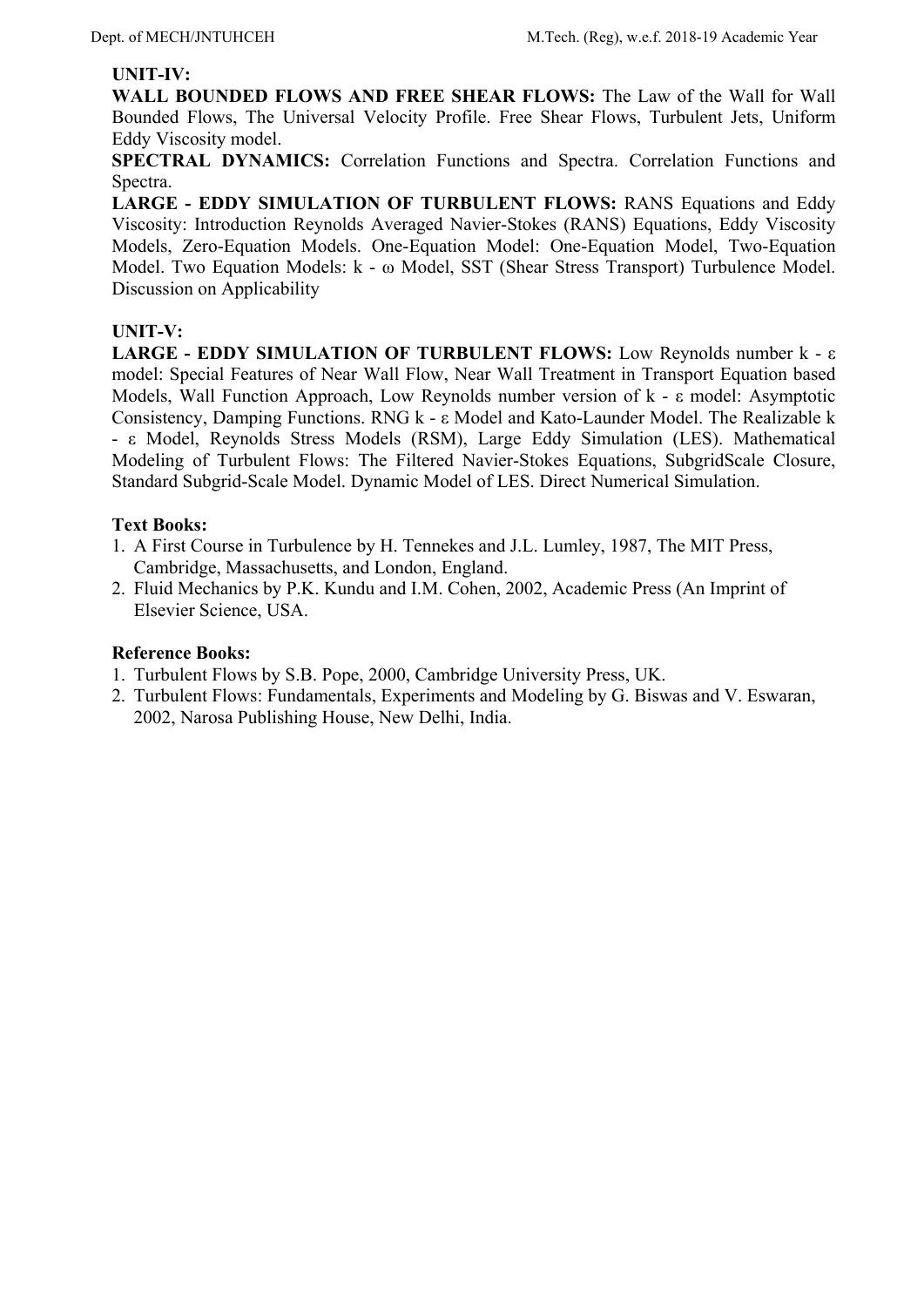### **OPTIMIZATION TECHNIQUES AND APPLICATIONS (Programme Elective-IV)**

### **M.Tech. (TE) (FT)–II Sem**

| L | Т | P           | $\mathbf C$    |
|---|---|-------------|----------------|
| 2 | 0 | $\mathbf 0$ | $\overline{2}$ |

Pre-requisites; Operations Research

**Course Objectives:** The main objectives of the course are:

- Numerical optimization techniques for single variable and multi variable non-linear optimization problems.
- Sensitivity analysis on LPP queuing
- Simulation of annexing problem & inventory problem.
- Geometry cutting plane method & branch bound method for linear IPP.
- Meaning of stochastic programming problem simple problems for finding mean variance of random variables chance constrained algorithm.
- Formulation of GP model and solving it using arithmetic geometric inequality theorem.
- State of art nontraditional optimization technique, namely genetic algorithm simulated annealing & particle swarm optimization.

**Course Outcomes:** At the end of the course, the student is able to apply appropriate optimization techniques and solve.

- Based on the type of optimization problem like single variable or multivariable,
- Make sensitivity analysis to study effect of changes in parameters of LPP on the optimal solution without reworking.
- Simulate the system to estimate specified performance measures.
- Solve integer programming problem by either geometry cutting plane algorithm or branch band method.
- Apply chance constrained algorithm and solve stochastic linear programme.
- Formulate GP model and solve it.
- Solve given optimization problem by genetic algorithm or simulated annealing or PSO.

## **UNIT-I:**

**Single Variable Non-Linear Unconstrained Optimization:** Elimination methods: Uni-Model function-its importance, Fibonacci method & Golden section method. Interpolation methods: Quadratic & Cubic interpolation methods.

## **UNIT-II:**

**Multi variable non-linear unconstrained optimization:** Direct search methods – Univariant method, Pattern search methods – Powell's, Hook -Jeeves, Rosenbrock search methods. Gradient methods: Gradient of function& its importance, Steepest descent method, Conjugate direction methods: Fletcher-Reeves method & variable metric method.

## **UNIT-III:**

**Linear Programming** – Formulation, Simplex method & Artificial variable optimization techniques: Big M & Two phase methods. Sensitivity analysis: Changes in the objective coefficients, constants& coefficients of the constraints. Addition of variables, constraints.

Simulation – Introduction – Types- steps – applications: inventory  $\&$  queuing – Advantages and disadvantages

## **UNIT-IV:**

**Integer Programming**- Introduction – formulation – Geometry cutting plane algorithm – Zero or one algorithm, branch and bound method

**Stochastic Programming**: Basic concepts of probability theory, random variablesdistributions-mean, variance, correlation, co variance, joint probability distribution. Stochastic linear programming: Chance constrained algorithm.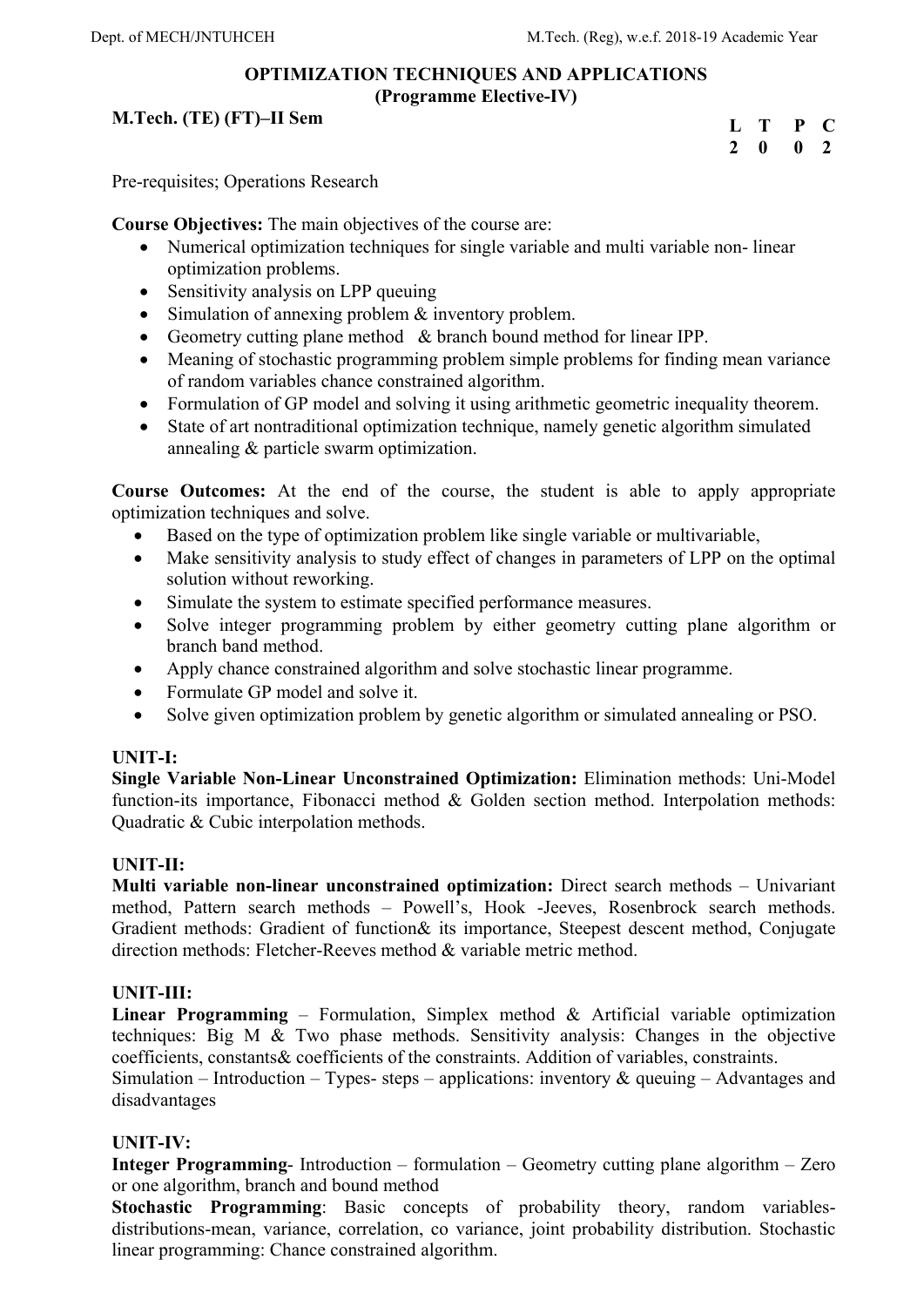#### **UNIT-V:**

**Geometric Programming:** Posynomials – Arithmetic - Geometric inequality – unconstrained G.P- constrained G.P ( $\leq$  type only)

**Non Traditional Optimization Algorithms:** Genetics Algorithm-Working Principles, Similarities and Differences between Genetic Algorithm & Traditional Methods. Simulated Annealing- Working Principle-Simple Problems. Introduction to Particle Swarm Optimization (PSO) (very brief)

### **Text Books:**

- 1. Optimization theory & Applications by S.S.Rao, New Age International.
- 2. Optimization for Engineering Design by Kalyanmoy Deb, PHI

- 1. Operations Research by S.D. Sharma
- 2. Operation Research by H.A.Taha, TMH
- 3. Optimization in operations research by R.LRardin
- 4. Optimization Techniques by Benugundu & Chandraputla, Pearson Asia.
- 5. Optimization Techniques theory and practice by M.C.Joshi & K.M. Moudgalya, Narosa Publications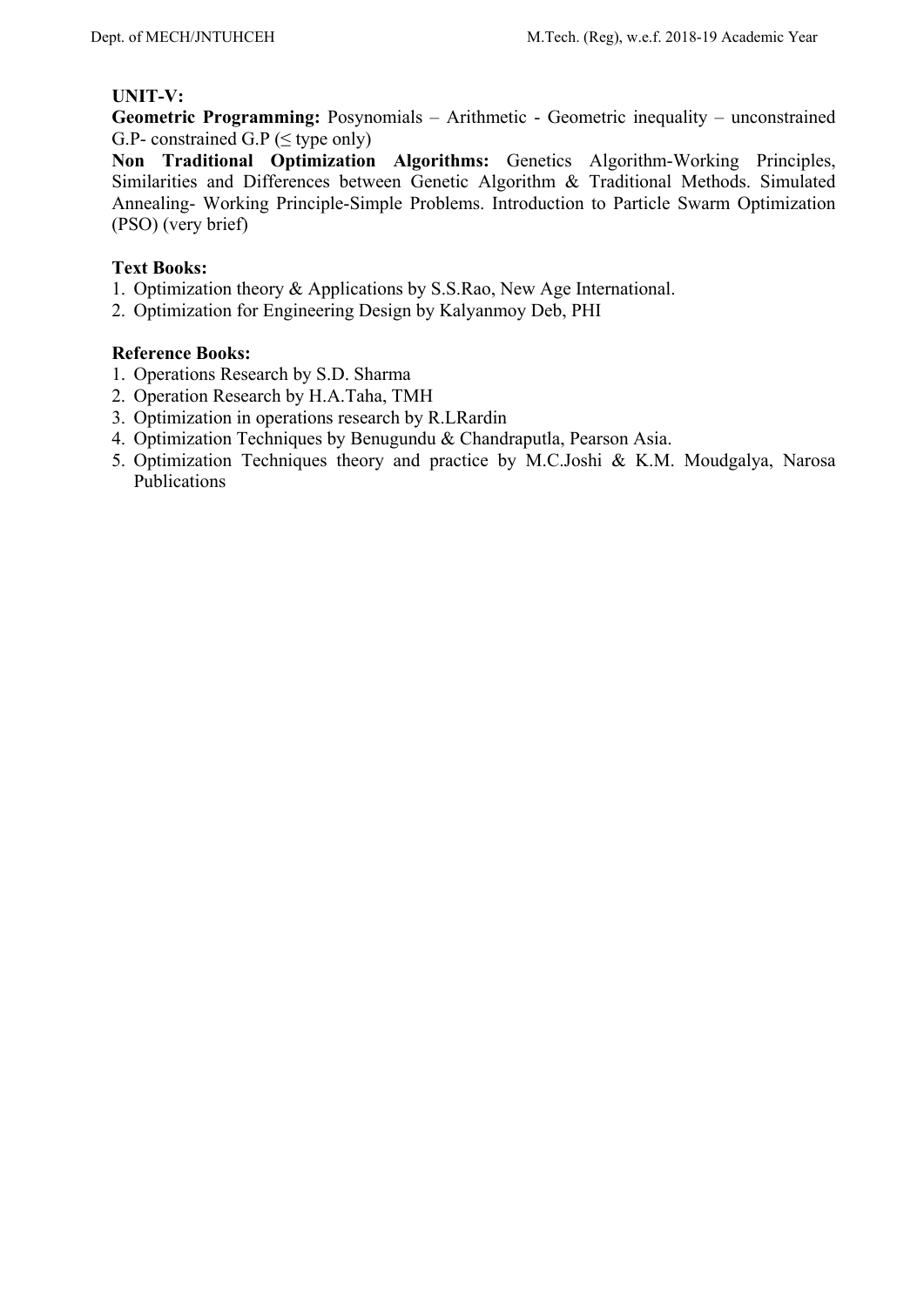## **ALTERNATE FUELS AND POLLUTIONS (Porgramme Elective-IV)**

## **M.Tech. (TE) (FT)–II Sem**

| L             | Т            | P           | C            |
|---------------|--------------|-------------|--------------|
| $\mathcal{L}$ | $\mathbf{0}$ | $\mathbf 0$ | $\mathbf{Z}$ |

**Prerequisites:** Hydrogen and Fuel Cells, Biodiesel - Production and Properties

### **Course Objectives:**

- Gain knowledge of various alternative fuels
- Know about Natural gas, LPG, hydrogen and bio gas.

### **Course Outcomes:**

### **At the end of the course, the student will be able to:**

- Identify the need of alternate fuels and list out some prospective alternate fuels
- Categorize, interpret and understand the essential properties of fuels for petrol and diesel engines
- Infer the storage and dispensing facilities requirements
- Analyze the implement limitations with regard to performance, emission and materials compatibility
- Identify and understand possible harmful emissions and the legislation standards

### **UNIT-I:**

Need for alternate fuel : Availability and properties of alternate fuels, general use of alcohols, LPG, hydrogen, ammonia, CNG and LNG, vegetable oils and biogas, merits and demerits of various alternate fuels, introduction to alternate energy sources. Like EV, hybrid, fuel cell and solar cars.

### **UNIT-II:**

Alcohols: Properties as engine fuel, alcohols and gasoline blends, performance in SI engine, methanol and gasoline blends, combustion characteristics in CI engines, emission characteristics, DME, DEE properties performance analysis, performance in SI & CI Engines.

### **UNIT-III:**

Natural Gas, LPG, Hydrogen and Biogas: Availability of CNG, properties, modification required to use in engines, performance and emission characteristics of CNG using LPG in SI & CI engines, performance and emission of LPG. Hydrogen; storage and handling, performance and safety aspects.

### **UNIT-IV:**

Technical Background of Diesel/Bio-diesel fuels-Oil feed stocks- Transesterification-Bio-diesel production from Vegetable oils and waste cooking oil-High blend levels of bio-diesel-Testing, Bio diesel-Oxidation stability-Performance in Engines, Properties of bio-fuels and their importance in the context of IC Engines. Vegetable Oils: Various vegetable oils for engines, esterification, performance in engines, performance and emission characteristics, bio diesel and its characteristics

### **UNIT-V:**

Electric, Hybrid, Fuel Cell and Solar Cars: Layout of an electric vehicle, advantage and limitations, specifications, system components, electronic control system, high energy and power density batteries, hybrid vehicle, fuel cell vehicles, solar powered vehicles.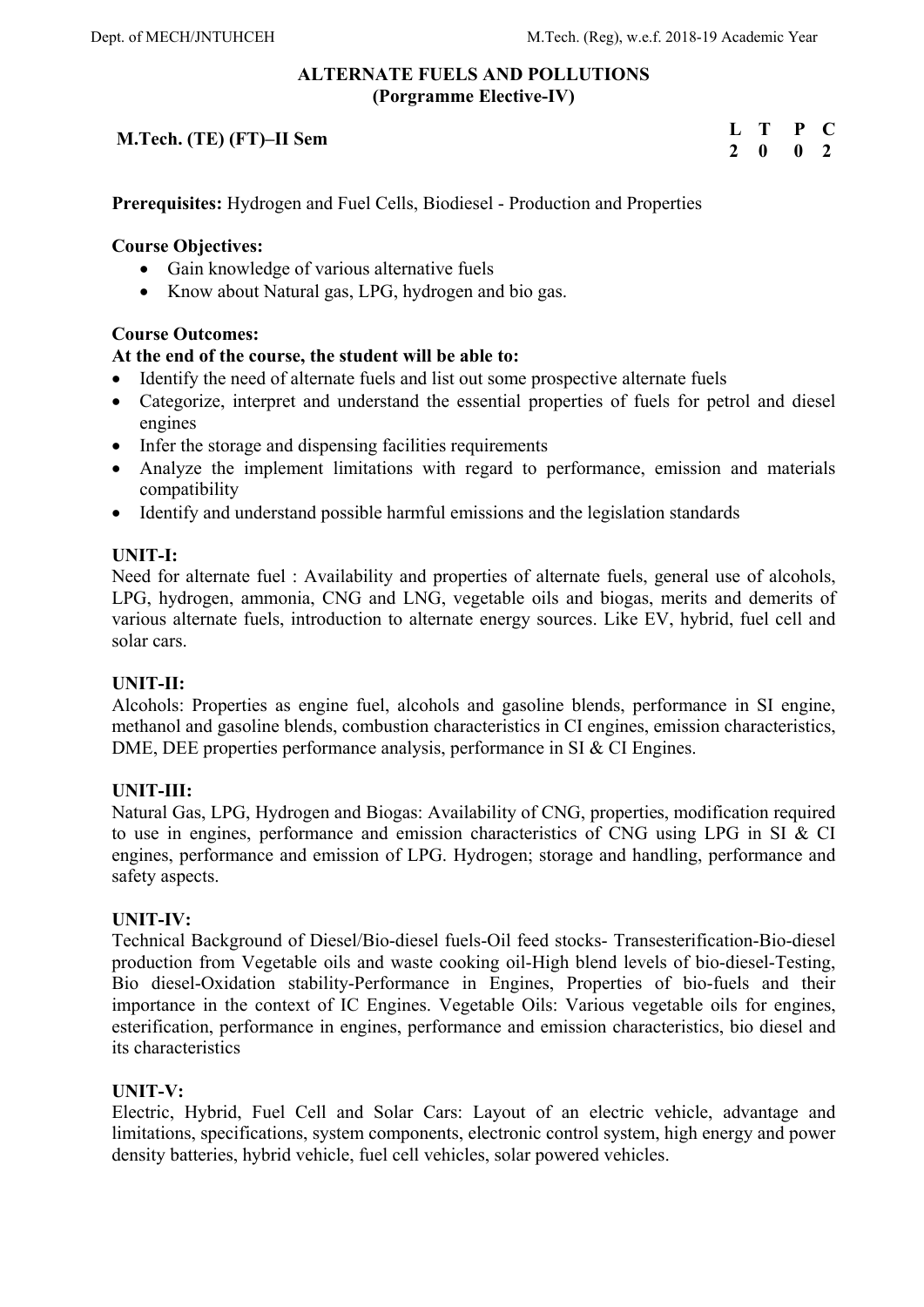#### **Text Books:**

- 1. Alternate Fuels by Dr. S. S. Thipse, Jaico Publications
- 2. Alternative Fuels Guide BooK by Richard.L & Bechfold, SAE International Warrendale 1997.

- 1. Energy Today & tomorrow by Maheswar Dayal, 1 & B Horishr India-1982.
- 2. Power Plant Engineering by Nagpal, Khanna Publishers, 1991.
- 3. Alcohols as motor fuels progress in technology, Series No. 19 SAE Publication USE 1980.
- 4. SAE paper nos. 840367, 841333, 841334, 841156, Transactions, SAE, USA
- 5. Alternative Fuels Guidebook by Bechtold R.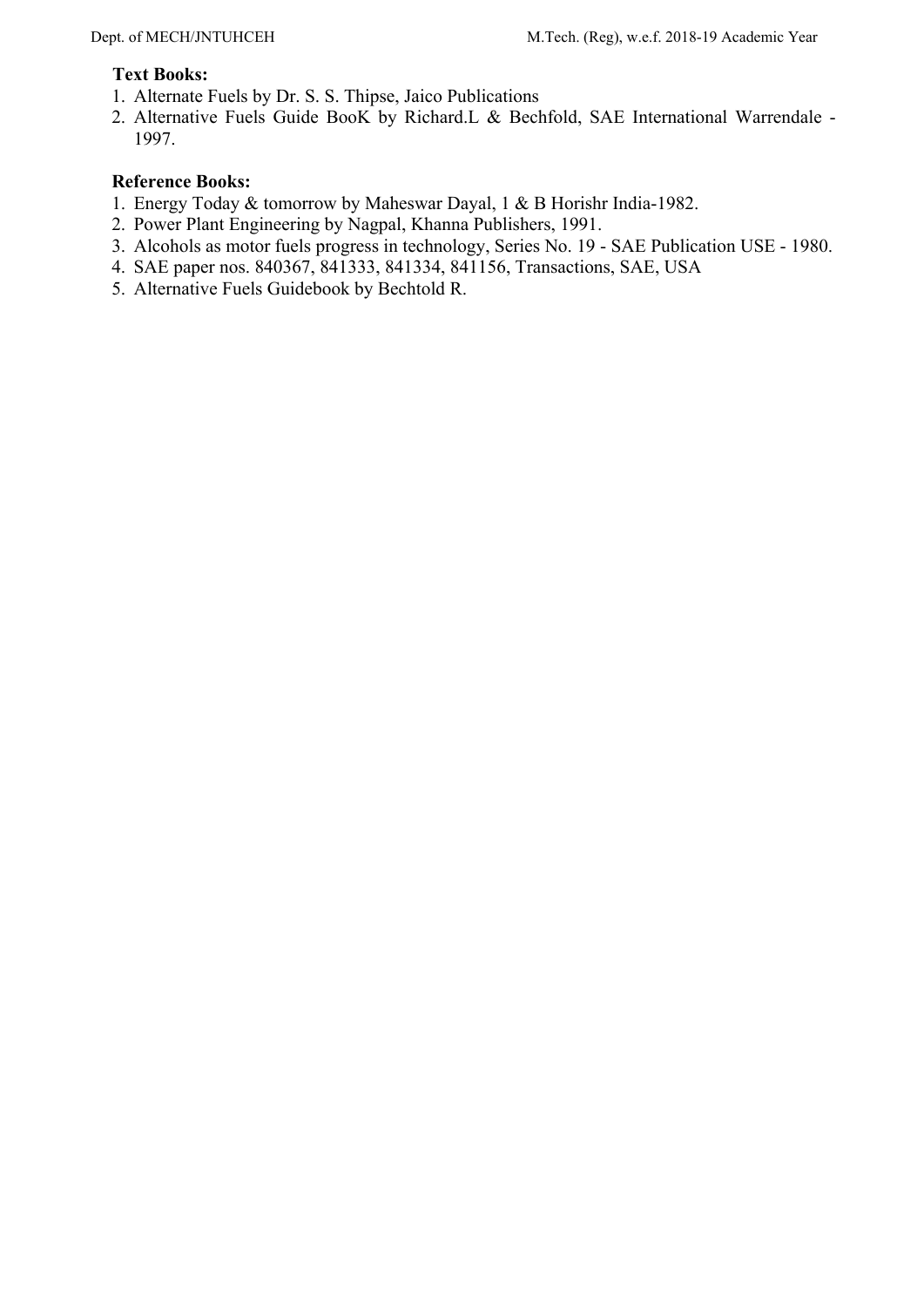## **COMPUTATIONAL FLUID DYNAMICS (Programme Elective-IV)**

## **M.Tech. (TE) (FT) – II Sem**

| $\mathbf{L}$               | T | P | L.           |
|----------------------------|---|---|--------------|
| $\boldsymbol{\mathcal{L}}$ | 0 | 0 | $\mathbf{v}$ |

**Pre-requisite**: Heat Transfer, Fluid Mechanics

**Course Objective**: To apply the principles of Heat Transfer and Fluid Mechanics to solve simple heat transfer and fluid flow problems using different numerical techniques

**Course Outcomes**: At the end of the course, the student should be able to

- Differentiate between different types of Partial Differential Equations and to be able to apply appropriate numerical techniques
- Solve the simple heat transfer and fluid flow problems using different numerical techniques
- Understand and to appreciate the need for validation of numerical solution

#### **UNIT-I:**

**Review of Governing Equations in Heat Transfer and Fluid Flow:** Conservation Laws – Differential Form of Equations – Characteristics of Governing Equations - Solution Methods : Analytical, Experimental and Numerical Methods – Review of Boundary Conditions

**Introduction to Numerical Methods** - Brief about Finite Difference, Finite Element and Finite Volume Methods – Solution of Linear Algebraic Equations – Direct and Iterative Approaches **Mathematical Behavior of Partial Differential Equations:** Classification of Partial Differential Equations – Illustrations

**Finite Difference Method:** Taylor's series – Derivation of Finite Difference Formulae for Partial Derivative Terms - FD formulation of 1D Elliptic PDEs - 1D steady state heat transfer problems – Cartesian, cylindrical and spherical co-ordinate systems –- boundary conditions

### **UNIT-II**:

**Finite Difference Method** : 2D Elliptic PDEs – 2D Steady State Heat Conduction Problems.

Parabolic PDEs - Transient heat conduction – Errors and Stability - Explicit Method – Stability Analysis – Implicit and Crank Nickolson method – 2-D Parabolic PDEs - Finite Difference formulation – ADI Method and explicit Method – Finite Difference Formulation of 1D Hyperbolic PDEs - Wave Equation

### **UNIT-III**:

**Finite Volume Method**: Formation of Basic rules for Finite Volume approach – General Nodal Equation - Interface Thermal Conductivity -– Treatment of Source Term and Treatment of Nonlinearity.

Solution of 1D and 2D Elliptic PDEs - Heat conduction problems - Solution of 1D Parabolic PDEs – Explicit Method and Implicit Methods- Transient Heat conduction problems

### **UNIT-IV**:

**FVM to Convection and Diffusion**: General Form of Governing Equations for Fluid Flow and Heat transfer – Burger's equation - Steady 1D Convection Diffusion – Discretization Schemes and their assessment – Treatment of Boundary Conditions

### **UNIT-V**:

**Calculation of Flow Field**: Vorticity & Stream Function Method – Advantages and Disadvantages – Treatment of Boundary Conditions - Staggered Grid as Remedy for representation of Flow Field - Pressure Velocity Coupling - SIMPLE & SIMPLER (revised algorithm) Algorithms.

**Compressible Flows**: Introduction - Pressure, Velocity and Density Coupling.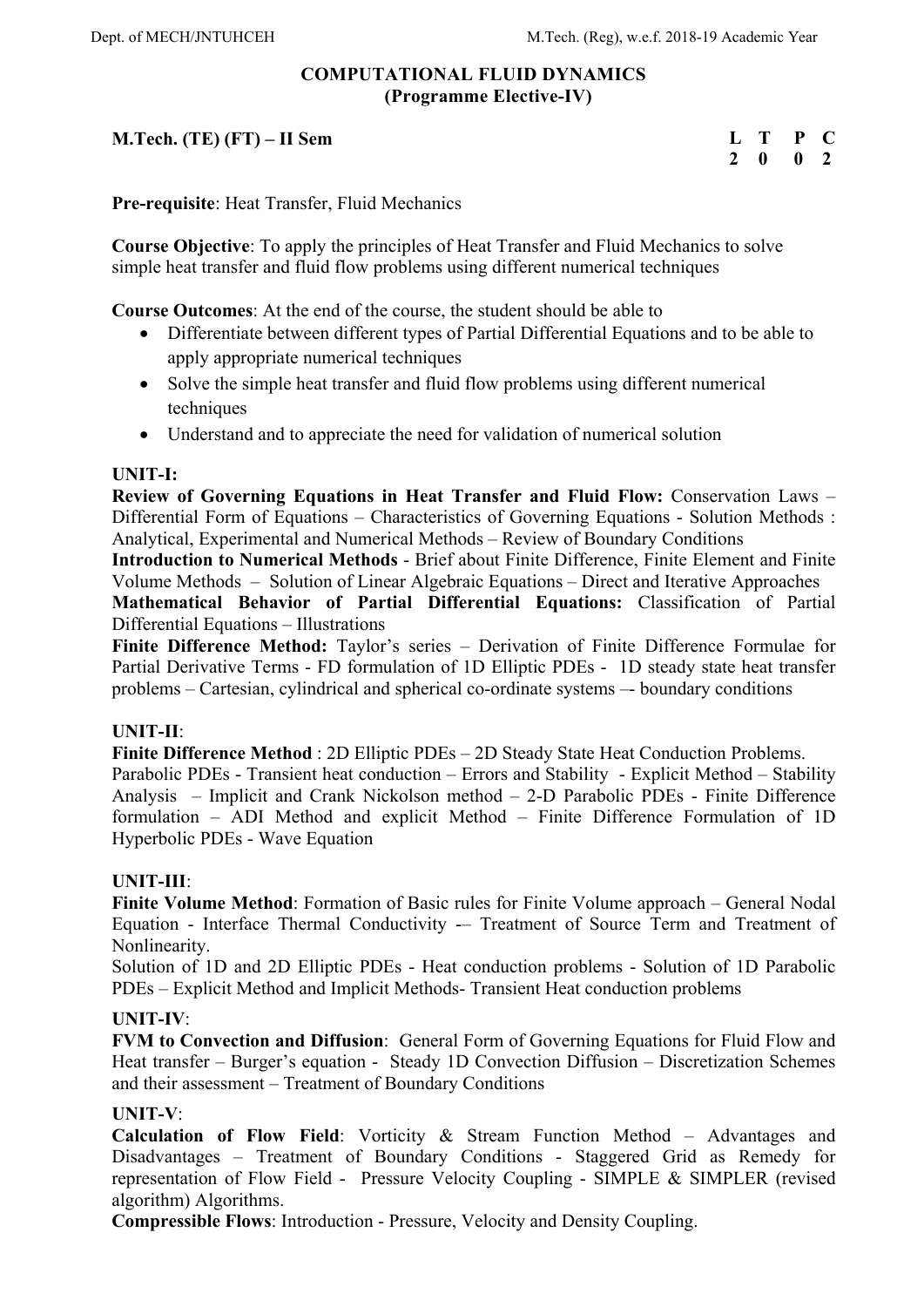#### **Text Books:**

- 1. Numerical heat transfer and fluid flow S.V. Patankar (Hemisphere Pub. House)
- 2. An Introduction to Computational Fluid Dynamics FVM Method H.K.Versteeg, W. Malalasekhara (PHI)
- 3. Computational Fluid Flow and Heat Transfer by Muralidharan & Sundarajan (Narosa Pub)
- 4. Computational Fluid Dynamics and Heat Transfer by P. S. Ghoshdastidar, Centage Pub

- 1. Computational Fluid Dynamics by Hoffman and Chiang, Engg Education System
- 2. Computational Fluid Dynamics by Anderson, TMH
- 3. Computational Methods for Fluid Dynamics by Ferziger, Peric, Springer
- 4. Computational Fluid Dynamics by T.J. Chung, Cambridge University
- 5. Computational Fluid Dynamics by A Practical Approach Tu, Yeoh, Liu, Elsevier
- 6. Text Book of Fluid Dynamics by Frank Chorlton, CBS Publishers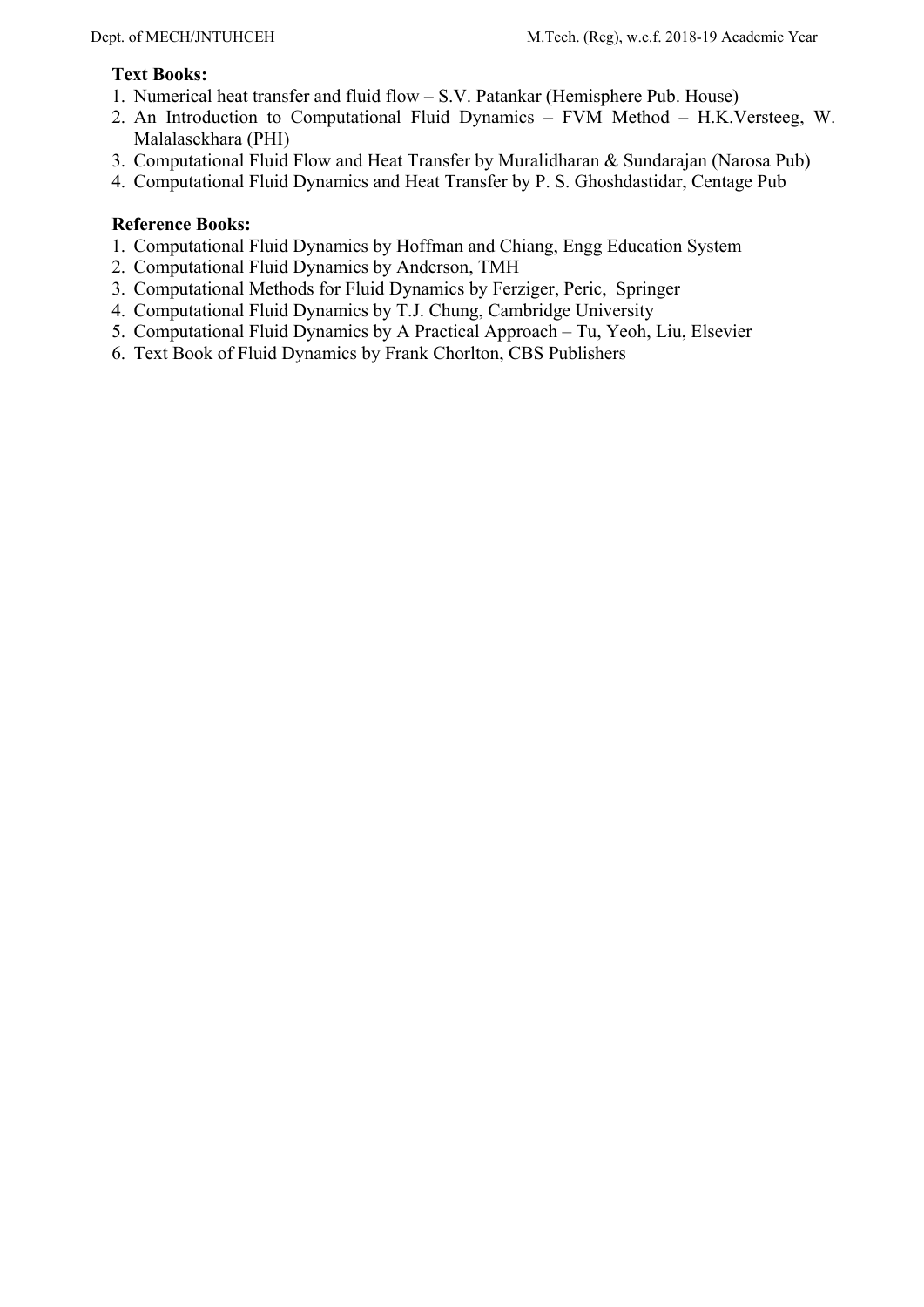### **COMPUTATIONAL METHODS LAB (Core Lab-III)**

### **M.Tech. (TE) (FT)–II Sem**

| L           | T | P | - 1 |
|-------------|---|---|-----|
| $\mathbf 0$ | 0 | 3 | 1.5 |

**Pre-requisite**: Heat Transfer and Fluid Mechanics

**Course Objective**: To apply the principles of Heat Transfer and Fluid Mechanics to solve simple heat transfer and fluid flow problems using commercial CFD software

**Course Outcomes**: At the end of the course, the student should be able to

- Solve the simple heat transfer and fluid flow problems
- Understand and to appreciate the need for validation of numerical solution
- 1. Simulation of Couette flow when the upper plate is moving with a velocity of 40 m/s. Take the distance between the plates as 4 cm. Properties of fluid are;  $v = 0.000217$   $m^2/s$ ,  $\rho = 800$  $kg/m<sup>3</sup>$ . Make simulations for a pressure gradient of 0-30000 N/m<sup>2</sup>/m and 20000 N/m<sup>2</sup>/m and report the variation of velocity contours for each case.
- 2. Simulation of a channel flow (Tube flow) for a tube of diameter, 5 cm and take the fluid as water at 30<sup>0</sup>C at the entry of the tube of length 0.7 m. A heat flux of 30000 W/m<sup>2</sup> is imposed along the wall. Obtain the contours of velocity and temperature along the length of the tube and also obtain the centre line temperature and velocity of fluid.
- 3. Simulation of a channel flow (Tube flow) for a tube of diameter, 5 cm and take the fluid as water at 30<sup>0</sup>C at the entry of the tube of length 0.7 m. A constant wall temperature of 300<sup>0</sup>C is imposed along the wall. Obtain the contours of velocity and temperature along the length of the tube and also obtain the centre line temperature and velocity of fluid.
- 4. Unsteady simulation of compressible flow of air through 2D a convergent divergent nozzle, with inlet and outlet of 0.2 m size and both are joined by a throat section where the flow area is reduced by 10% and is of sinusoidal shape. Air enters the nozzle at a pressure of 0.9 atm and leaves at 0.73 atm. Obtain the contours of velocity, pressure and Mach number.
- 5. Simulation of flow over a circular cylinder of size 5 cm for different Reynold's number values of air and plotting the contours of velocity and vorticity.
- 6. Simulation of temperature contours for a square plate of size 0.2 m and subjected to different types of boundary conditions.
- 7. Simulation of temperature contours for a pin fin subjected to natural and forced convective conditions.
- 8. Simulation of Natural convection with and without radiation inside an enclosure.
- 9. Simulation of Lid driven cavity problem.
- 10. Structural analysis for beams and trusses The experiments are to be conducted using ANSYS – CFX or equivalent software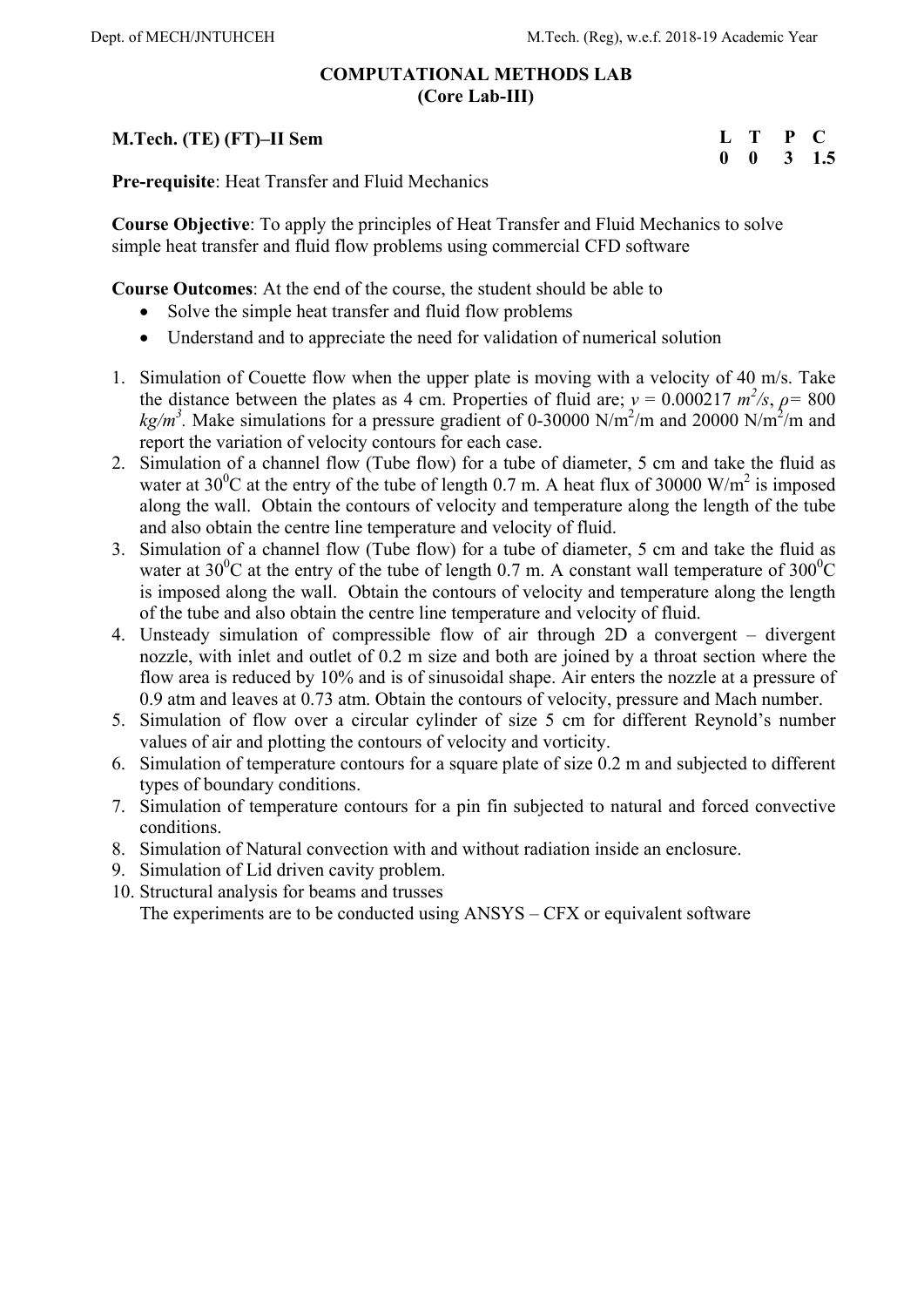## **ADVANCED REFRIGERATION AND AIR CONDITIONING LAB (Core Lab-IV)**

### **M.Tech. (TE) (FT)–II Sem**

| L           |   | P |     |
|-------------|---|---|-----|
| $\mathbf 0$ | 0 | 3 | 1.5 |

**Pre-requisite**: Thermodynamics

**Course Objective**: To apply the principles of Thermodynamics to analyse different types of refrigeration and air conditioning systems experimentally and evaluate performance parameters under actual conditions in relation to the ideal conditions.

**Course Outcomes**: At the end of the course, the student should be able to

- Differentiate between different types of refrigeration systems with respect to application as well as conventional and unconventional refrigeration systems
- Thermodynamically analyze refrigeration and air conditioning systems and evaluate performance parameters based on the measured properties by using property charts
- Simulation and Analysis of Refrigeration and Air conditioning systems and Components
- 1. Determination of performance parameters of Vapor Compression Refrigeration System
- 2. Experimental Evaluation of performance parameters of Mechanical Heat Pump
- 3. Determination of performance parameters of using Air conditioning Lab unit
- 4. Determination of CoP of Vapor Absorption Refrigeration system
- 5. Determination of CoP of Vortex Tube Refrigerator
- 6. Determination of Performance Evaluation of a Cooling Tower
- 7. Steady and Transient Simulation of Vapor Compression Refrigeration Cycle using a given Refrigerant and Operating Conditions
- 8. Transient Simulation of Air Conditioner for given Inside Operating Conditions
- 9. Simulation of Thermal Network for a Composite Slab/Insulation System with Convective Boundary Conditions
- 10. Simulation of Flow and Thermal Networks and Performance Evaluation for any given Heat Exchanger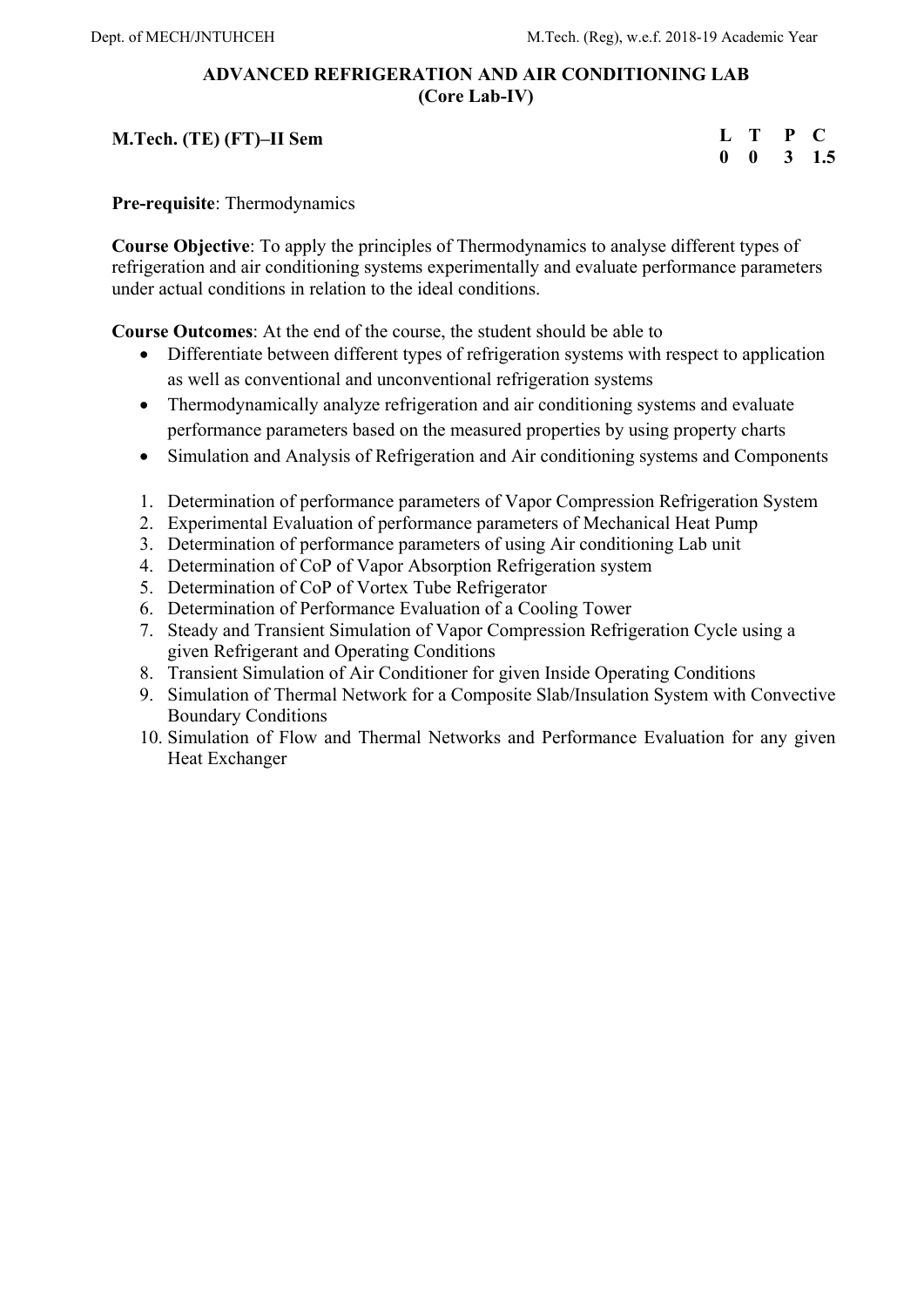#### **VALUE EDUCATION (Audit Course-II)**

## **M.Tech. (TE) (FT)–II Sem**

| L            | Т | P           | C. |
|--------------|---|-------------|----|
| $\mathbf{2}$ | 0 | $\mathbf 0$ | 0  |

### *Course Objectives*

Students will be able to

- 7. Understand value of education and self-development
- 8. Imbibe good values in students
- 9. Let the should know about the importance of character

### **Course Outcomes**

Students will be able to

- 1. Knowledge of self-development
- 2. Learn the importance of Human values
- 3. Developing the overall personality

*Syllabus*

| ruuvus<br>Unit | Content                                                                                                                                                                                                                                                                                                                                                                                                                                                                      | <b>Hours</b> |
|----------------|------------------------------------------------------------------------------------------------------------------------------------------------------------------------------------------------------------------------------------------------------------------------------------------------------------------------------------------------------------------------------------------------------------------------------------------------------------------------------|--------------|
| 1.             | Values and self-development-Social values and individual attitudes.<br>Work ethics, Indian vision of humanism.<br>Moral and non-moral valuation. Standards and principles                                                                                                                                                                                                                                                                                                    | 4            |
|                | Value judgments                                                                                                                                                                                                                                                                                                                                                                                                                                                              |              |
| 2.             | $\bullet$<br>Importance of cultivation of values.<br>$\bullet$<br>Sense of duty. Devotion, Self-reliance. Confidence, Concentration.<br>Truthfulness, Cleanliness.<br>Honesty, Humanity. Power of faith, National Unity.<br>Patriotism. Love for nature, Discipline                                                                                                                                                                                                          | 6            |
| 3.             | Personality and Behavior Development - Soul and Scientific attitude.<br>$\bullet$<br>Positive Thinking. Integrity and discipline.<br>Punctuality, Love and Kindness.<br>٠<br>Avoid fault Thinking.<br>Free from anger, Dignity of labour.<br>Universal brotherhood and religious tolerance.<br>True friendship.<br>Happiness Vs suffering, love for truth.<br>Aware of Self-destructive habits.<br>Association and Cooperation.<br>Doing best for saving nature<br>$\bullet$ | 6            |
| 4.             | Character and Competence-Holy books vs Blind faith<br>٠<br>Self-management and Good health.<br>Science of reincarnation.<br>Equality, Nonviolence, Humility, Role of Women.<br>All religions and same message.<br>Mind your Mind, Self-control.<br>$\bullet$<br>Honesty, Studying effectively                                                                                                                                                                                | 6            |

## *Suggested reading*

1. Chakroborty, S.K. "Values and Ethics for organizations Theory and practice", Oxford University Press, New Delhi.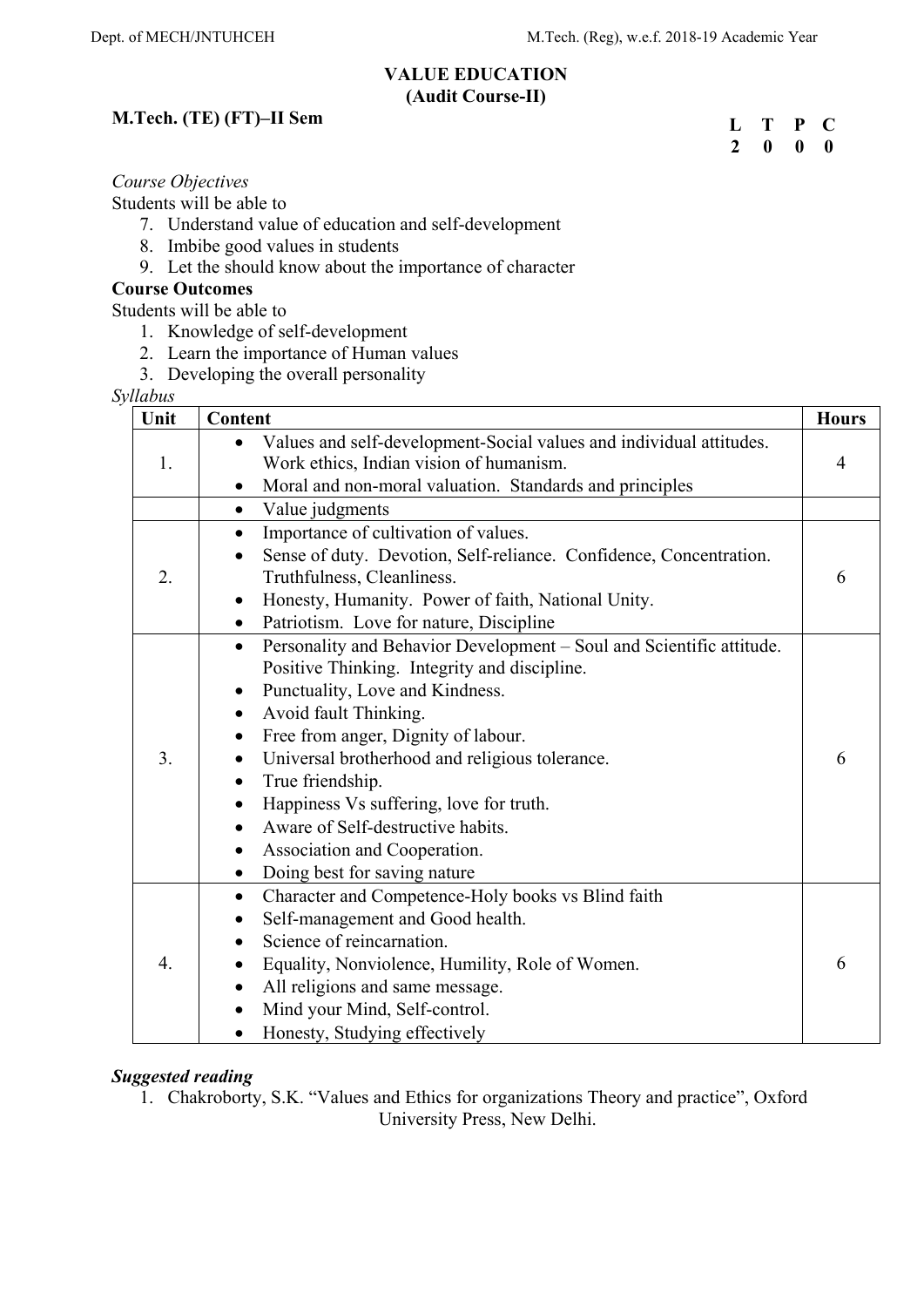## **EQUIPMENT DESIGN FOR THERMAL SYSTEMS (Programme Elective-V)**

## **M.Tech. (TE) (FT)–III Sem**

| L | Т            | P            | C              |
|---|--------------|--------------|----------------|
| 3 | $\mathbf{0}$ | $\mathbf{0}$ | 3 <sup>1</sup> |

**Prerequisites:** Advanced Heat and Mass Transfer

**Course Objective:** The course is intended to

- Design and analyze the heat exchangers parallel flow, counter flow, multipass and, cross flow heat exchanger
- Design and analyze the Shell and tube heat exchanger
- Enable to carry out the performance of heat exchanger with the extended surfaces.
- Design and analyze the cooling towers.

**Course Outcomes:** At the end of the course, the student will be able to:

- Understand the physics and the mathematical treatment of typical heat exchangers.
- Apply LMTD and Effectiveness methods in the design of heat exchangers and analyze the importance of LMTD approach over AMTD approach.
- Analyze the performance of double-pipe counter flow (hair-pin) heat exchangers.
- Design and analyze the shell and tube heat exchanger.
- Understand the fundamental, physical and mathematical aspects of boiling and condensation.
- Classify cooling towers and explain their technical features.

### **UNIT -I:**

**CLASSIFICATION OF HEAT EXCHANGERS**: Introduction, Recuperation & regeneration, Tabular heat exchangers, Double pipe, shell & tube heat exchanger, Plate heat Exchangers, Gasketed plate heat exchanger. Spiral plate heat exchanger, Lamella heat exchanger, Extended surface heat exchanger, Plate fin and Tubular fin.

**Basic Design Methods of Heat Exchanger**: Introduction, Basic equations in design, Overall heat transfer coefficient, LMTD method for heat exchanger analysis, Parallel flow, Counter flow. Multipass, cross flow heat exchanger design calculations:

### **UNIT-II:**

 **DOUBLE PIPE HEAT EXCHANGER**: Film coefficient for fluids in annulus, fouling factors, Calorific temperature, Average fluid temperature, The calculation of double pipe exchanger, Double pipe exchangers in series parallel arrangements.

Shell & Tube Heat Exchangers: Tube layouts for exchangers, Baffle heat exchangers, Calculation of shell and tube heat exchangers, Shell side film coefficients, Shell side equivalent diameter, The true temperature difference in a 1-2 heat exchanger. Influence of approach temperature on correction factor. Shell side pressure drop, Tube side pressure drop, Analysis of performance of 1-2 heat exchanger and design of shell & tube heat exchangers, Flow arrangements for increased heat recovery, the calculation of 2-4 exchangers.

## **UNIT-III:**

**CONDENSATION OF SINGLE VAPOURS**: Calculation of horizontal condenser, Vertical condenser, De-Super heater condenser, Vertical condenser-sub-Cooler, Horizontal Condenser-Sub cooler, Vertical reflux type condenser. Condensation of steam.

## **UNIT-IV:**

**VAPORIZERS, EVAPORATORS AND REBOILERS**: Vaporizing processes, Forced circulation vaporizing exchanger, Natural circulation vaporizing exchangers, Calculations of a reboiler. Extended Surfaces: Longitudinal fins. Weighted fin efficiency curve, Calculation of a Double pipe fin efficiency curve. Calculation of a double pipe finned exchanger, Calculation of a longitudinal fin shell and tube exchanger.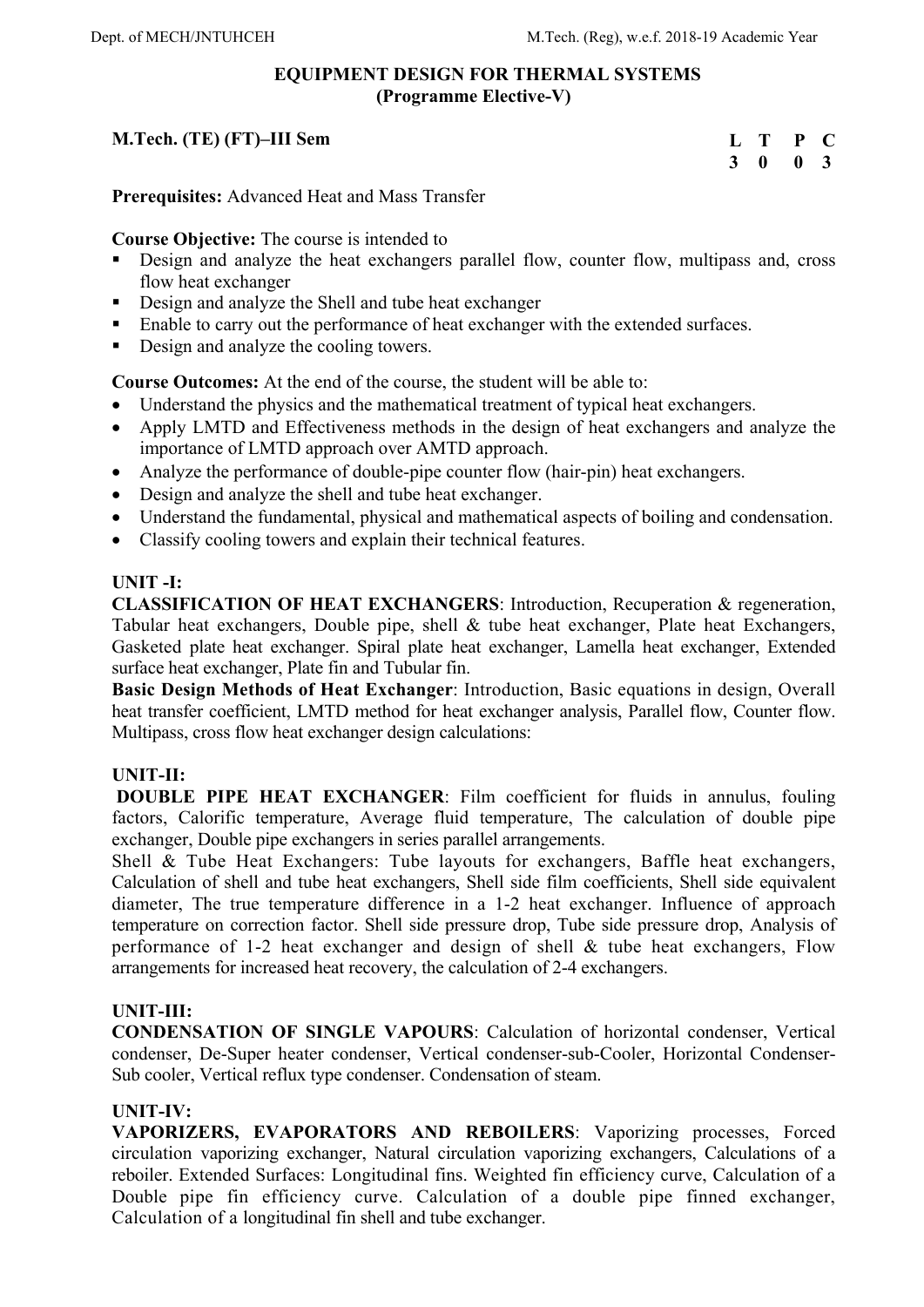## **UNIT-V:**

**DIRECT CONTACT HEAT EXCHANGERS**: Cooling towers, relation between wet bulb & dew bulb temperatures, calculation of cooling tower performance.

Heat Pipe: Gravity assisted thermo-syphans, micro heat pipes, pulsating heat pipes, loop heat pipe operation & working principles.

## **Text Books:**

- 1. Process Heat Transfer by D.Q.Kern, TMH
- 2. Heat Exchanger Design by A.P.Fraas and M.N.Ozisick, John Wiely & sons, New York.

- 1. Cooling Towers by J.D.Gurney and I.A. Cotter, Maclaren
- 2. Heat Pipe Science & Technology, Amir Faghri, Taylor & Francis
- 3. Heat Pipe Technology and Applications by J.P Peterson, John wiky & sons.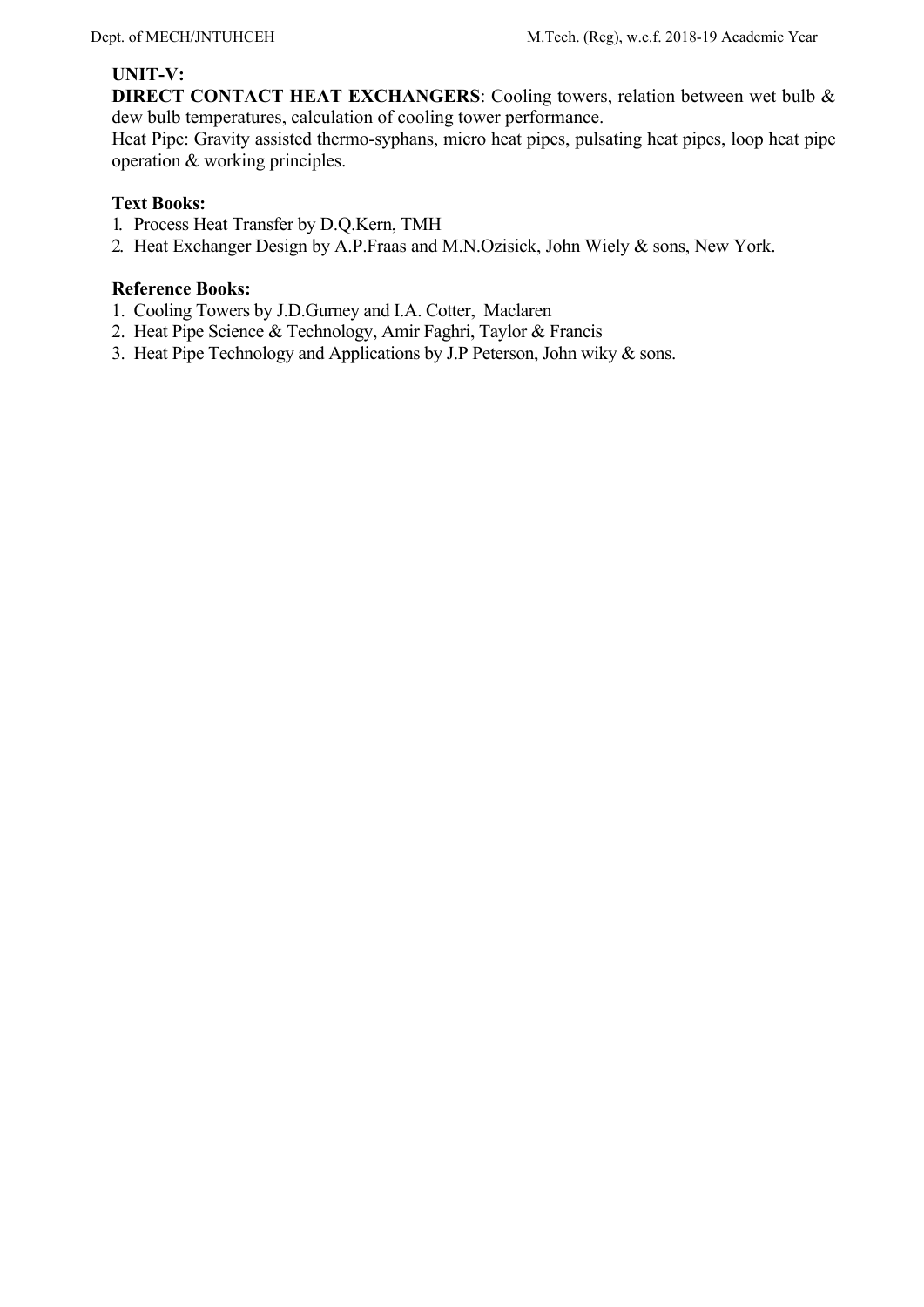## **THERMAL MEASUREMENTS AND PROCESS CONTROL (Programme Elective-V)**

## **M.Tech. (TE) (FT)–III Sem**

| L | T | P | $\mathbf C$ |
|---|---|---|-------------|
| 3 | 0 | 0 | -3          |

**Prerequisites:** Basics of differential equations, material and energy balance

**Course Objectives:** The course is intended to

- Educate the student with operating principles and function of measuring instruments used in Engineering and process industries
- Make the student conversant with various working principles of instruments
- Understand and analyze the behavioral characteristics of instruments
- Make the student learn about calibration procedure the instrument
- Educate the student about the fundamental aspects of control systems and their use in the context of industry applications

**Course Outcomes**: At the end of the course, the student will be able to:

- Understand the concepts of errors in measurements, statistical analysis of data, regression analysis, correlation and estimation of uncertainty.
- Describe the working principles in the measurement of field and derived quantities.
- Analyze sensing requirements for measurement of thermo-physical properties, radiation properties of surfaces, and vibration.
- Understand conceptual development of zero, first and second order systems.
- Interpret International Standards of measurements (ITS-90) and identify internationally accepted measuring standards for measurands.

## **UNIT-I:**

**GENERAL CONCEPTS**: Fundamental elements of a measuring instrument. Static and dynamic characteristics – errors in instruments – Different methods of measurement and their analysis – Sensing elements and transducers.

Measurement of pressure – principles of pressure measurement, static and dynamic pressure, vacuum and high pressure measuring – Measurement of low pressure, Manometers, Calibration methods, Dynamic characteristics- design principles.

## **UNIT-II:**

**MEASUREMENT OF FLOW**: Obstruction meters, variable area meters. Pressure probes, compressible fluid flow measurement, Thermal anemometers, calibration of flow measuring instruments. Introduction to design of flow measuring instruments.

## **UNIT-III:**

**TEMPERATURE MEASUREMENT**: Different principles of Temperature Measurement, use of bimetallic thermometers – Mercury thermometers, Vapor Pressure thermometers,

Thermo positive elements, thermocouples in series & parallel, pyrometry, measurement of heat flux, calibration of temperature measuring instruments. Design of temperature measuring instruments.

## **UNIT-IV:**

Level Measurement: Direct & indirect methods, manometric methods, float level meters, electrical conductivity, Capacitive, Ultrasonic, and Nucleonic Methods.

Measurement of density – Hydrometer, continuous weight method, Gamma rays, Gas impulse wheel. Velocity Measurement – Coefficient of viscosity, Ostesld method, free fall of piston under gravity, torque method. Measurement of moisture content and humidity. Measurement of thermal conductivity of solids, liquids and gases.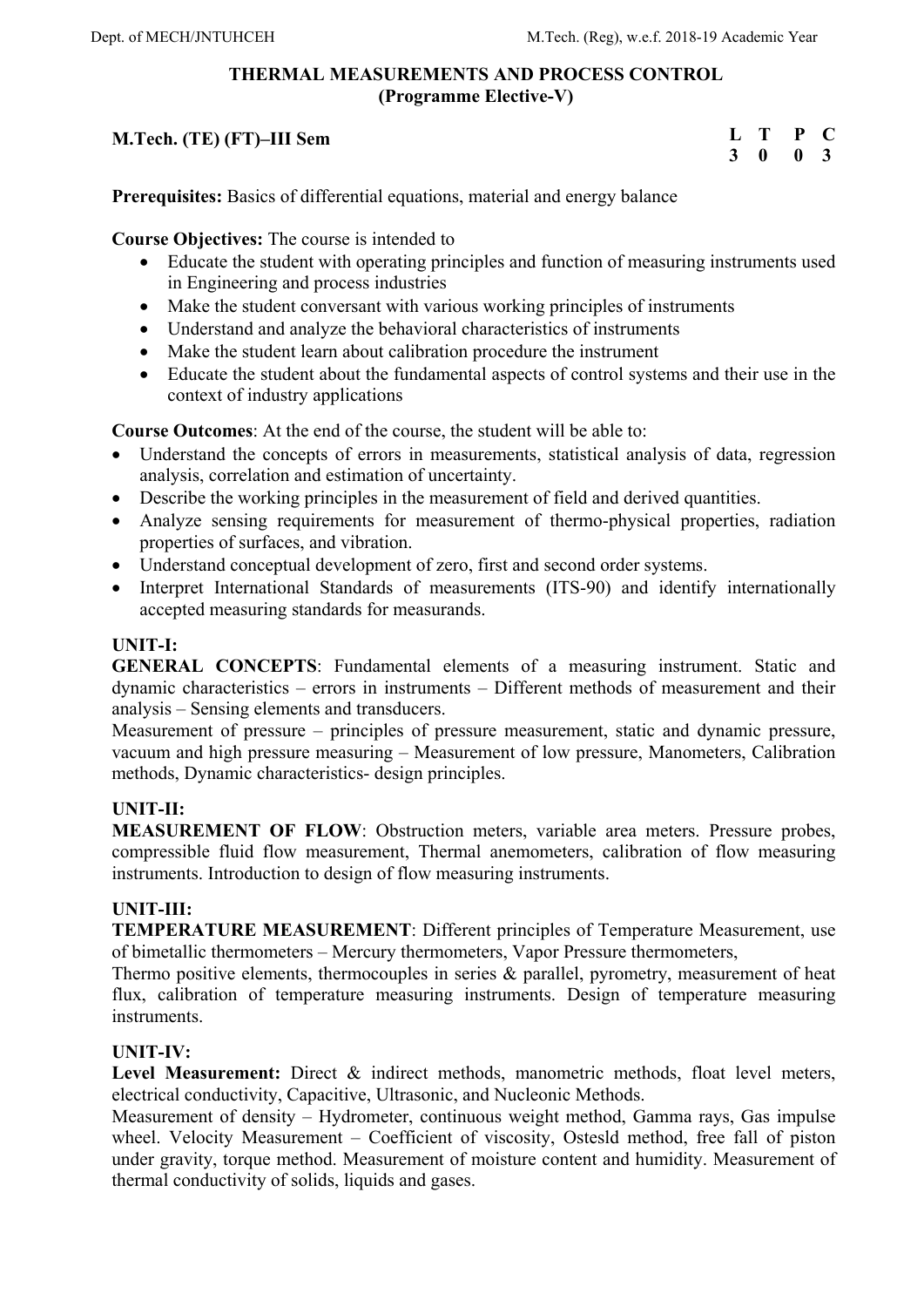## **UNIT-V:**

**PROCESS CONTROL**: Introduction and need for process control principles, transfer functions, block diagrams, signal flow graphs, open and closed loop control systems – Analysis of First & Second order systems with examples of mechanical and thermal systems. Control System Evaluation – Stability, steady state regulations, transient regulations.

### **Text Books:**

- 1. Mechanical Measurements by Beckwith, Leinhard & Marangoni, Pearson
- 2. Measurement System, Application & Design by E.O. Doeblin.

- 1. Mechanical and Industrial Measurements by R.K. Jain, Khanna Publishers.
- 2. Mechanical Measurements by Buck & Beckwith, Pearson.
- 3. Control Systems, Principles & Design by M. Gopal  $2<sup>nd</sup>$  Edition, TMH.
- 4. Principles of Measurement Systems by John Bentley, Pearson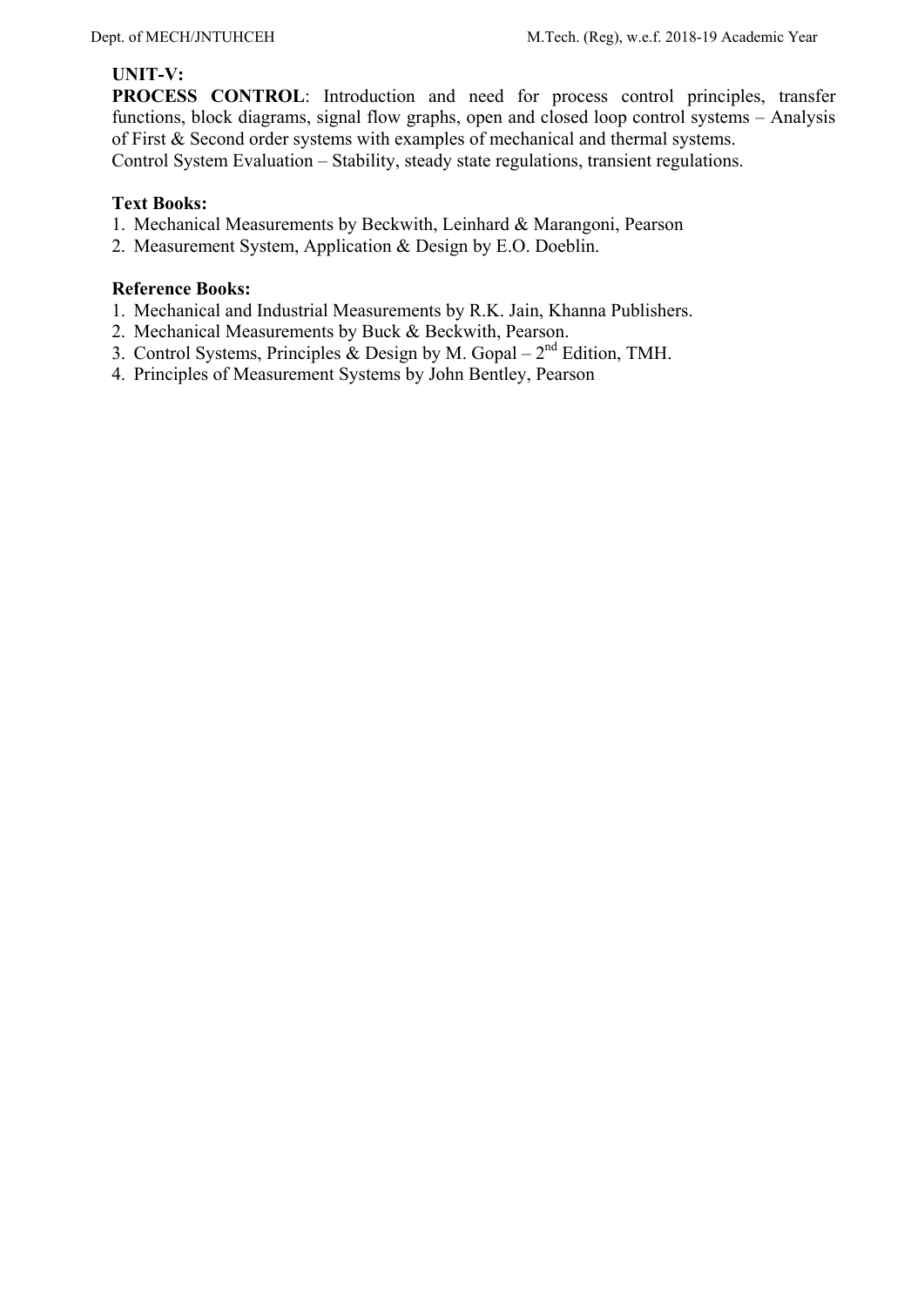### **ADVANCED MATERIALS FOR THERMAL SYSTEMS (Programme Elective-V)**

## **M.Tech. (TE) (FT)–III Sem**

| $\mathbf{L}$ | Т | P            | - 0          |
|--------------|---|--------------|--------------|
| 3            | 0 | $\mathbf{0}$ | $\mathbf{3}$ |

**Prerequisites: M**aterials science, Mechanical Engineering

**Course objectives:** The course is intended to

- to identify, design and develop new materials and composites for compact thermal energy storage,
- to develop measuring and testing procedures to characterize new storage materials reliably and reproducibly
- to improve the performance, stability, and cost-effectiveness of new storage materials,
- to develop multi-scale numerical models, describing and predicting the performance of new materials in thermal storage systems,
- to develop and demonstrate novel compact thermal energy storage systems employing the advanced materials
- to assess the impact of new materials on the performance of thermal energy storage in the different applications considered, and
- to disseminate the knowledge and experience acquired in this task

**Course Outcomes:** At the end of the course, the student will be able to:

- Successfully apply advanced concepts of materials engineering to the analysis, design and development of materials, devices, systems, and processes to meet desired needs of society professionally and ethically.
- Be continuously aware of contemporary issues and research opportunities/challenges in the field of materials engineering as related to energy and sustainability and engage in life-long learning in the field and in the fundamentals of other related disciplines.
- Use advanced materials characterization techniques, skills, and modern scientific and engineering tools.
- Communicate effectively in written and oral form, both, individually and as a member of a multidisciplinary team.

## **UNIT–I:**

Review of MECHANICAL PROPERTIES: FUNDAMENTALS AND TENSILE, HARDNESS, AND IMPACT TESTING: The Tensile Test: Use of the Stress – Strain Diagram, True Stress and True Strain, The Bend Test for Brittle Materials, Hardness of Materials, Strain Rate effects and Impact Behaviour Heat Treatment of Steels and Cast Irons: Designations and Classification of Steels, Simple Heat treatments, Isothermal Heat treatments, Quench and Temper Heat treatments, Surface treatments, Weldability of Steel. FRACTURE MECHANICS, FATIGUE, AND CREEP BEHAVIOUR: Fracture Mechanics, The Importance of Fracture Mechanics, Micro structural Features of Fracture in Metallic Materials, Micro structural Features of Fracture in Ceramics, Glasses, and Composites, Fatigue, Result of the Fatigue test, Application of Fatigue test, Creep, Stress Rupture, and Stress Corrosion, Evaluation of creep Behaviour

## **UNIT-II:**

Nuclear Power Plant and Their Materials: Nuclear reactor, pressurized reactor, breeder reactor. Materials for fuel, control rods, coolant, moderator, shielding. Effects of Radiation on Materials Properties: Effects of  $\alpha$ ,  $\beta$ ,  $\gamma$  rays on creep, fatigue, tensile, and other properties of metals, alloys, ceramics, polymers, rubbers etc. Effects on electrical, electronic and magnetic behaviour of materials, Effects on crystal structure, grain size etc.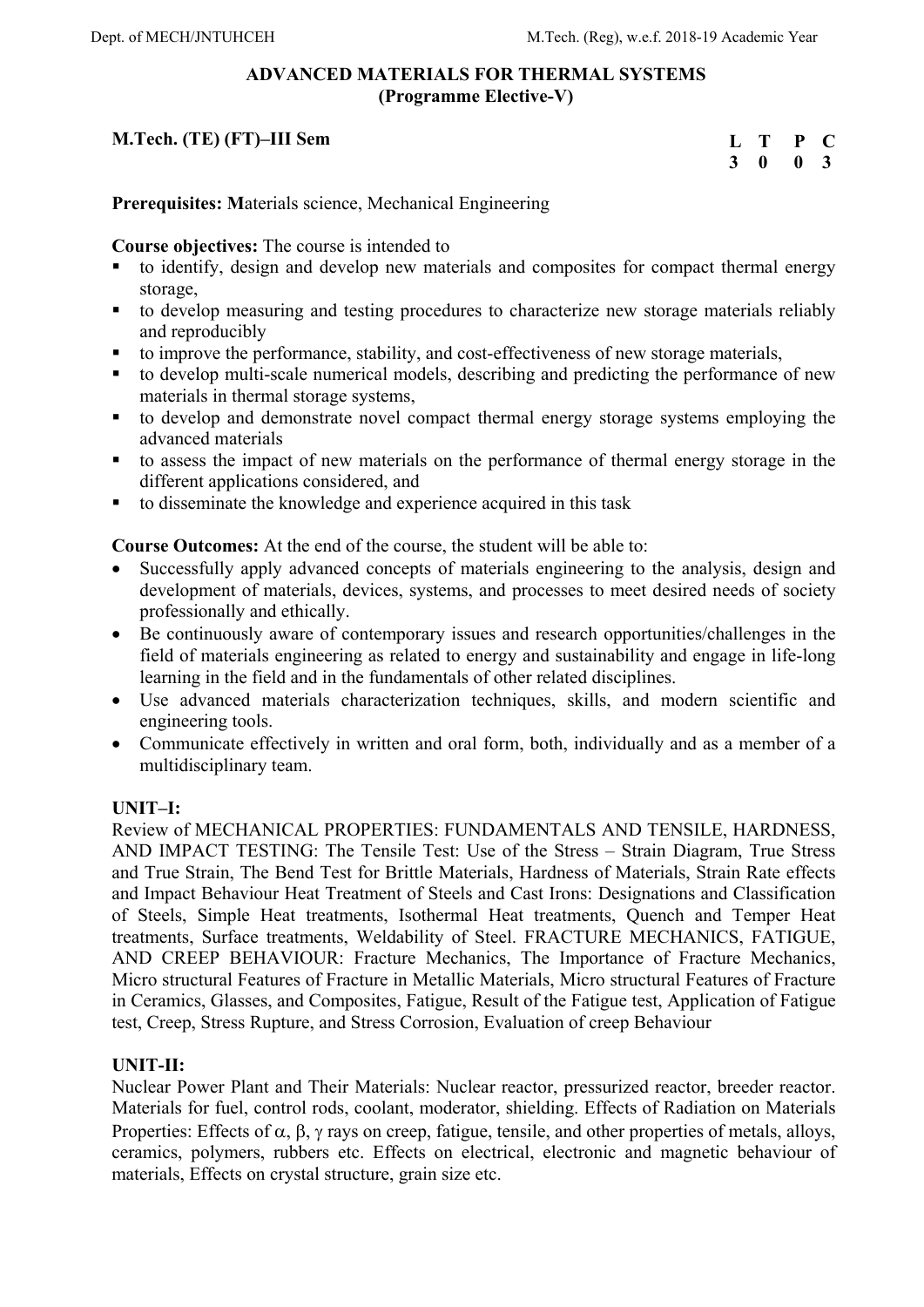### **UNIT-III:**

Materials in Fuel cells and Solar Cells Electrocatalyst materials for low temperature fuel cells, Conductive membranes for low-temperature fuel cells, Materials for high temperature fuel cells, silicon, quantum dots for solar energy, nanomaterials for solar thermal energy and photovoltaic.

## **UNIT-IV:**

Materials in Thermal Power Generation Super alloys, steels, ceramics, TBC, hydrogen membrane materials, sensor and sensor materials, biomass, coal, flyash, etc.

## **UNIT-V:**

Energy storage-Artificial photosynthesis/solar to fuels,  $CO<sub>2</sub>$  separation and utilization, Safer nuclear waste disposal, biofuels production, biological fuel cell technologies, reduction of energy use in manufacturing processes, Improved grid technologies, sustainable energy economy

### **Text Books:**

- 1. Introduction to Nuclear Science by Bryan, J. C., CRC Press.
- 2. Fundamentals of Radiation Materials Science by G.S. Was, Springer

- 1. Nuclear Reactor Materials and Applications by B.M. Ma, Van Nostrand Reinhold Company.
- 2. Nuclear Reactor Materials by C.O. Smith, Addison-Wesley Publishing Company.
- 3. Fundamentals Aspects of Nuclear Fuel Elements by D.R. Olander.
- 4. Structural Materials in Nuclear Power Systems by J. T. A. Roberts, Plenum Press.
- 5. Handbook of Fuel Cells, Wolf Vielstich by Arnold Lamm, Hubert A. Gasteiger, and Harumi Yokokawa, John Wiley and Sons, Inc.
- *6.* Advanced power plant materials, design and technology, Edited by D Roddy, Woodhead Publishing Series in Energy No. 5 and CRC Press.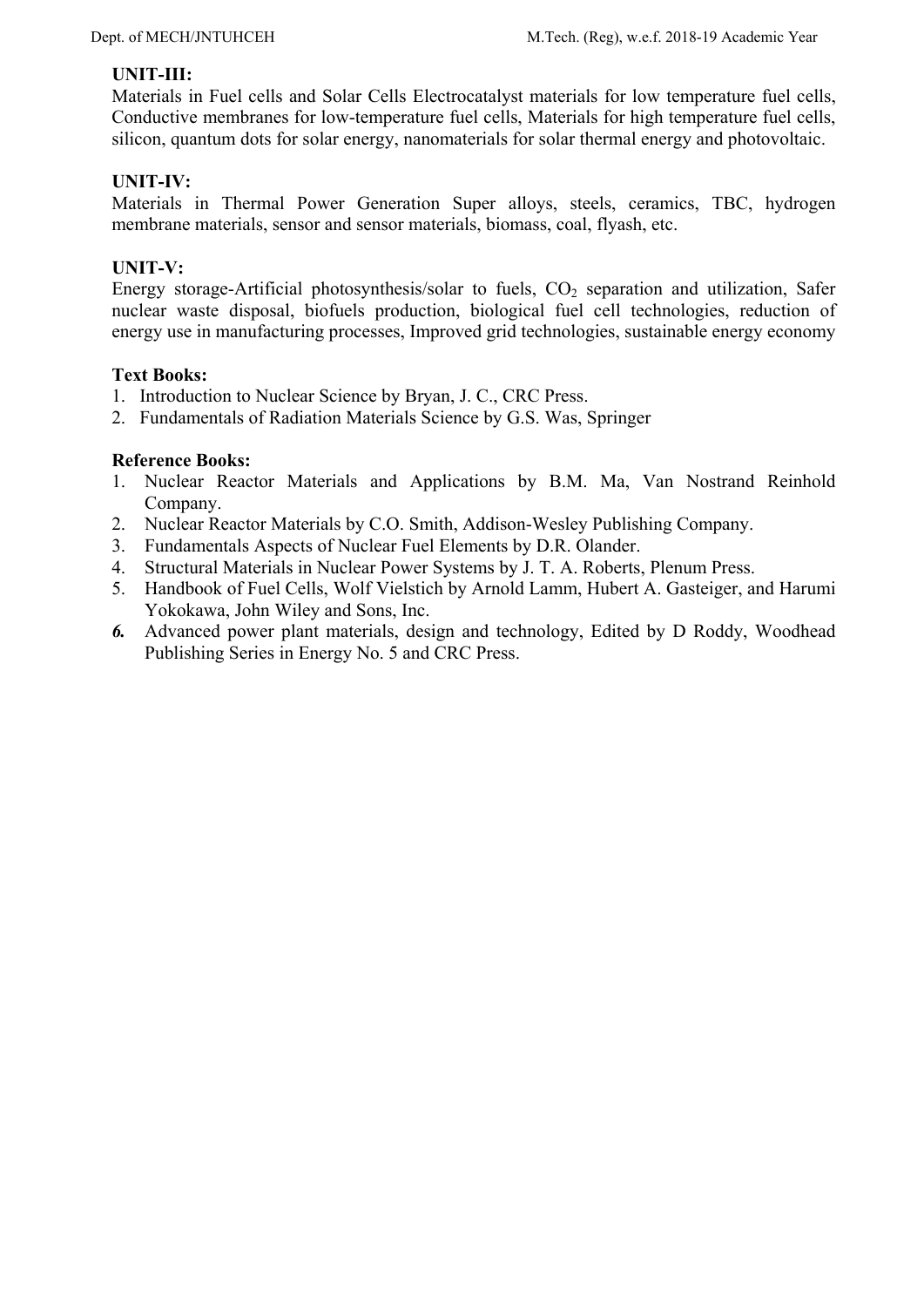### **COMPOSITE MATERIALS (Open Elective)**

### **M.Tech. (TE) (FT) – III Sem**

| $\mathbf{L}$ | Т | P            | C              |
|--------------|---|--------------|----------------|
| 3            | 0 | $\mathbf{0}$ | $\overline{3}$ |

**Prerequisite:** Structure and properties of composite materials and design procedures for composite structures

### **Course objectives:**

To identify the properties of fiber and matrix materials used in commercial composites as well as some common manufacturing teaching and to predict the elastic properties of both long and short fiber and understand the stress-strain relations and establish the failure criteria for laminated structures.

**Course Outcomes:** At the end of the course the students will be able to

- Understanding of types, manufacturing processes, and applications of composite materials.
- Basic understanding of linear elasticity with emphasis on the difference between isotropic and anisotropic material behavior.
- Ability to analyze problems on macro and micro mechanical behavior of lamina
- Ability to analyze problems on macro mechanical behavior of laminate
- An ability to predict the loads and moments that cause an individual composite layer and a composite laminate to fail and to compute hygro thermal loads in composites.
- An ability to compute the properties of a composite laminate with any stacking sequence.
- An ability to use the ideas developed in the analysis of composites towards using composites in aerospace design.

### **UNIT-I:**

**Introduction to Composite Materials**: Introduction ,Classification Polymer Matrix Composites, Metal Matrix Composites, Ceramic Matrix Composites, Carbon–Carbon Composites, Fiber-Reinforced Composites and nature-made composites, and applications .

### **UNIT-II:**

**Reinforcements:** Fibers- Glass, Silica, Kevlar, carbon, boron, silicon carbide, and born carbide fibers. Particulate composites, Polymer composites, Thermoplastics, Thermosetts, Metal matrix and ceramic composites.

**Manufacturing methods:** Autoclave, tape production, moulding methods, filament winding, man layup, pultrusion, RTM.

### **UNIT-III:**

**Macro mechanical Analysis of a Lamina**: Introduction, Definitions Stress, Strain, Elastic Moduli, Strain Energy. Hooke's Law for Different Types of Materials, Hooke's Law for a Two-Dimensional Unidirectional Lamina, Plane Stress Assumption, Reduction of Hooke's Law in Three Dimensions to Two Dimensions, Relationship of Compliance and Stiffness Matrix to Engineering Elastic Constants of a Lamina.

### **UNIT-IV:**

**Macro mechanical Analysis of Laminates**: Introduction , Laminate Code , Stress–Strain Relations for a Laminate, In-Plane and Flexural Modulus of a Laminate , Hygrothermal Effects in a Laminate, Warpage of Laminates.

### **UNIT-V:**

**Failure, Analysis, and Design of Laminates**: Introduction, Special Cases of Laminates, Failure Criterion for a Laminate, Design of a Laminated Composite, Other Mechanical Design Issues.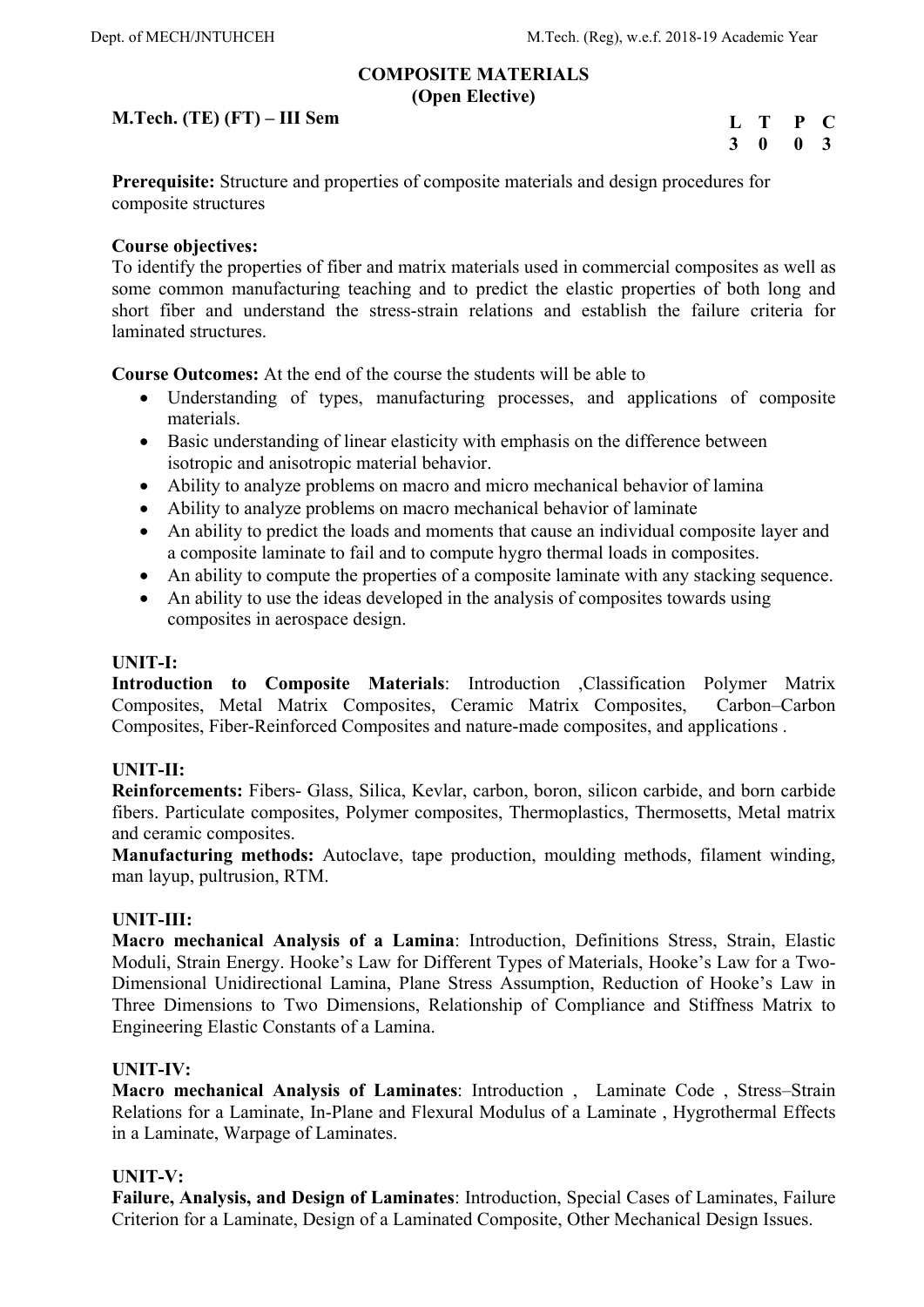### **Text Books:**

- 1. Mechanics of Composite Materials, Second Edition (Mechanical Engineering), By Autar K.Kaw, **Publisher:** CRC.
- 2. Engineering Mechanics of Composite Materials by Isaac and M Daniel, Oxford University Press, 1994.

## **Reference Books:**

1. Analysis and performance of fibre Composites by B. D. Agarwal and L. J. Broutman, Wiley-Interscience, New York, 1980.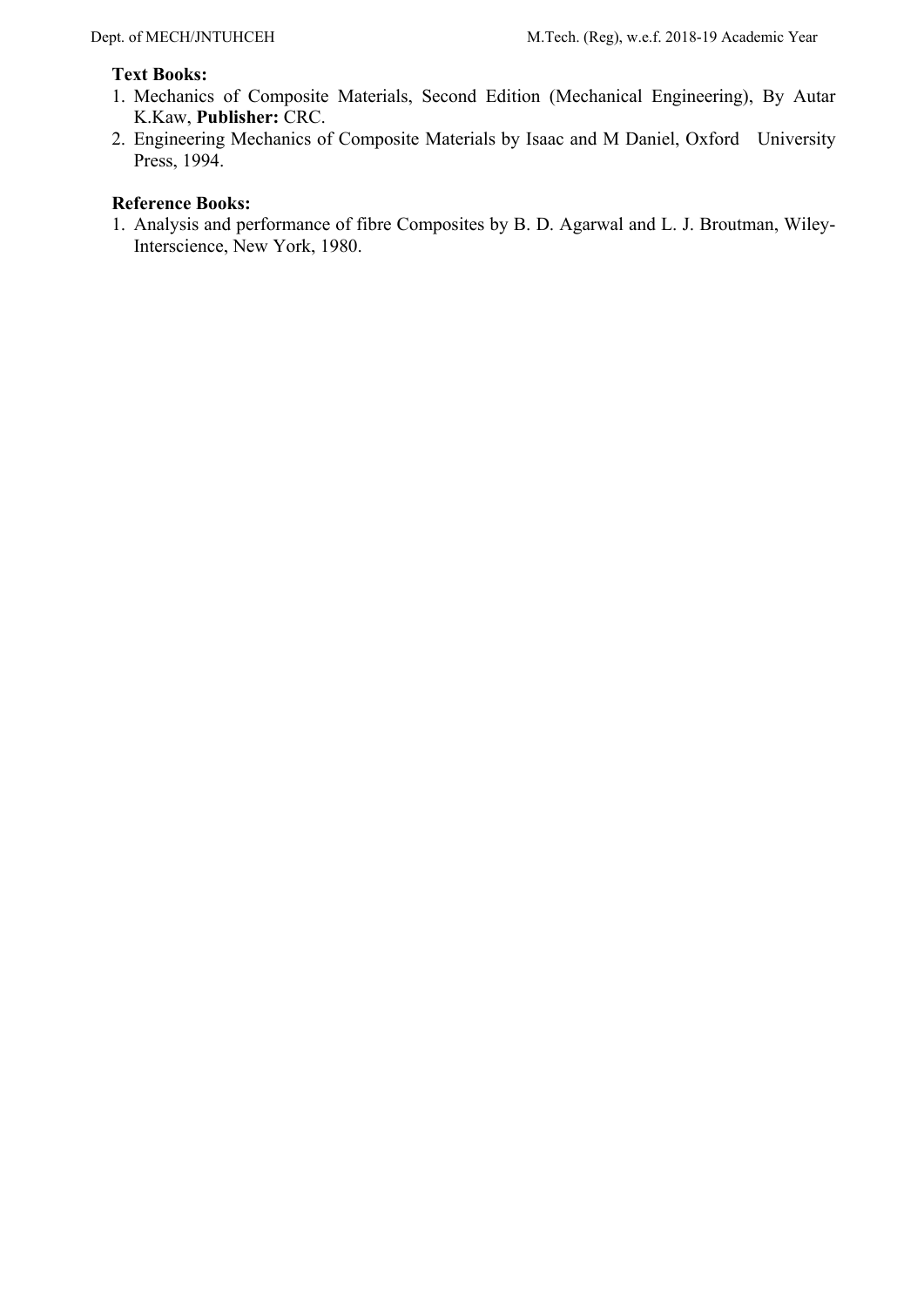### **WASTE TO ENERGY (Open Elective)**

## **M.Tech. (TE) (FT)–III Sem**

| L | т | P | <b>C</b>     |
|---|---|---|--------------|
| 3 | 0 | 0 | $\mathbf{3}$ |

**Prerequisite:** An introductory knowledge of solid and hazardous waste along with some basic understanding of solid waste management at industries

**Course Objectives:** To prepare the students for successful career in the energy industry, energy service companies, energy utility and consultancy agencies and in the academic and R&D institutions. To produce graduates strong in understanding on energy resources, technologies and systems, energy management fundamentals, and capable in innovative technological intervention towards the present and potential future energy issues. To produce energy professionals, who are sensitive to, and well aware of, the energy issues and concerns, an d who can apply their specialized knowledge for the sustainable development.

**Course Outcomes:** Understood and acquired fundamental knowledge on the science and engineering of energy technologies and systems. Acquired the expertise and skills required for energy auditing and management, economical calculation of energy cost, development, implementation, maintenance of energy systems.

Become capable of analysis and design of energy conversion systems. Acquired skills in the scientific and technological communications and project and project

preparation, planning and implementation of energy projects

### **UNIT-I:**

**Introduction to Energy from Waste:** Classification of waste as fuel – Agro based, Forest residue, Industrial waste – MSW – Conversion devices – Incinerators, gasifiers, digestors.

### **UNIT-II:**

**Biomass Pyrolysis: Pyrolysis** – Types, slow fast – Manufacture of charcoal- Methods – Yields and application- Manufacture of pyrolytic oils and gases, yields and applications. Biomass Gasification: Gasifiers- Fixed bed system- Downdraft and updraft gasifiers- Fluidized bed gasifiers- Design, construction and operation- Gasifiers burner arrangement for thermal heating-Gasifier engine arrangement and electrical power – Equilibrium and kinetic consideration in gasifier operation.

### **UNIT-III:**

**Biomass Combustion: Biomass stoves**- Improved chullahs, types, some exotic designs, Fixed bed combustors, Types, Inclined grate combustors, Fluidized bed combustors, Design, construction and operation- Operation of all the above biomass combustors.

### **UNIT-IV:**

**Biogas**: Properties of biogas (Calorific value and composition)- Biogas plant technology and status- Bio energy system – Design and constructional features- Biomass resources and their classification- BIOMASS CONVERSION PROCESS.

### **UNIT-V:**

**Thermo chemical conversion** – Direct combustion – biomass gasification- pyroloysis and liquefaction- biochemical conversion- anerobic digestion- Types of biogas Plants- Applications-Alcohol production from biomass- Bio diesel production- Urban waste to energy conversion-Biomass energy programme in India.